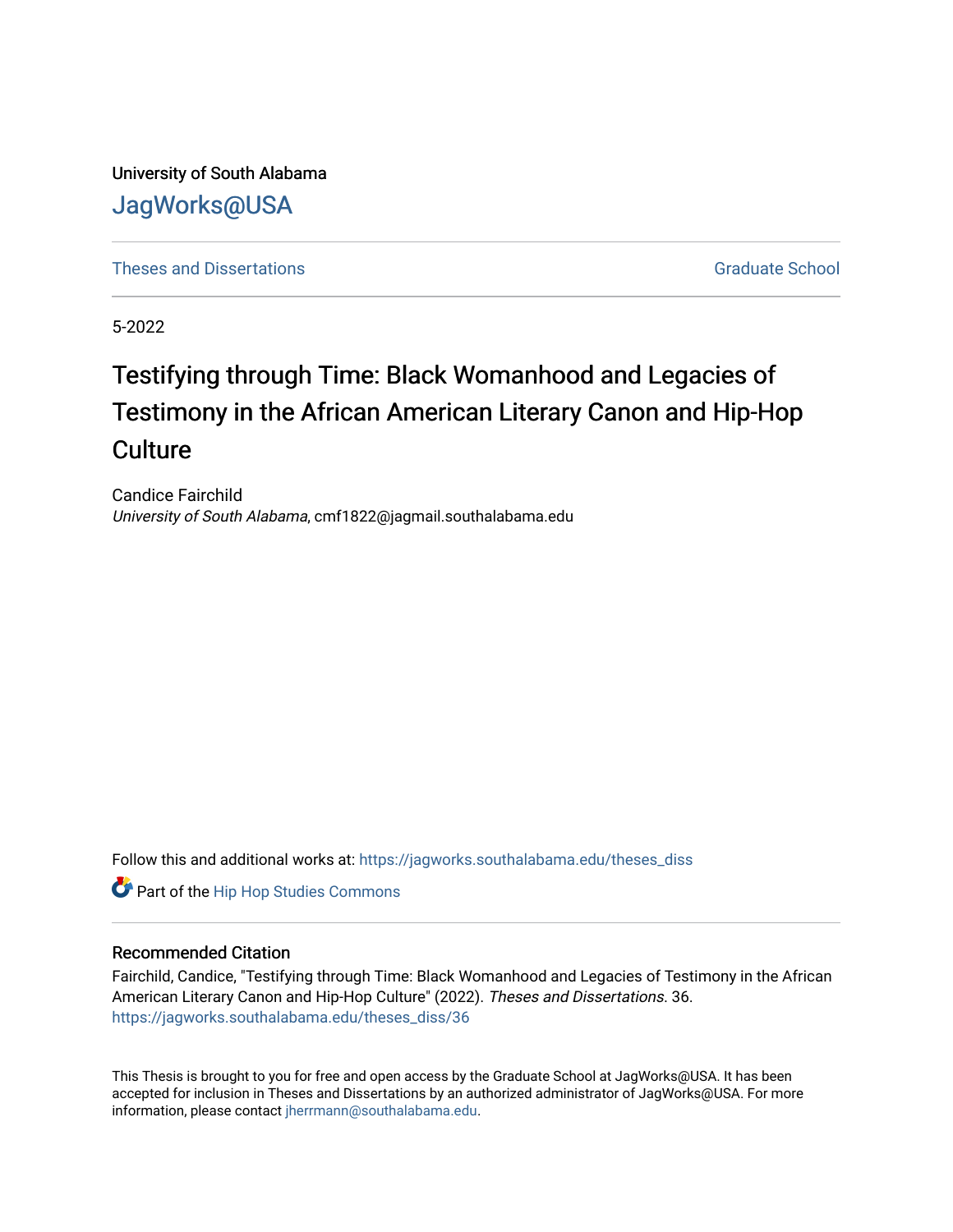#### **Testifying through Time: Black Womanhood and Legacies of Testimony in the African American Literary Canon and Hip-Hop Culture**

A Thesis

Submitted to the Graduate Faculty of the University of South Alabama in partial fulfillment of the requirements for the degree of

Master of Arts

in

English

by Candice M. Fairchild B.A., University of South Alabama, 2020 May 2022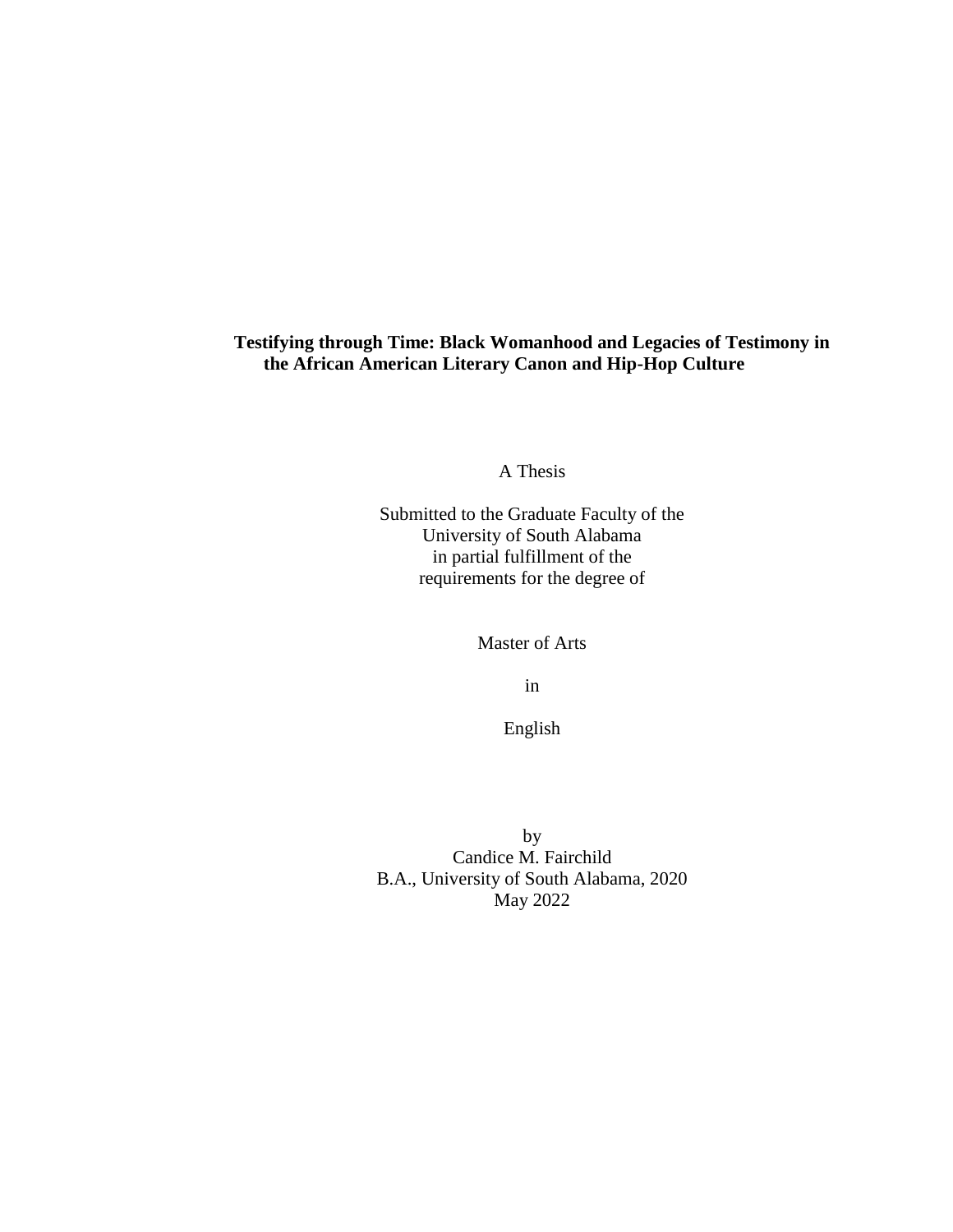To Trevon Hicks—rest in peace, grasshopper. I hope there are periwinkle cars in heaven.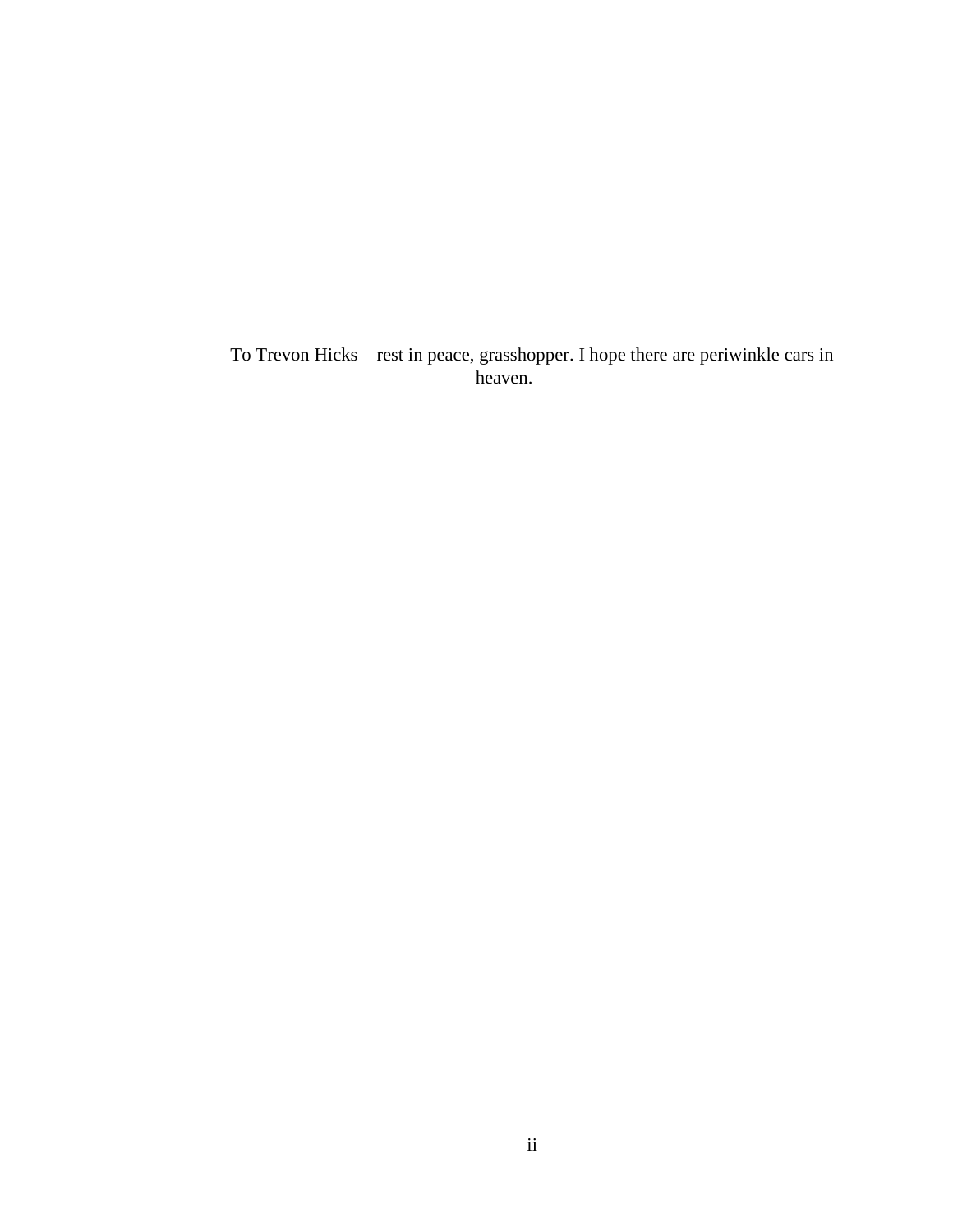#### **ACKNOWLEDGEMENTS**

This thesis would not be possible without the love and support of so many. Thank you to my parents for their continued support. Mom and dad, you have both taught me so much; I will never be able to thank you enough. Thank you Dr. LaShondra Robinson for being the best adopted aunt I could ever ask for; thank you for being family. Thank you, Chameron Hope. Without our conference room chats, testimonial rap never would have come to be. Many thanks to my committee. Thank you, Dr. John Halbrooks and Dr. Kelly Urban, for constantly keeping me laughing during one of the most difficult years of my life. Thank you, Dr. Kern Jackson, for believing in me and laughing with me about "conference Candice." And finally, thank you Dr. Laura Vrana, for so many things. Without you, this thesis would not exist and, honestly, I would probably forget to eat. I deeply appreciate everyone mentioned here and so many more.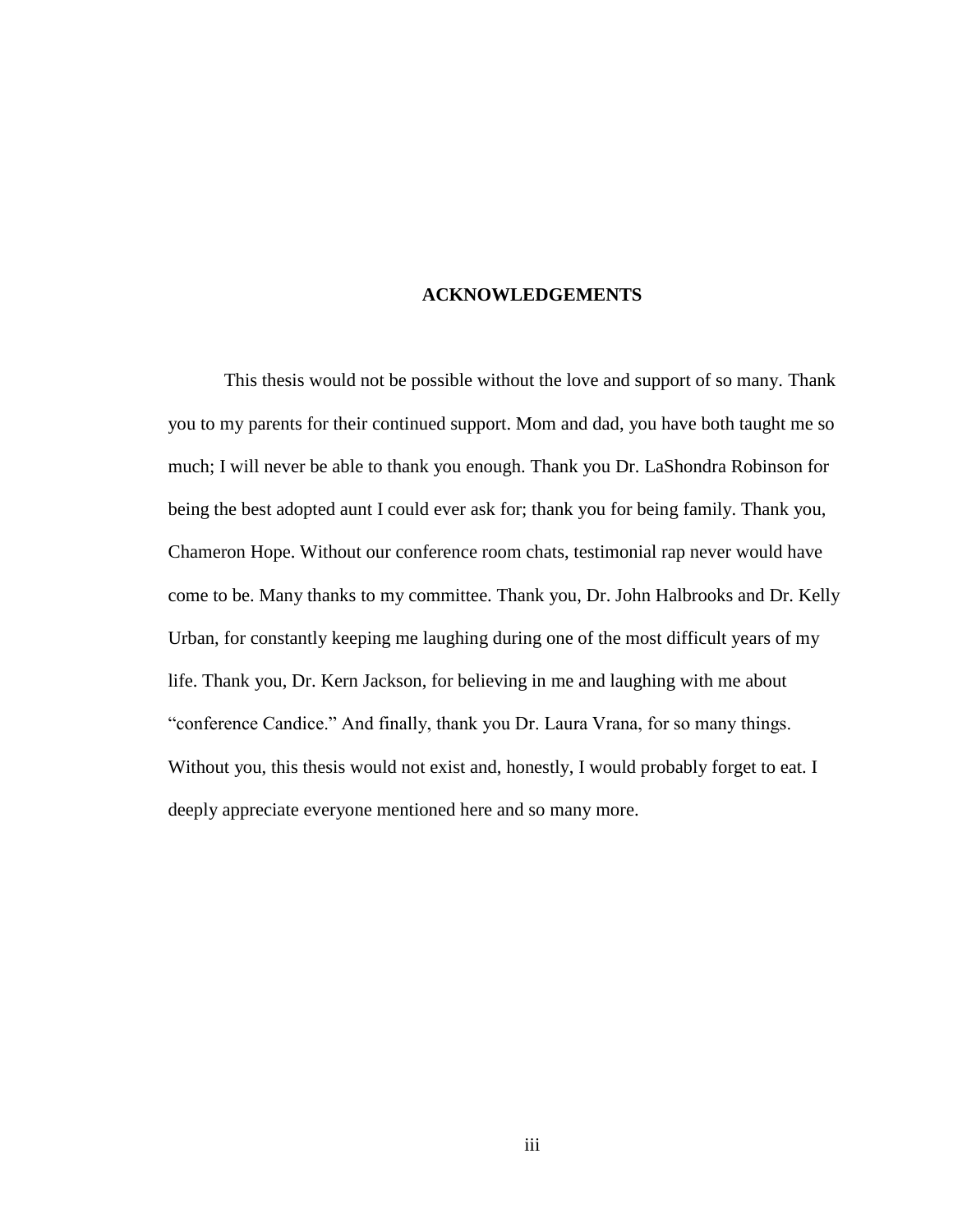### **TABLE OF CONTENTS**

| Page                                                                                                                                         |
|----------------------------------------------------------------------------------------------------------------------------------------------|
|                                                                                                                                              |
|                                                                                                                                              |
| CHAPTER II INTERLUDE: VERSES OF VULNERABILITY (FEAT. MS.                                                                                     |
| CHAPTER III "THE SONIC MEMOIRS OF A REAL G": REPOSITIONING<br>AUTOBIOGRAPHY THROUGH TESTIMONIAL RAP IN THE WORK OF SA-                       |
| 3.1 Challenging Genre: Sa-Roc, Conscious Rap, and Confessional Poetry  17<br>3.2 Sa-Roc: Emceeing Autobiography, Testimony, and Black Female |
| CHAPTER IV "IN THE SPIRIT OF L. HILL": VULNERABILITY, TRIBUTE,                                                                               |
| 4.1 Creating a Collective: Troubling Gender, Curating Vulnerability, And<br><b>Testimonial Exchange</b>                                      |
|                                                                                                                                              |
|                                                                                                                                              |
|                                                                                                                                              |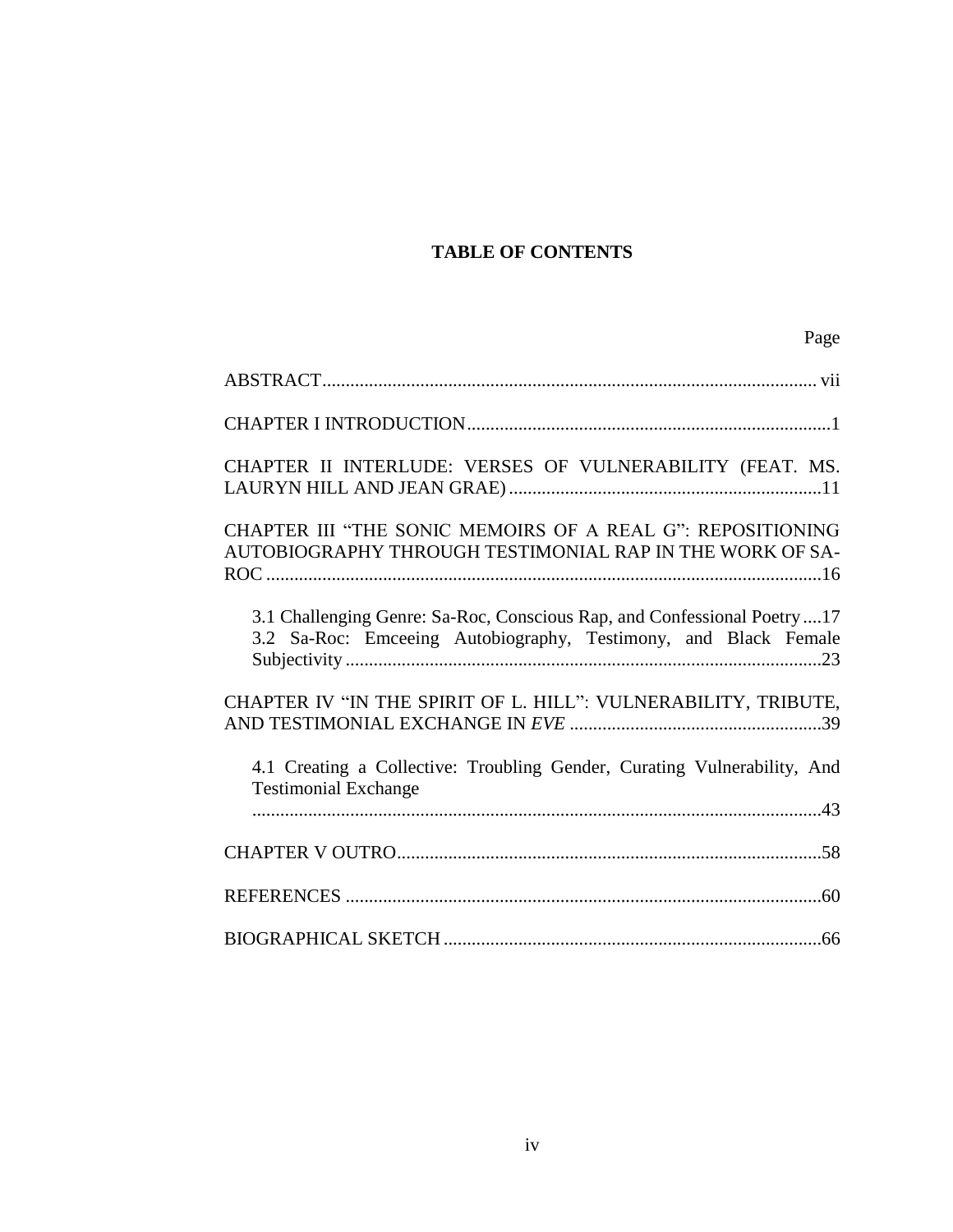#### **ABSTRACT**

Fairchild, Candice M., M.A., University of South Alabama, May 2022. Testifying through Time: Black Womanhood and Legacies of Testimony in the African American Literary Canon and Hip-Hop Culture. Chair of Committee: Laura Vrana, Ph.D.

In this thesis I argue in favor of a new subgenre of rap music entitled *testimonial rap*. I reject subgenre categorizations of confessional poetry and conscious rap for the testimonial music of MCs Sa-Roc and Rapsody. This thesis identifies how both MCs inherit and contribute to a literary lineage of testimony among Black women in Hip-Hop and the African American literary canon through deeply vulnerable and intertextual lyrics. I primarily focus on two albums: Sa-Roc's *The Sharecropper's Daughter* (Extended Edition) (2021) and Rapsody's *Eve* (2019). This thesis is broken into five parts: an introduction, an interlude, two chapters, and an outro. Each section analyzes music alongside literature to establish connections between seemingly disparate genres of artistic expression to better our understanding of how Black women challenge and redefine literature through testimony.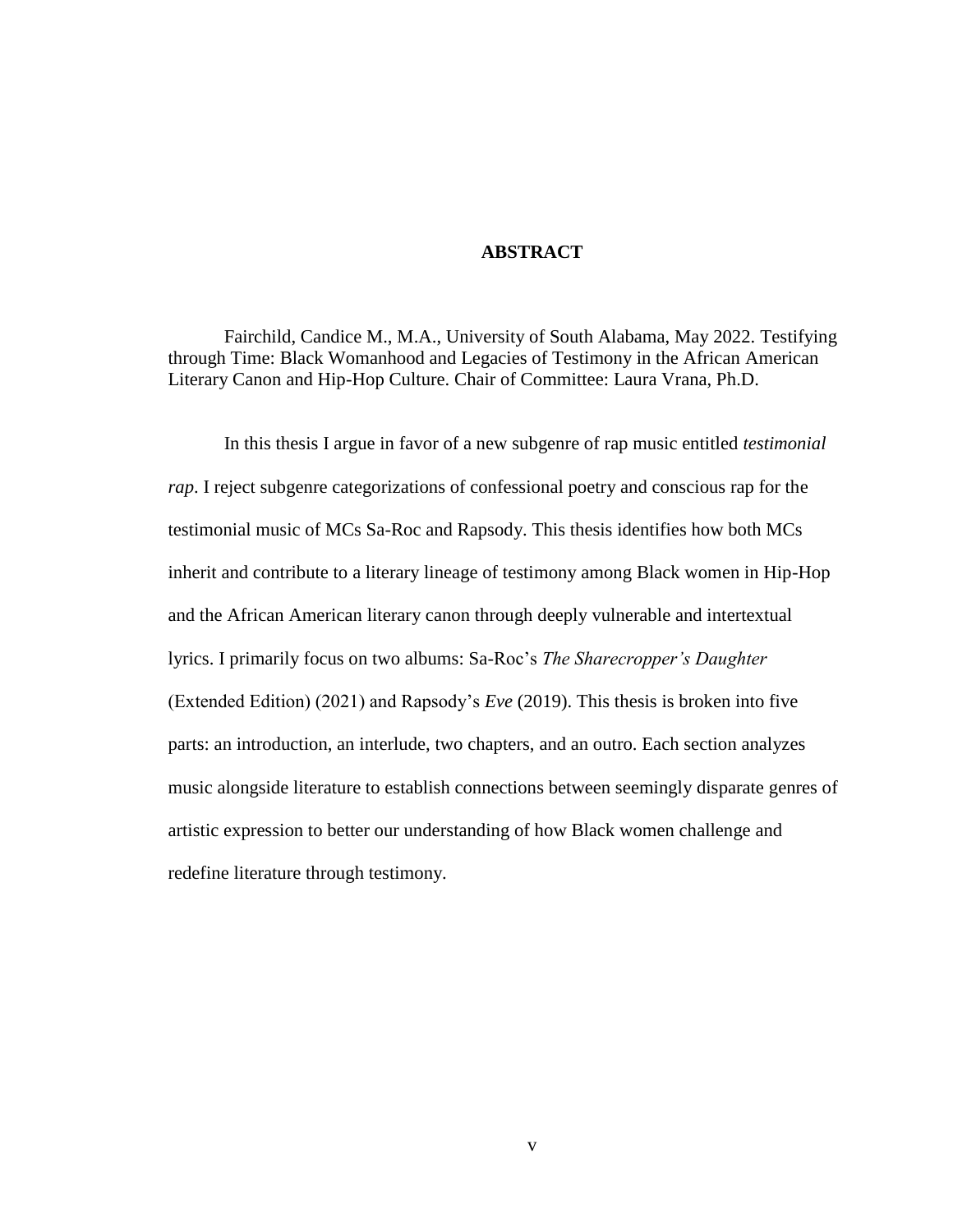#### **CHAPTER I: INTRODUCTION**

In her 1987 masterpiece *Beloved*, Toni Morrison brings us to the Clearing, "a wide-open place cut deep in the woods" at the "end of a path known only to deer and whoever cleared the land in the first place" to witness a sermon that heals and shakes (102). As she beckons her congregation forward from the trees edging the Clearing, she calls for them to testify, asking the children to laugh, the men to dance, and the women to cry (Morrison 102). Baby Suggs's sermon calls for her congregation to testify and bear witness, not in words, but in sound, motion, and liberating reckless abandon. She asks her people to feel, deeply and unapologetically, until the laughing, dancing, and crying begins to heal, until it all becomes "mixed up," until an exchange of feeling occurs through testimony between each man, woman, and child (103). Morrison contributes to and builds tradition in the fictional space of the Clearing through what foundational Hip-Hop scholar Tricia Rose refers to as "the love ethic" **(**"Hip Hop Lecture Series" 19:48**)**. Through Baby Suggs, Morrison demonstrates the necessity of vulnerability in testimony and the nuances of vulnerability; vulnerability is not just tears and rage. It is equally, if not more so, joy, laughter, and love. The stunning clamor of testimony, in all of its movement and sound, echoes a tradition of community-building among Black women in the African American literary canon.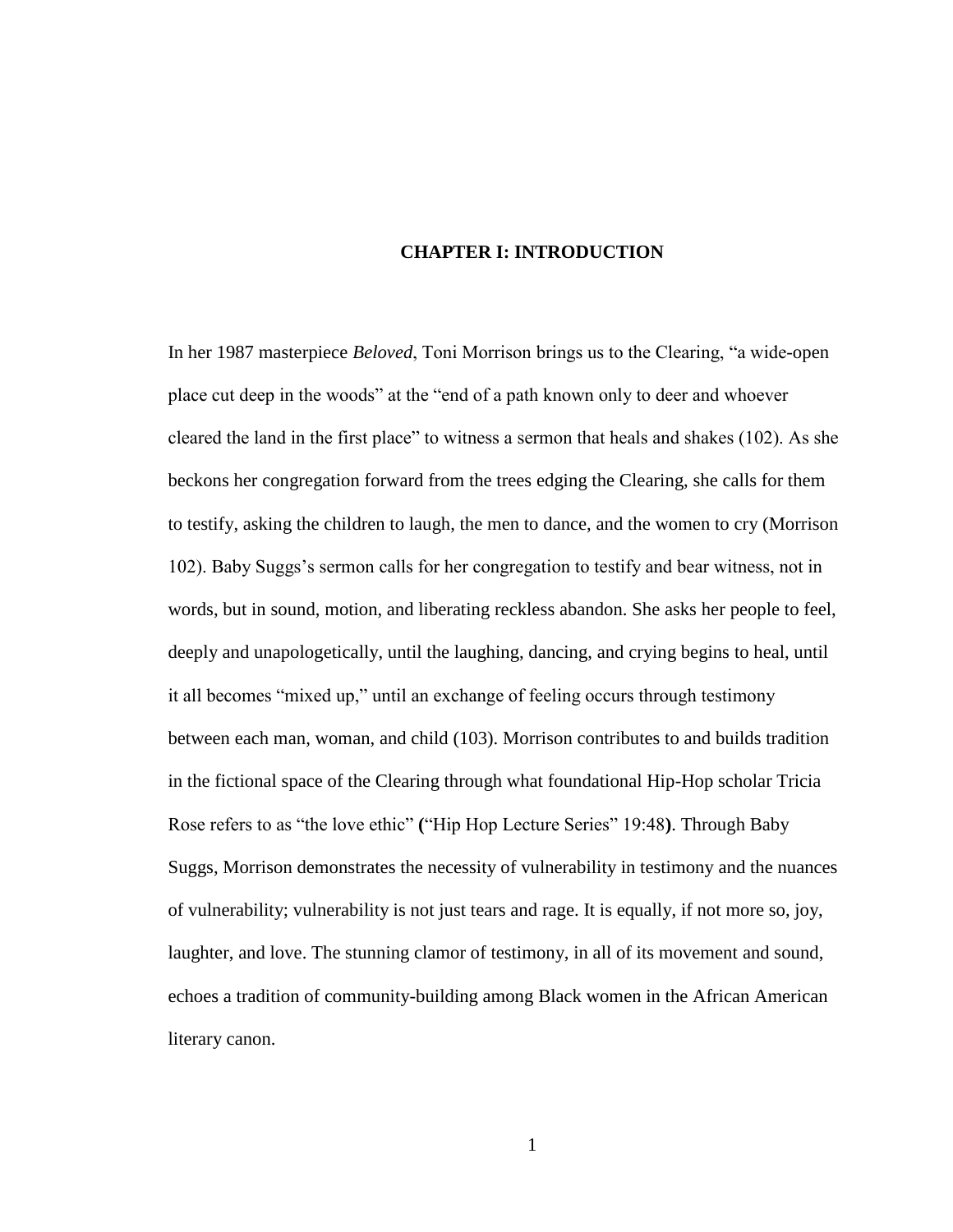In her breathtaking ability to write for a generation, Morrison, like Baby Suggs, sends out a call for testimony. In a song dedicated to Morrison entitled "Toni Morrison" (2015), MC Akua Naru responds to her call by reflecting on Morrison's oeuvre, asking "How can one hand hold the pen / One pen hold the people?" followed by the answer "Toni Morrison" (1:04-1:23). In an interview with Rose, Naru explains the potential that rests within rap music to contribute to traditions built by artists like Toni Morrison. She explains that some artists such as Tariq Trotter (Black Thought) have "taken emceeing and propelled it to the level of high art" and that she hopes her audience will recognize the potential for "high art" in rap music. Naru goes on to emphasize this potential by stating:

> There are ways in which people have told stories, in which people like, not like Toni Morrison, because I don't know if that's ever possible, but *in the tradition of Toni Morrison*, that they were able to sum up an entire generation, an entire movement, an ideology, a way of understanding ourselves as Black and brown people in the world. (55:16-56:19; emphasis added)

Naru's emphasis on "the tradition of Toni Morrison," begins to gesture toward the focus of this thesis—a broader tradition, the literary lineage of testimony among Black women in Hip-Hop and the African American literary canon. Naru also highlights the connection between literature and rap music, two genres often considered disparate due to their aesthetic differences. In this thesis, I am focusing on women in Hip-Hop, specifically MCs Rapsody and Sa-Roc, and how they contribute to literary lineages of testimony.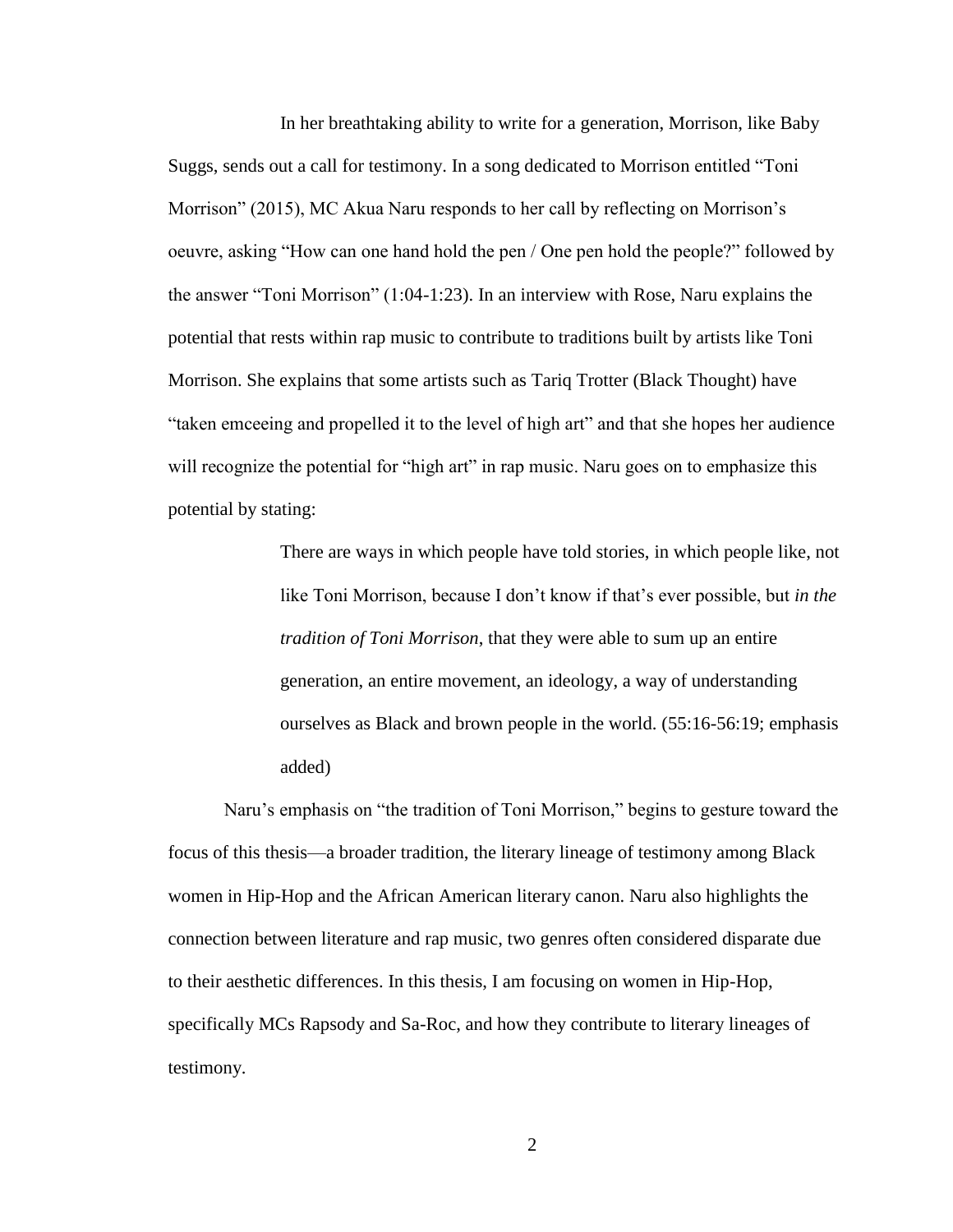For scholars to further recognize the incredible artistry of women in Hip-Hop and the work that they are accomplishing under frequently astonishingly limited means, it is useful to consider the reciprocal relationship, as Emily Lordi puts it in her monograph *Black Resonance: Iconic Women Singers and African American Literature* (2013), between writers and MCs. While Lordi's book is primarily concerned with exploring the reciprocal relationship between writers and singers, she does gesture towards the potential for examining the reciprocal relationships between MCs and writers in the epilogue. In doing so, she makes it clear that she does not support "efforts [by scholars] to bolster hip hop's academic credibility by conflating" it with poetry (221). Instead, she offers a different means for reading MCs in relation to literature by advocating for engaging the writers, MCs, and singers "on their own terms" in an effort to understand and appreciate "their dynamic alliances" (225). Like Lordi suggests, this thesis offers a reading of MCs in relationship to Black women writers on their own terms. While I examine the two as sharing a literary lineage of testimony, I also understand that they do so in very different artistic capacities. I utilize the term literary not to "bolster hip hop's academic credibility," but to emphasize how MCs and other Black women artists challenge traditional conventions of literature and art. Each artist brings her own contributions to a tradition of archival community-building through unique mediums of expression that merits further analysis. Thus, scholars should examine Hip-Hop in an effort to understand what it can do for literature and poetry rather than what poetry and literature can do for Hip-Hop.

Rapsody and Sa-Roc create music that contributes to literary lineages of testimony through testimonial and densely intertextual lyrics. Their testimony occurs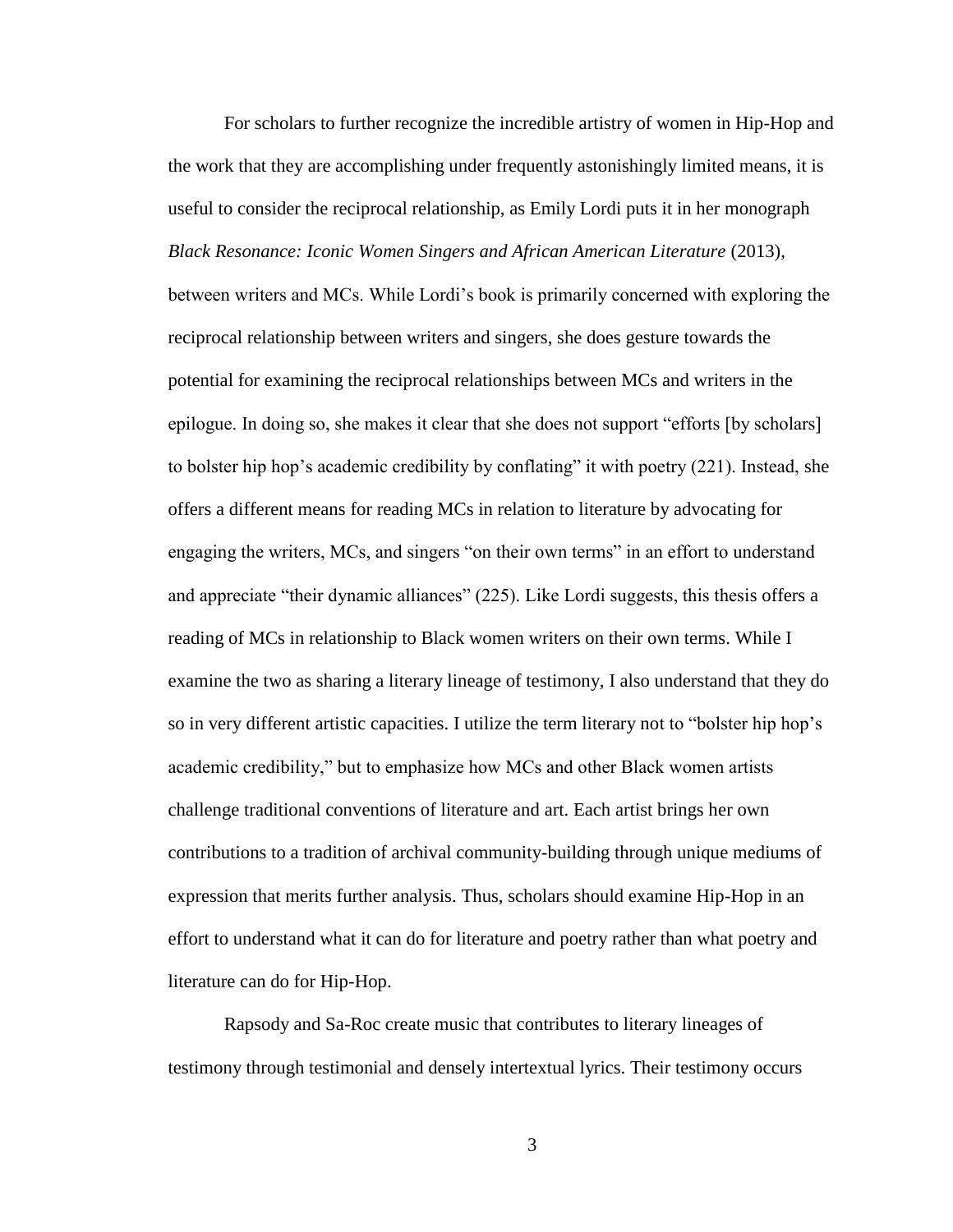both in the autobiographical sense and through fictional narratives that testify and bear witness to Black female subjectivity. Autobiography is, in some ways, an isolating genre. Yolanda M. Manora discusses the dangers of analyzing the autobiographical work of Black women without taking the history of the genre into account. In her article "'What you looking at me for? I didn't come to stay': Displacement, Disruption and Black Female Subjectivity in Maya Angelou's *I Know Why the Caged Bird Sings*" (2005), she explains that the intricacies of Black female subjectivity are often lost in scholarship on autobiography by scholars who base their arguments in "compliance with the norms of the genre as they have been established by white, male autobiographers" (Manora 361). Thus, she highlights how "traditional" readings of autobiography negate the "communal and relational emphasis" in Angelou's autobiography (Manora 365). As Black women in Hip-Hop, Rapsody and Sa-Roc, like Angelou, navigate the intersections of race and gender through "communal and relational" testimonies.

MCs like Rapsody and Sa-Roc offer their testimonies in an industry that does not favor their narratives. Opportunities for women MCs are limited. When asked if a "range has opened up in terms of the expressive for women MCs" during her interview with Rose, Naru responds, "No" without any hesitation ("Hip Hop Lecture Series" 35:57- 36:09). When Rose asks her to explain her answer, Naru points out that there are corporate executives who have created a marketplace that relies on a specific narrative and image for the music of women MCs to sell. She explains that if artists are looking for financial profit, then the mainstream industry is a good place to start (36:16-38:04). Thus, the opportunities for a female MC to be financially successful are limited to this mainstream avenue.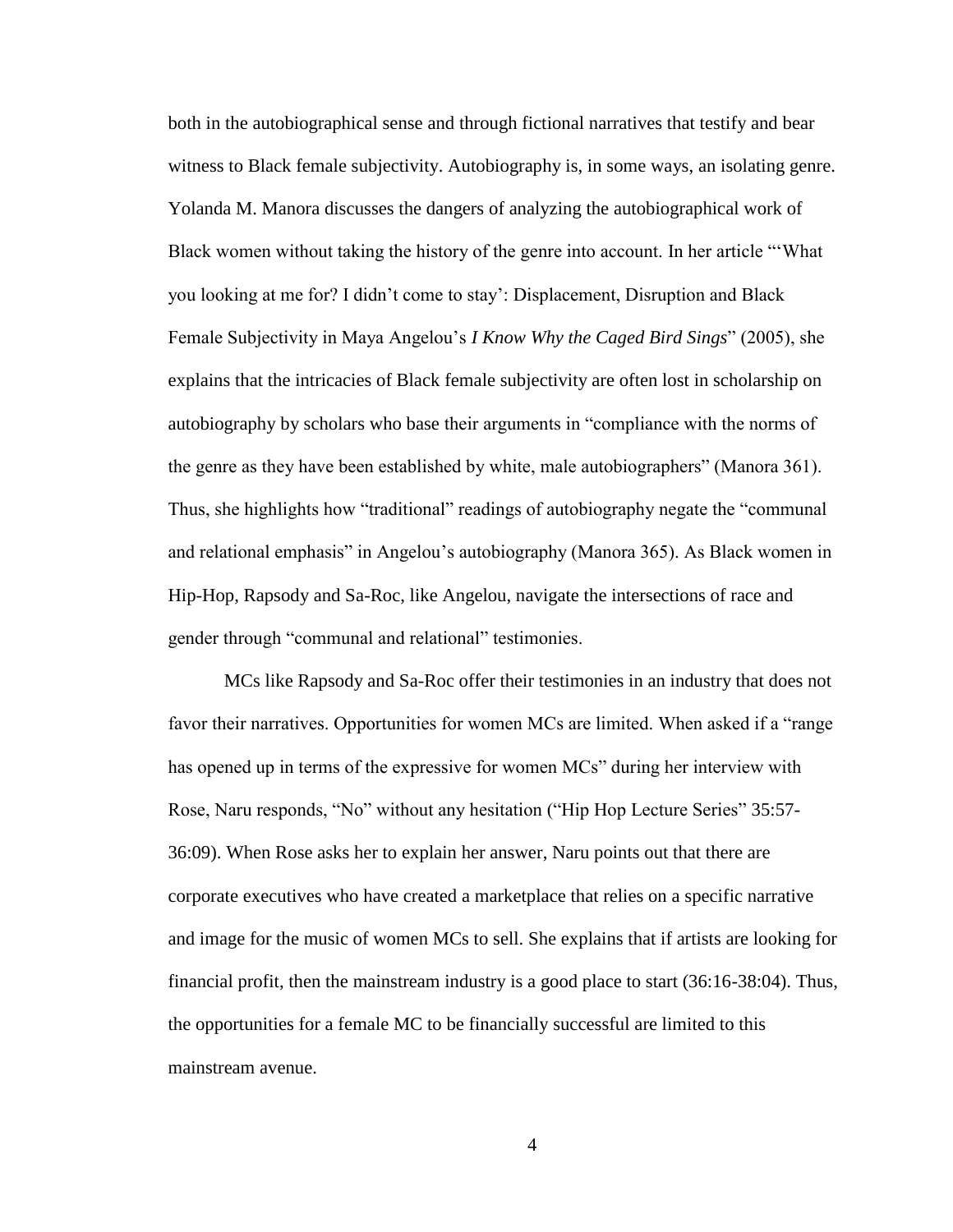Naru highlights the formulaic, and sometimes damaging, track for success prescribed to female artists who operate within the mainstream. She goes on to explain further that, "sex sells," and that placing Black women in the spotlight as "objects" is a part of the formula that cannot be challenged, but that there is an alternative industry provided by the internet (38:31-38:46). She notes that while these women can support themselves and reach wider audiences through the "alternative industry" created by the internet, they create with far fewer resources than what is available to women in the mainstream. Naru asks of her audience, "Can you imagine how much amazing art, the kind of music we might hear if these artists were able to get money? [...] I feel like sometimes it's easier to present brilliant work when you have the resources to do it" (42:21-43:26). Thus, women MCs who do not conform to the formula are forced to "hustle" in order to support themselves and create their art with limited financial means, making their artistry even more impressive.

Rapsody and Sa-Roc deal with similar circumstances as women in Hip-Hop who do not conform to the mainstream hyper-sexualized formula. Sa-Roc gestures to the reality of being an underground rapper in her song "Lyrical Manifesto": "I'm one of a million voices / In danger by radio station playing it just for paper"  $(0:30-0:34)^1$ . While Sa-Roc is considered an underground/indie rapper, Rapsody has gained more popularity through her involvement with BET and artists such as Kendrick Lamar and J Cole. Rapsody is still not as widely known as, say, Nicki Minaj or Megan Thee Stallion<sup>2</sup>. Much

 $\overline{\phantom{a}}$ 

<sup>1</sup> All transcribed lyrics come from Genius.com.

<sup>&</sup>lt;sup>2</sup> Rapsody has 589k Instagram followers compared to Nicki Minaj's 162M and Megan Thee Stallion's 264M followers. These numbers are similarly reflected in Spotify Streams as well. Rapsody currently has 449,043 monthly listeners while Nicki Minaj has 38,289,051 monthly listeners and Megan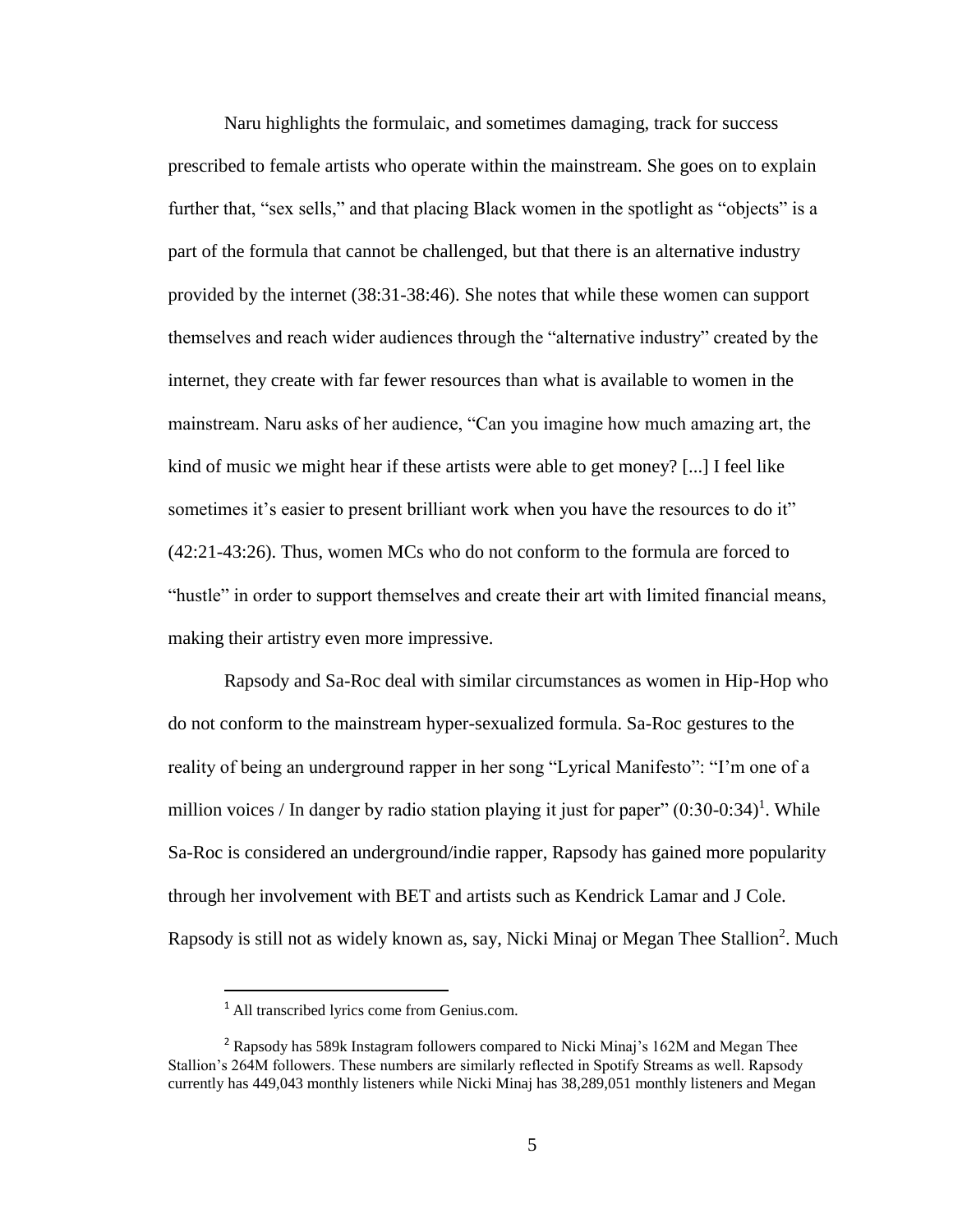of this lack of popularity is often attributed to artists like Sa-Roc and Rapsody's participation in what is referred to as "conscious rap."<sup>3</sup>

Conscious rap is a politically and socially focused subgenre of rap music. As La Marr Jurelle Bruce defines it, "The conscious genre frequently features politically charged content, condemnation of social ills, protest provocations, and visions of social transformation, often delivered with didactic lyrics" (141). Sa-Roc and Rapsody are both frequently identified as conscious rappers by commentators and fans. Rapsody specifically, has gone on record about her distaste for the label. She claims it is an arbitrary title that values the so-called "consciousness" of one MC over another. When asked about her thoughts on being considered a conscious rapper during an interview with Breakfast Club Power 105.1 FM, Rapsody responds: "No, I can't stand it […] I don't like that because everybody's conscious" ("Rapsody Embraces Queens" 15:48- 15:53). As she aptly explains in the interview, to label someone as "conscious" is to consider others somehow *less* conscious. Rapsody points out that all MCs are conscious, and all MCs rap from a place of consciousness; the realities each MC is conscious of may differ depending on individual experience, but one MC cannot inherently be more conscious than the other (15:48-16:31).

 $\overline{a}$ 

Thee Stallion similarly has 36,468,834 monthly listeners. In comparison, Sa-Roc has a total of 150k followers on Instagram and 49,260 monthly listeners on Spotify (Data collected 11/18/2021).

<sup>&</sup>lt;sup>3</sup> In a YouTube video entitled "Will Conscious Hip Hop Ever Become Popular?" members of Dead End Hip Hop (DEHH), a popular YouTube channel and podcast, debate the potential for conscious rap to become popular. While they go back and forth on the issue, their conversation makes it clear that most who participate in conscious rap who lack adequate funding are unlikely to rise in popularity, and that even with proper funding, artists like Kendrick Lamar are an "anomaly" in the industry.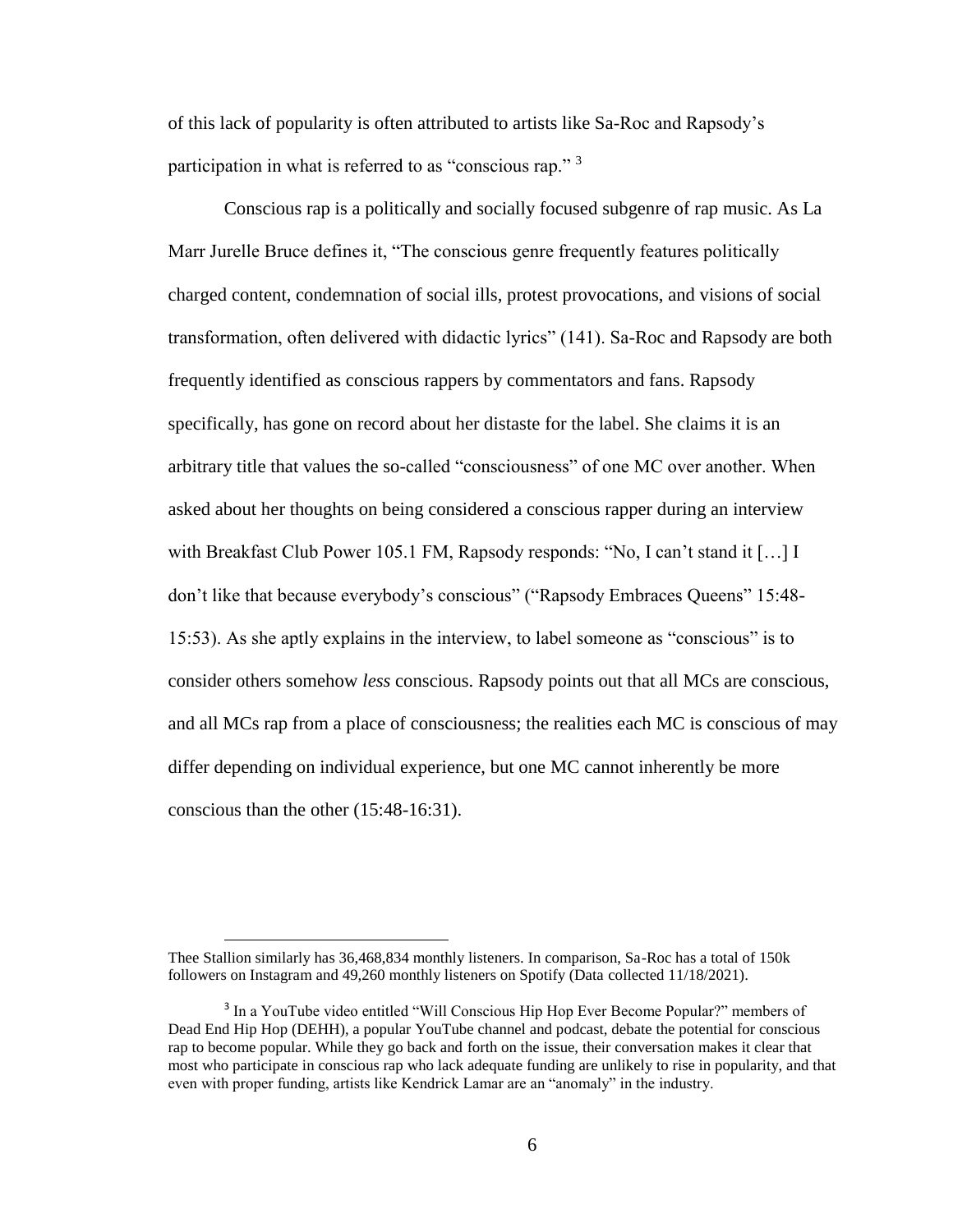Consciousness is derived from a place of implicit self-awareness, so one person cannot be more conscious than another. Conscious rap as a label is limiting in that it ignores the nuances of protest; it fails to recognize that protest is born from a deeply personal place and instead works as a blanketing term boiling the music down to politics. This hyper-politicization of the music detracts from the subtle vulnerabilities of individual artistic expression, lumping conscious rappers into a categorization that ultimately constrains their mobility as artists. Once identified as a conscious rapper, every song they create automatically, before even being listened to, is assumed to fall in line with perceived characteristics of the genre. Thus, already ignored explorations of Black female subjectivity are even further silenced—cast into a difficult-to-break mold.

Therefore I argue for a new subgenre of rap music: *testimonial rap*. Testimony, by definition, is a communal and deeply personal act. Testimonial rap is carried out through the first-person "I" by MCs testifying, whether it be spiritual or secular in context, and bearing witness to both personal and collective experiences through performances that create intense spaces of vulnerability while simultaneously engaging in social commentary. Testimony lends itself to several genres. It can be carried out through autobiography, memoir, spoken word, etc. MCs like Sa-Roc and Rapsody create albums that engage different characteristics of different genres. Unlike conscious rap, which introduces the dangers of hyper-politicizing the work of MCs, testimonial rap gestures instead towards a deeply personal and simultaneously communal experience of telling and listening. While most of what we say as human beings is already inherently political, testimonial rap's more capacious definition leaves breathing room by reflecting a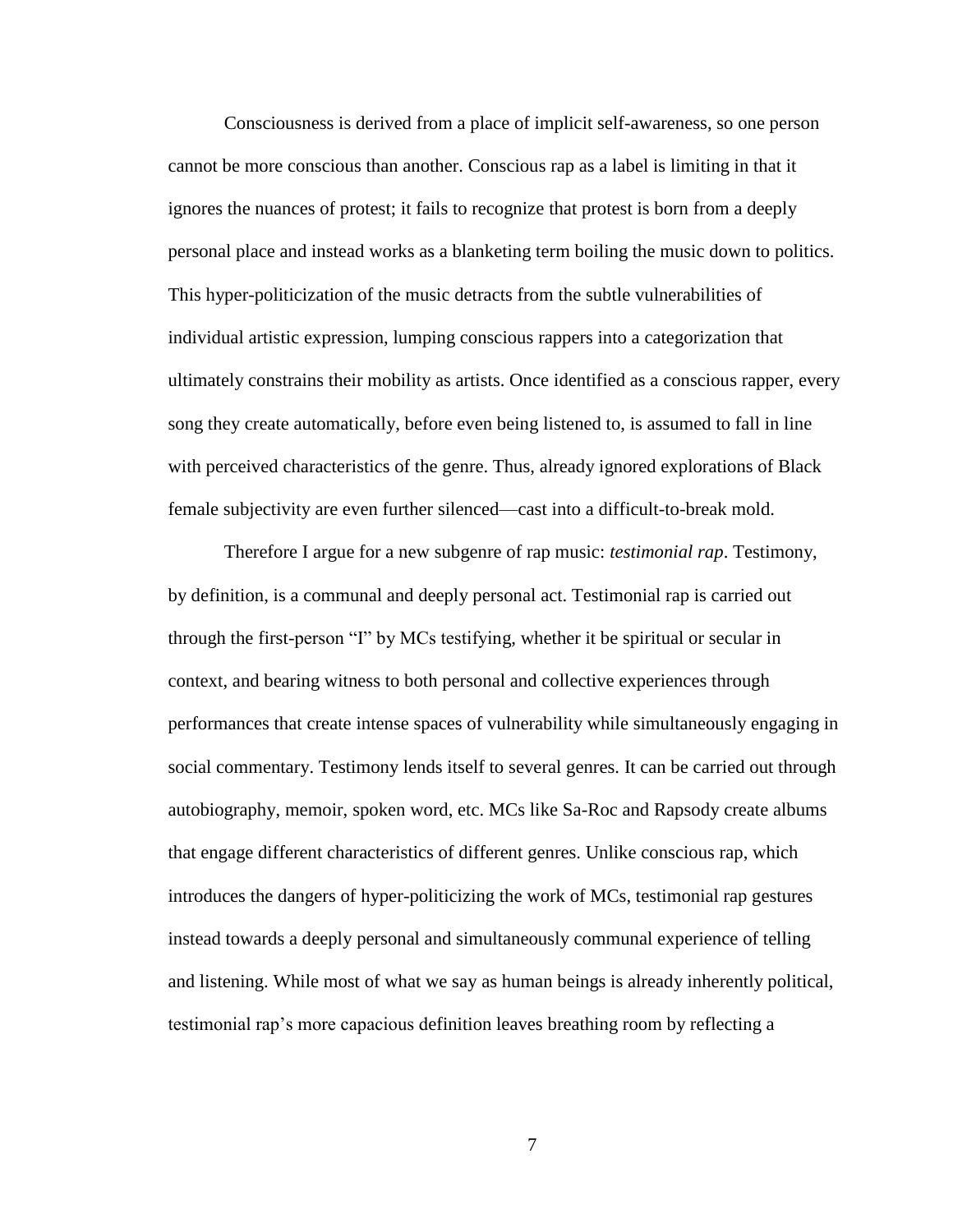generalized consciousness of personal experience rather than the politically pegged consciousness implied by "conscious rap."

In her rejection of conscious rap, Rapsody seems to, perhaps inadvertently, link rap music to personal testimony. She gives examples of how individual artists are "conscious" because they are aware of their surroundings, and they are influenced by personal experiences. Thus, Rapsody highlights how rap music and the consciousness necessary to the craft is by default testimonial in nature. This is not to say that all rap music is representative of an authentic personal experience, an individual's "truth." There are certainly plenty of MCs who write fictional narratives; storytelling is a vital part of the genre. It would be incredibly reductive to suggest that one MC's fictional narrative, or even autobiographical narrative, is somehow representative of an "authentic" Black experience. Assessments such as this produce dangerous generalizations about Hip-Hop culture, rap music, and Black experience generally speaking. When a listener (particularly a white listener) has limited interactions with rap music, it often results in an assumption that whatever narrative being portrayed in the song is somehow an "authentic" and comprehensive assessment of Black experience. Thus, it is dangerous for every song to be read as autobiographical because it can foster an underdeveloped and bias-fueled interpretation of not only the song, but Black experience as a whole.

That being said, some music is indeed testimonial in the autobiographical sense. Many MCs utilize the testimonial first-person "I" to discuss and reflect on their own personal experiences. In her latest album *The Sharecropper's Daughter: Extended Edition* (2021) Sa-Roc on the track "Forever" explicitly identifies how her craft functions therapeutically: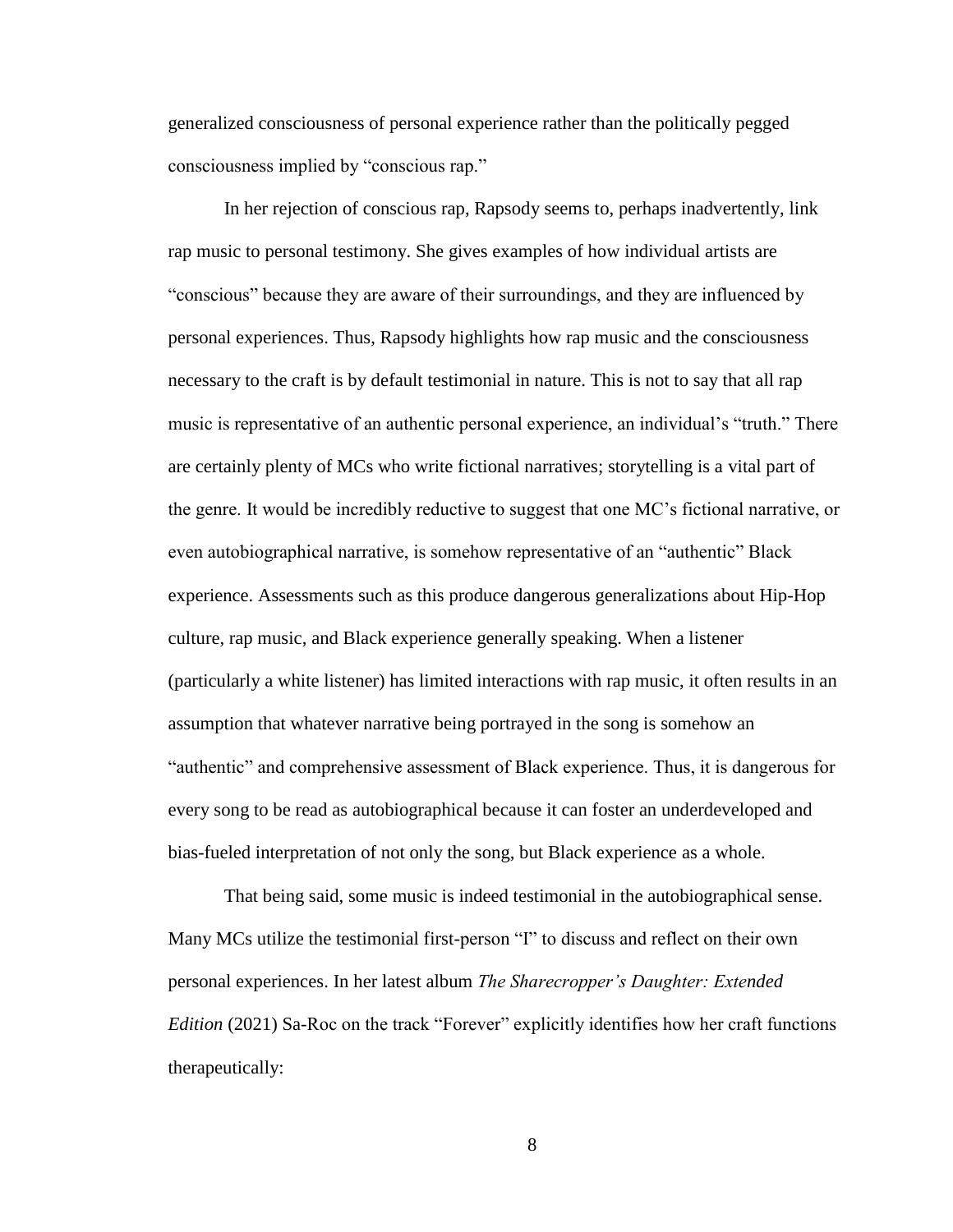And I still don't know everything But I guess *confessions* from 8 x 11s in studio sessions seem like it's only right And trust me, this my therapy, fuck your couch (1:27-1:35; emphasis added)

Sa-Roc's assessment that her time spent on the page, "8 x 11s," is therapeutic for her in the sense that she is able to access a level of vulnerability innate to the selfreflexive mode of her process for this particular song and album generally. By utilizing the first-person "I," Sa-Roc bears witness to her own personal experiences and reflects on the growth she has undergone as a human being—she is "conscious." Thus, it is easy to see why Rapsody's assessment of conscious rap is appropriate. While Sa-Roc does discuss themes consistent with conscious rap on this album, and much of her other work as well, being conscious of the circumstances she explores is not the defining quality of her music, testimony is. She is testifying. Her ability to "confess" contributes to the structural form of her craft, not her consciousness. In its use of the first-person "I," testimonial rap could easily be likened to confessional poetry by scholars.

However, in defining the genre, I have specifically chosen not to apply the context of confession in order to avoid burdening the work of artists unnecessarily with connotations of guilt. Charles Molesworth explains that "[i]n a sense confessional poetry can be seen as one degraded branch of Romanticism, placing the sensitivity of the poet at the center of concern" and ultimately creating a sense of "morbid self-voyeurism" (163,164). This is a rather extreme definition of confessional poetry, but it is an important one to engage with. A more sensible definition provided in *Poems: A Concise Anthology*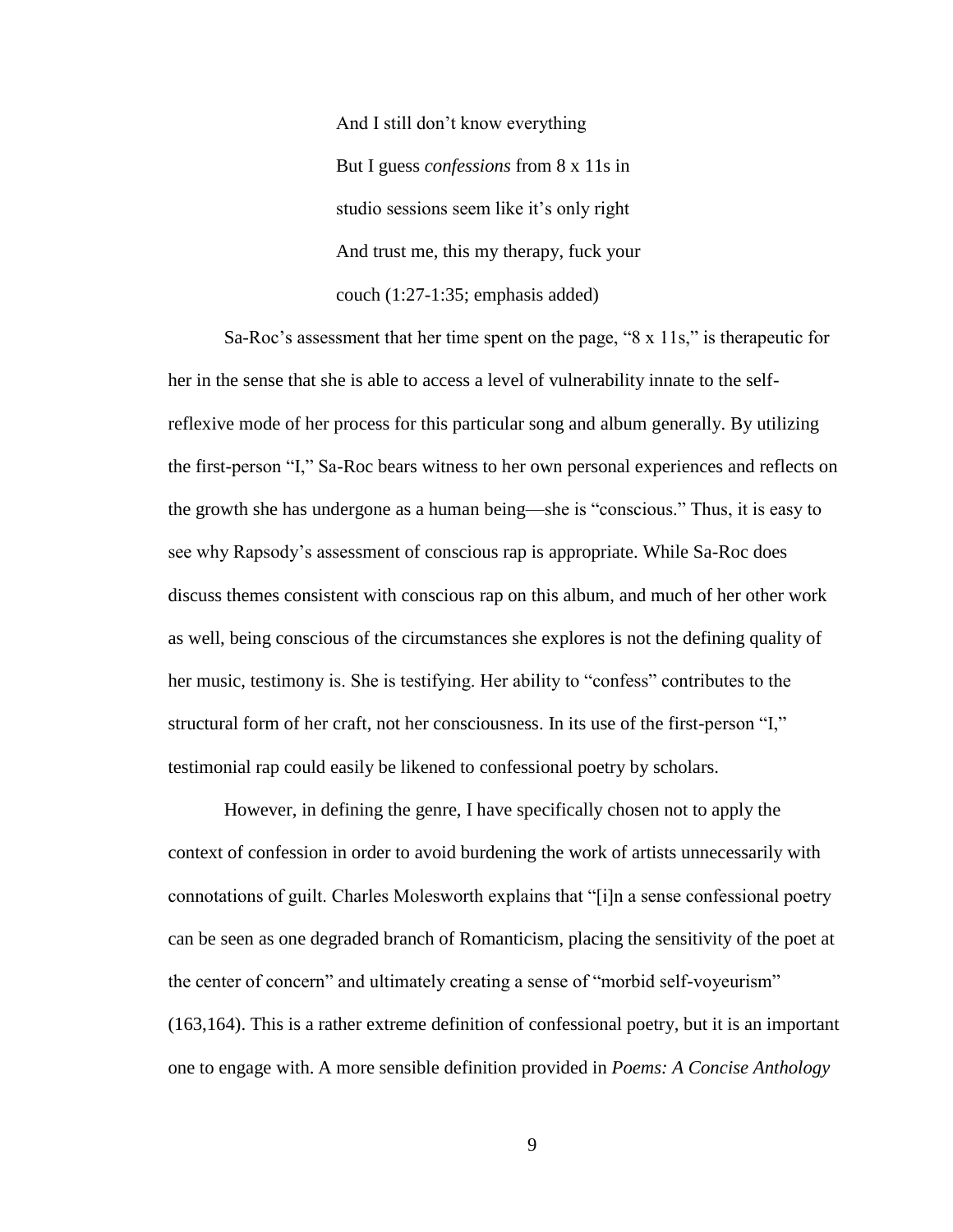explains that the subgenre was "initially created to describe the work of Robert Lowell," and that the "first-person speakers … explore intensely personal subjects that often transgress social taboos about self-exposure" (Renker 744). I note the variations in definitions to highlight the nuances of confession. As Brian M. Reed notes, confessional poetry is an especially "confusing term" to define. Typically, confessional poetry does not necessarily equate guilt; confession is not used in the traditional sense. However, for those who are not familiar with the poetic subgenre, "confession" is still a loaded term. Rather than risk any misconceptions about the particular kind of rap music I am attempting to classify, I have chosen the term testimonial rap as the best reflection of the process by which these songs are constructed.

By engaging in testimonial rap, Rapsody and Sa-Roc resist scholarly erasure by reflecting on and contributing to literary and sonic legacies of testimony through intertextual and multi-genre performances of both fictionalized and autobiographical testimony. The following interlude and subsequent chapters consider the positioning of Black women in Hip-Hop to Black women in the African American literary canon through the lens of testimonial rap, focusing specifically on the work of Rapsody and Sa-Roc as inheritors of a literary lineage of testimony. Emphasis will primarily be placed on, but not limited to, Rapsody's *Eve* (2019) and Sa-Roc's *The Sharecropper's Daughter (Extended Edition)* (2021).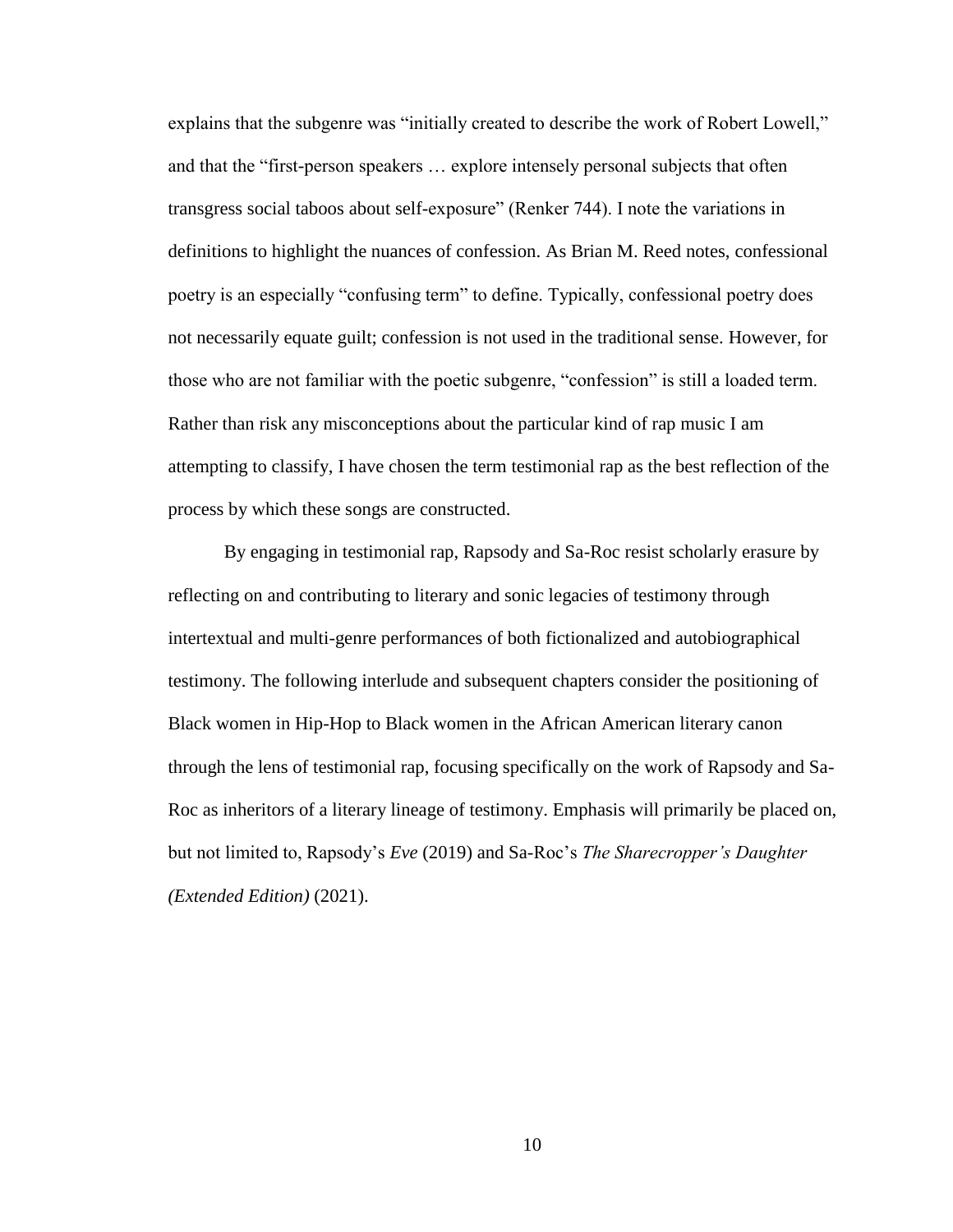#### **CHAPTER II**

#### **INTERLUDE: VERSES OF VULNERABILITY (FEAT. MS. LAURYN**

**HILL AND JEAN GRAE)**

*"Oh free! Free, free, free your mind." —Ms. Lauryn Hill "I Gotta Find Peace of Mind" (2002) "I've hit depression hard and started to pick at the scabs / From the scar, I'm a mess addressing pain in a bar, I confess." —Jean Grae "Take Me" (2003)*

Rapsody and Sa-Roc, while the focal point of this thesis, are not alone in Hip-Hop as women contributing to the testimonial traditions of writers like Morrison and Angelou. Their literary foremothers are not solely Black women writers whose primary medium is the page. They also inherit a lineage of testimony from their sonic foremothers, other women singers and MCs like Ms. Lauryn Hill and Jean Grae—two women who produce testimony speaking to both personal and communal experiences. Hill and Grae utilize music as a sonic medium for conveying deeply personal and vulnerable instances of testimony. Like Baby Suggs, they create music-oriented narratives that demonstrate the nuances of vulnerability by highlighting the range of emotions—rage, joy, sorrow, etc. accompanying the stories they share, stories that (whether autobiographical or fictional) evoke emotional responses from their audiences. Thus, Rapsody and Sa-Roc glean from the traditions instilled not only by Black women writers, but from women in Hip-Hop as well, creating community through sampling and literary allusions.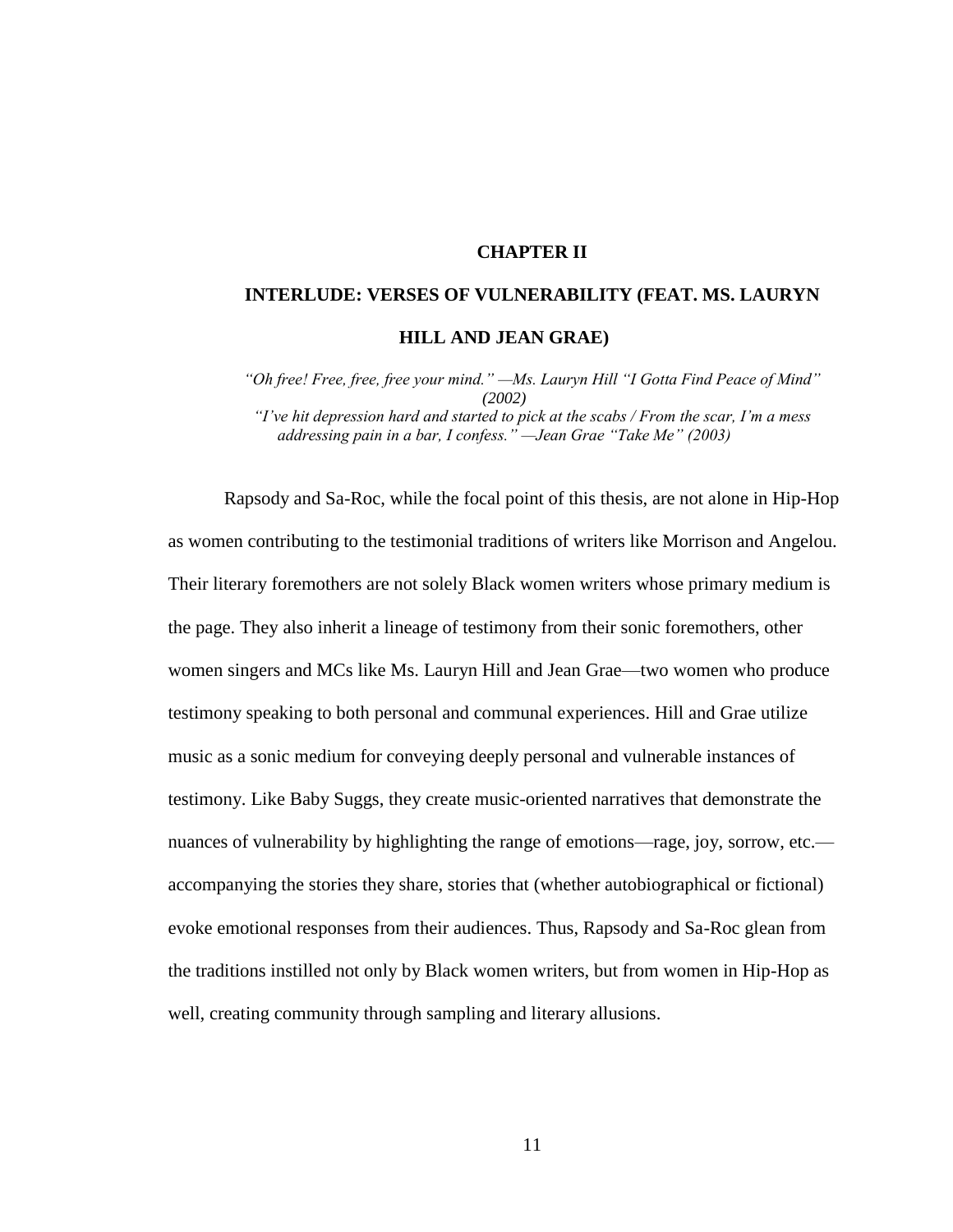Hill presents an autobiographical testimony rooted in traditional Judeo-Christian conventions, testimonies conveyed to deepen and put on display one's relationship with God. Laden with gratitude and sorrow, Hill's performance weaves a narrative that foregrounds her spirituality and love of God. She offers a testimony told in the context of her faith. Bruce explains the intricacies of determining the autobiographical nature of rap lyrics: "In general, I do not presume that song lyrics are direct references to the biographies of their creators; nor do I blithely conflate the *character* in a song with the *artist* who sings it" (145; emphasis original). In other words, scholars, critics, and members of the general audience should not automatically assume that the use of the first-person "I" indicates that the given song or album is autobiographical. That being said, Bruce does go on to explain that Hill's *Unplugged* is an exception: "However, because Hill insists that *Unplugged* is a personal testimony about her actual life, I regard the song's protagonist as an iteration of Hill herself" (145). Thus, because Hill identifies *Unplugged* (2002) as testimonial it is best to analyze the album as autobiographical.

Hill's song "I Gotta Find Piece of Mind" is deeply vulnerable. She takes her audience through a range of emotions that demonstrate the nuances of vulnerability as she "positions herself within [a] cohort of black women in pain" (Bruce 146). The pain Hill references in the song produces meaning as she desperately seeks out peace from the trauma that cracks her voice and sends tremors through her melodies. The acoustic performance with the subtle sound of guitar strings accompanying her voice serves to amplify her testimony. The seeming "imperfections" of her performance, the cracking of her voice and the sobbing that wracks her lyrics, bring a sense of rawness to her testimony, increasing its power. Near the final lines of the song, Hill offers a moment of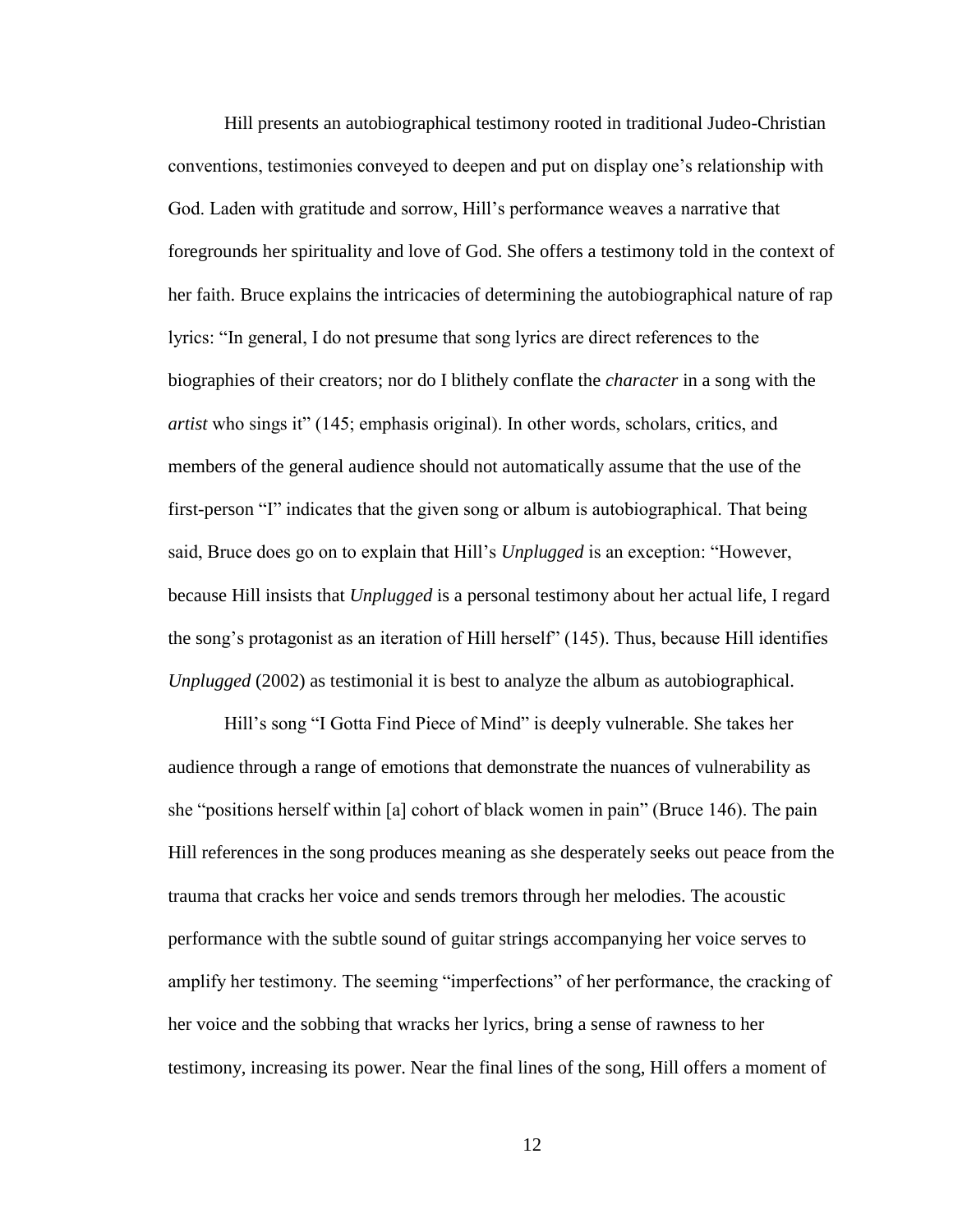worship as her struggle to find peace culminates into a final embrace of her faith: "Oh what a merciful, merciful, merciful God / Oh what a wonderful, wonderful, wonderful God" (7:56-8:05). As she sings the final lines, they become a chant peppered with tears as she "comes undone before her audience, exposes spectacular vulnerability, and demands that we witness the sound of her grief and gratitude" (Bruce 147). Bruce explains that, at the end of the song, "[h]er sobs seem to slosh away any trace of that 'forbiddingly perfect' veneer, opening up to radical revelation" (147). This is the power of testimony; as a public form, testimony demands engagement in the most human sense possible through an exchange of vulnerability in both the act of sharing and witnessing. Hill's testimony offers a confirmation of God's existence and an opportunity to witness His power through her own narrative, a performance that is "traumatic, tragic, ecclesiastic, and ecstatic" (Bruce 148).

Differing from Hill, Grae presents an inverted testimony (by Judeo-Christian spiritual standards). Like "I Gotta Find Peace of Mind," Grae presents testimony that grapples with intense instances of vulnerability centered on religion and mental health in songs such as "Take Me" (2003). While these songs are not overtly autobiographical, she utilizes the first-person "I" to create a sense of immediacy and intimacy in her music that brings her audience closer to the speaker's testimony. In "Take Me," Grae presents a speaker who sits on the precipice of suicide as she questions her faith. In this way, she presents an inversion of religious testimony. Rather than presenting a story that testifies to the existence of God and His works in her life, the speaker testifies to her own spiritual confusion and desire to end her life. The speaker explains that "[i]n layman's terms" her "faith's been blurred" even from an early age: "I scratched crayon in between the holy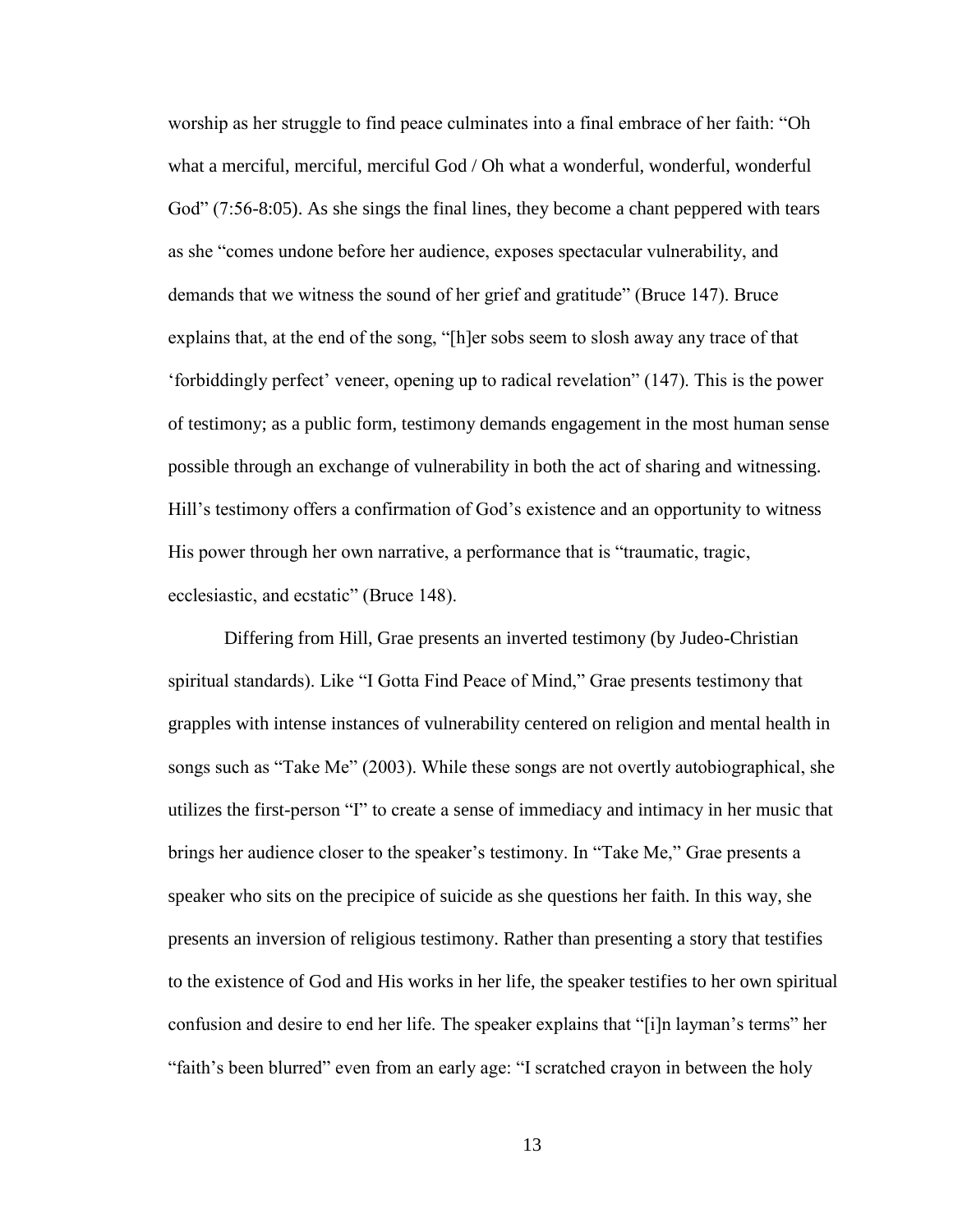word I pray on, but still..." (1:06-1:11). The speaker's "blurred" faith contributes to her confusion and desire to end her own life. She testifies to her experience with religion and suicidal thoughts with a disregard for the very religion she simultaneously clings to and rejects, unveiling an instance of vulnerability in a brass challenge of the faith she now questions: "I know it's written suicide is giving hell and devil's privilege / Only wicked heathens commit it, sin of ages, well fuck it, bring it!" (1:53-1:59). The speaker's testimony is a medium for her to contemplate her options: life or death, faith or unbelief.

In telling this story, Grae, through the persona of the speaker, creates a profound sense of vulnerability and intimacy by creating a testimony centering themes that often go unheard because of their sensitive and/or blasphemous nature. Through graphic and shocking details, Grae paints the image of a woman whose testimony conveys the urgency of her story and her existence:

Lately I've been waking early mornings screaming

"Save me," dreams of seven horsemen chasing Jean<sup>4</sup>, hastening speed

So I'm raising the barrel envisioning marrow

 $\overline{a}$ 

Splashed on the wall and polka dotting all my apparel. (2:00-2:10)

By sparing no details in the description of the speaker's suicidal fantasies, Grae presents a testimony that demands her audience feel uncomfortable, if not because of her

<sup>4</sup> These lines present the possibility that this song may indeed be autobiographical in the reference to her stage name (Jean), but because it is the only instance that could indicate the autobiographical nature of the song, it should be treated as a fictionalized instance of testimony.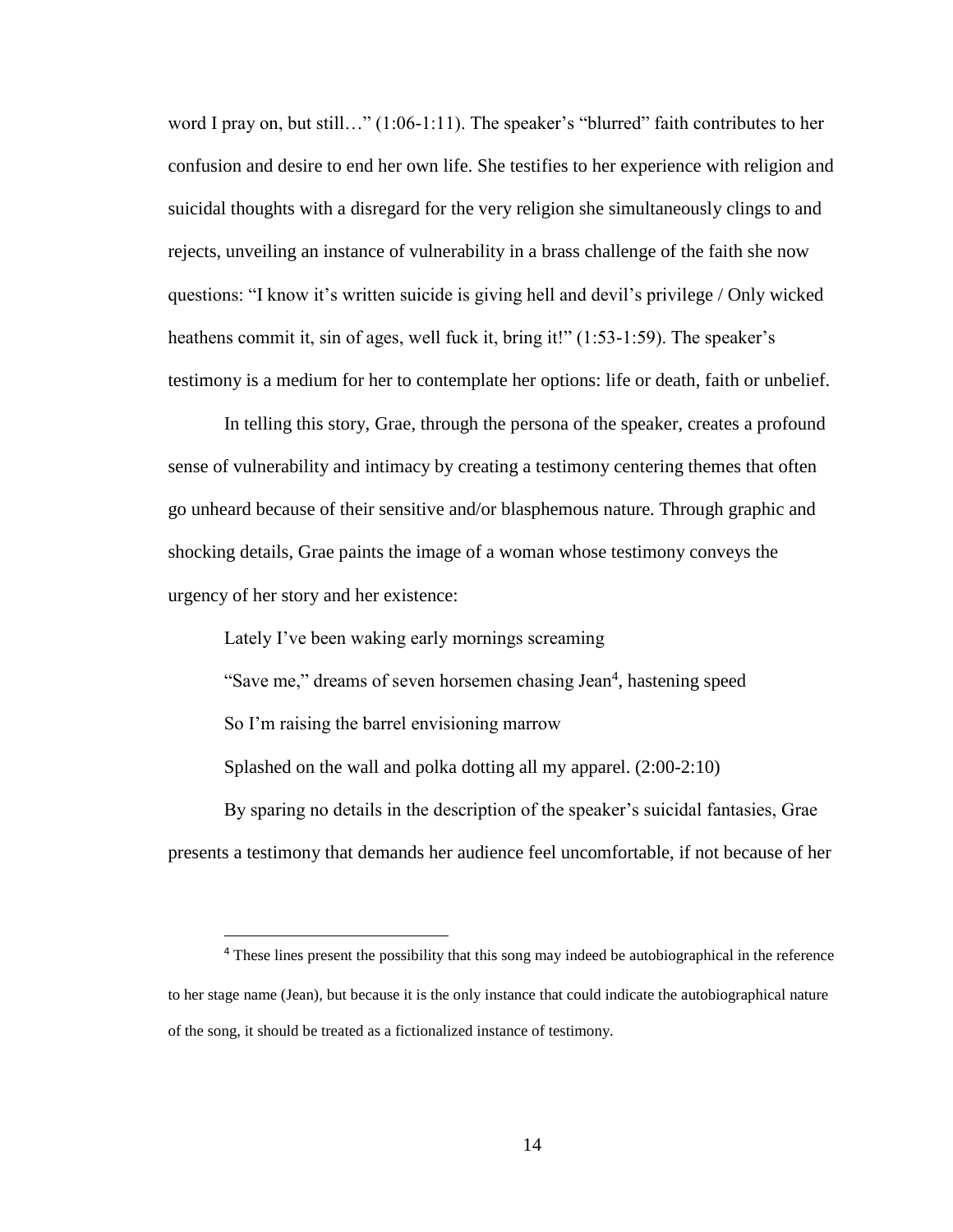"blasphemous" (as she describes it) rhymes, but because of her refusal to spare her audience from the brutality of suicide. Because she leaves nothing to the imagination, she tells the story of a woman that most refuse or would rather not hear, giving voice to women who have not been heard and creating a collective through narrative intimacy.

MCs like Hill and Grae are a part of the foundation, the history of testimony in Hip-Hop, that Rapsody and Sa-Roc draw from. As they craft their own testimonies, you can hear the echo of Hill's sorrow and gratitude and of Grae's struggle with faith and life as a collective of women demanding to be heard by any means necessary.

> *"I am Nina and Roberta, the one you love but ain't heard of." —Rapsody "Nina" (2019) "I am her" —Sa-Roc "I Am Her" (2017)*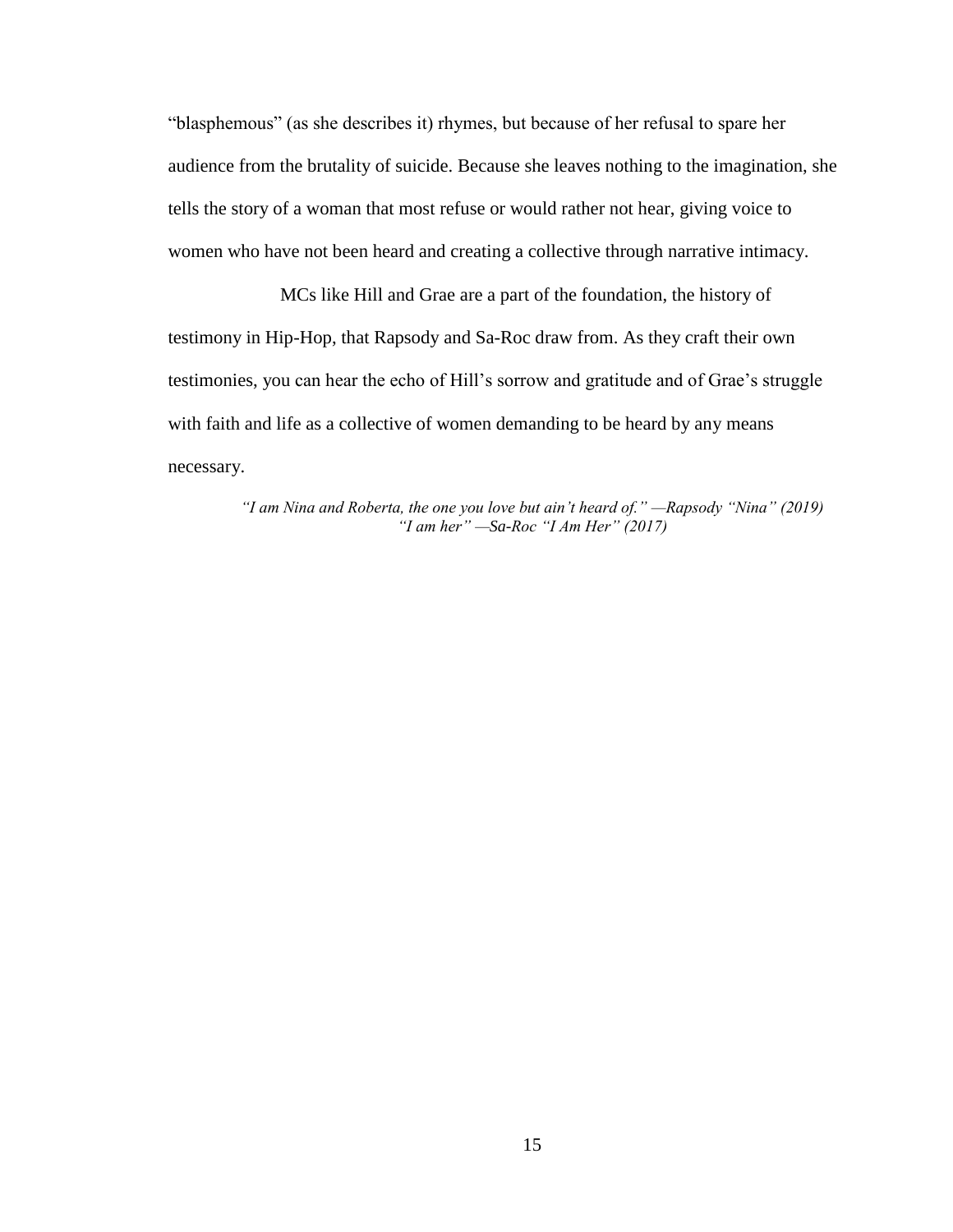#### **CHAPTER III**

#### **"THE SONIC MEMOIRS OF A REAL G": REPOSITIONING AUTOBIOGRAPHY THROUGH TESTIMONIAL RAP IN THE WORK OF SA-ROC**

James Baldwin writes of Maya Angelou's *I Know Why the Caged Bird Sings* (1969), "This testimony from a black sister marks the beginning of a new era in the minds and hearts and lives of all black men and women…" His assessment of Angelou's literary contribution as testimony alludes to a literary lineage of Black women in the African American literary canon testifying to the varied experiences of Black womanhood. This lineage highlights how Black women have challenged and redefined what constitutes literature. In *Conjuring: Black Women, Fiction, and Literary Tradition* (1985) Marjorie Pryse explains that Alice Walker "associates authorship with magic" and that she considers herself a "medium" through writing (1). Pryse goes on to explicate the implications of Walker's position as medium:

> If there is magic involved in Walker's perception of herself as a "medium," it *is women's magic*, the origins of which are as old as women themselves—and which, in the black community, has often taken other forms but has also long included literary expression [...] By making her statement, then, *Walker purposely gathers together all the creative force of her black and female forerunners*. By acting as "medium" for Celie, she gives them voice as well. (2; emphasis added)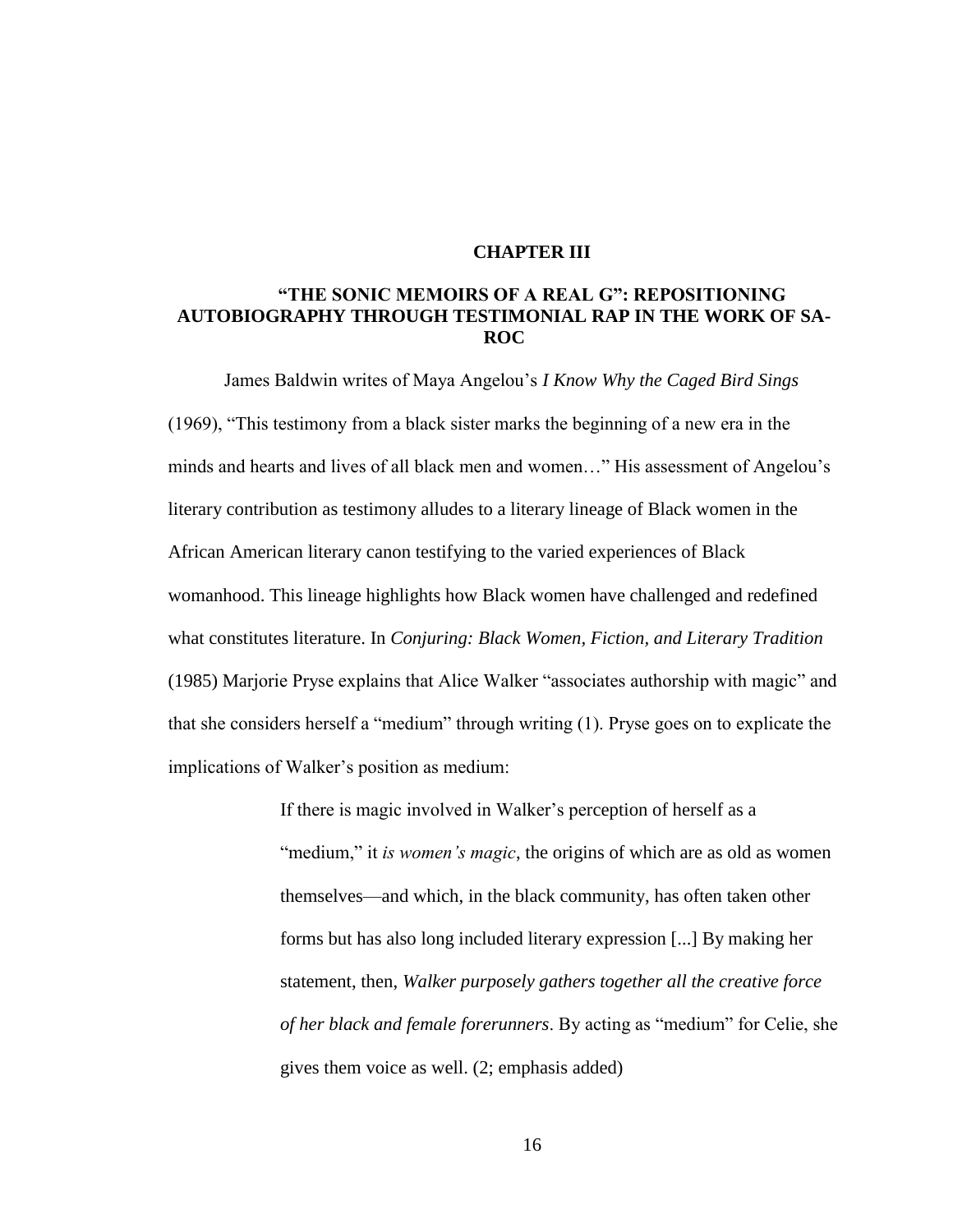By exploring Walker's position as medium, Pryse highlights the capacity of "women's magic" to bend and blend genres, and to deconstruct monolithic conceptions of Black womanhood by giving voice to women across a spectrum of experience and time through "literary expression."

In referring to herself as a medium, Walker emphasizes the most important element of testimony and lineage: connection. Pryse goes on to explain further that literary expression takes many forms outside of written text. She notes that contemporary (1970s and 1980s) Black women novelists, like Walker, act as "mediums" who "make it possible for their readers and for each other to recognize their common literary ancestors" (Pryse 5). By acknowledging "gardeners, quilt makers, grandmothers, rootworkers, and women who wrote autobiographies" as "literary ancestors," these Black women novelists challenge Westernized constraints placed on literature by "enlarg[ing] our conventional assumptions about the nature and function of literary tradition" while simultaneously establishing connections to those "literary ancestors" who came before them (Pryse 5). Thus, they lend textuality to quilts and gardens making them literary spaces where their "literary ancestors" cultivated and shared stories, where they testified through fabric and soil for the benefit of themselves and posterity. Women MCs, like Sa-Roc, contribute to this tradition, carving a path for future generations through emceeing.

#### **3.1 Challenging Genre: Sa-Roc, Conscious Rap, and Confessional Poetry**

Sa-Roc, like her literary ancestors, also challenges "conventional assumptions" about "literary tradition." Rather than conforming to text-based expectations of literature, she instead performs sonic explorations of various genres, making categorizations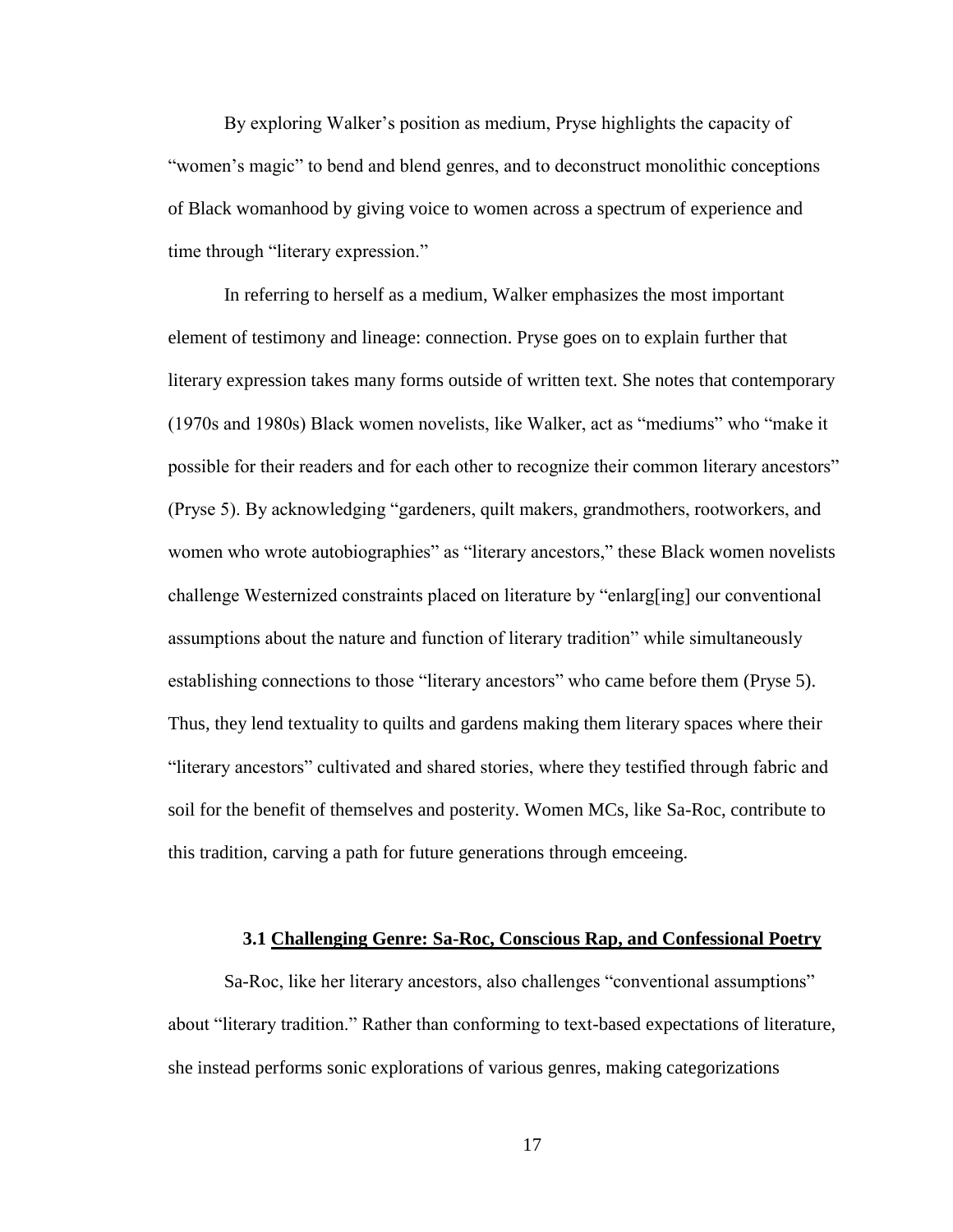difficult. She does this largely through her capacity as an MC to sonically merge genres, blurring the lines between poetry, autobiography, confession, and memoir. By interacting with these genres through a sonic medium, she challenges the very meaning of text and operates outside of many of the traditional constraints placed on purely text-based genres. As an MC, she can manipulate both form and genre.

Because she navigates a sonic literary space, she is not bound by the rules of the page; she is free to slip between what is heard and what is read. An MC is not required to create a textual representation for every sound. It is a common trope in rap songs to have the literal sound of gunfire present in a song. The sound of gunfire exemplifies the freedom of an MC. An MC may also choose to utilize onomatopoeia in their lyrics, but it is not necessary. While the onomatopoeia can be transcribed, the sound of gunfire cannot without disrupting the rhyme scheme. Thus, MCs are not restricted to the constraints of on-the-page poetry and traditional literary devices. They have the freedom to maneuver between sonic and written elements of poetry as they operate in liminal spaces of form.

Just as they have the freedom to manipulate literary devices, they also have the freedom to manipulate genre. Sa-Roc's ability to meld genres is a unique quality of her craft. Rap music is an innately multi-genre medium of expression, thus making it densely literary while simultaneously musical. Sa-Roc's oeuvre spans from sci-fi to historiography as she paints portraits of socio-political and fantastic narratives, similar to the work of writers like Toni Morrison and Octavia Butler. Morrison's *Beloved* and Butler's *Kindred* (1979) are prime examples of the literary lineage Sa-Roc is inheriting of Black women writers challenging definition through testimony and multi-genre work. Is *Beloved* a ghost story or a historical novel? Is *Kindred* science fiction or neo slave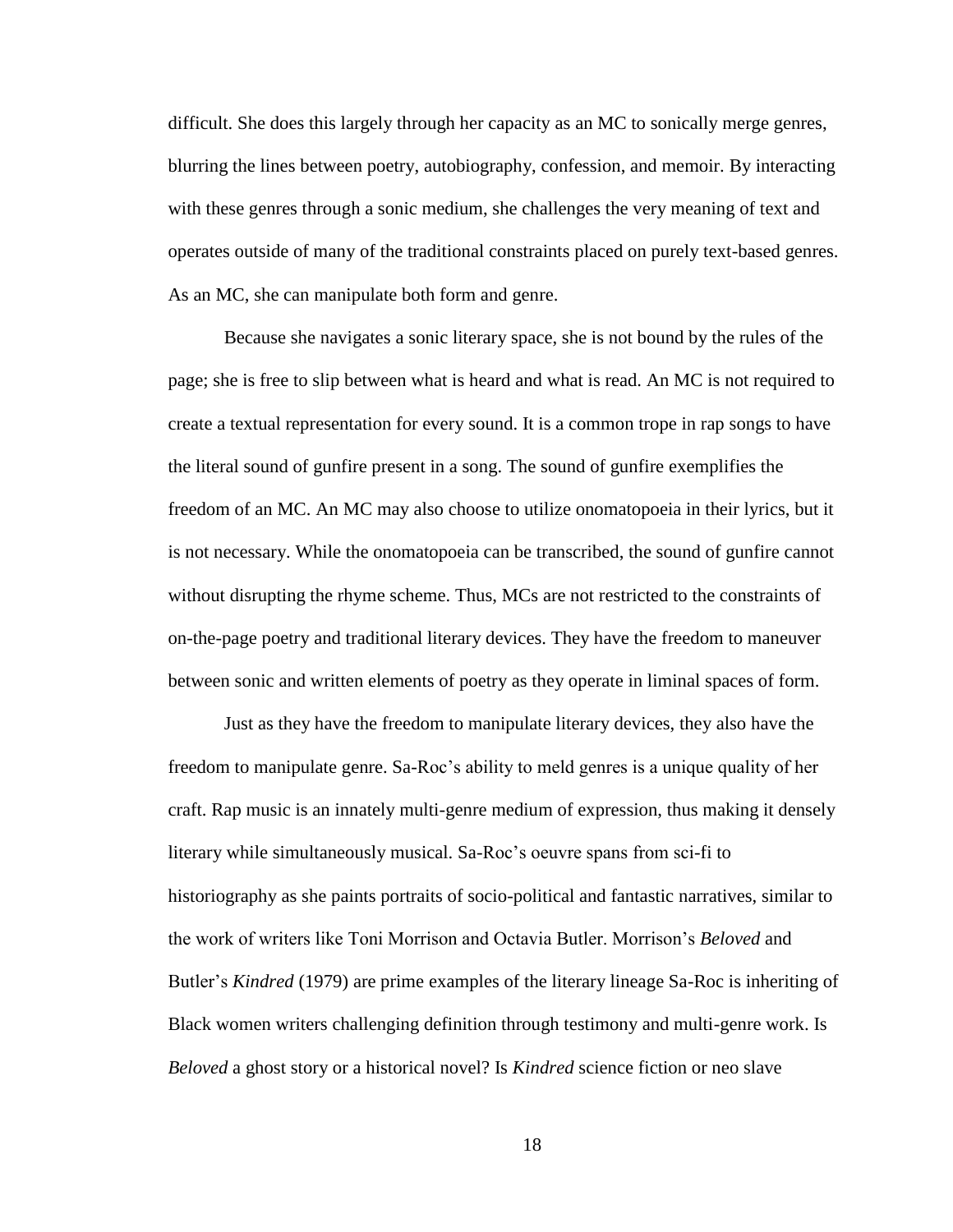narrative? Both novels prioritize the voices of Black women, although through fictional instances of testimony rather than autobiographical, by merging genres to fit the needs of the characters whose stories they tell and uplift. Like Morrison and Butler, Sa-Roc's work (and the work of many other MCs) is difficult to categorize. This is, in part, because it resists categorization through its multi-genre qualities.

This, however, does not mean that their work is left uncategorized; it simply means that the task is difficult. Commentators, in both literary and cultural capacities, often force categorizations that are potentially damaging in their constraints. There are subgenres within rap music that artists such as Sa-Roc are frequently placed within. Sa-Roc is generally considered a "conscious rapper," and while she does not seem to necessarily disapprove of this label, she does appear to be indifferent to it (much like Morrison who grew indifferent to the label "magical realist").<sup>5</sup> In an interview with Dead End Hip Hop (DEHH), she states, "I guess I would be classified as like a conscious MC because the lyrics that I spit have meaning, and they're very intentional about not perpetuating the common stereotypes of being like rap. You know, sex, drugs, and violence" (2:20-2:36). Unlike Rapsody, she does not push against the label of "conscious MC," but her own definition of what that means highlights the difficulties of the genre. Because her music has meaning outside of the bounds of commodified mainstream rap, it is conscious. Thus, conscious rap is associated with an intentional and often political approach to music and narrative. If commentators, whether in literary or cultural capacities, categorize Sa-Roc's work as "conscious," they risk hyper-politicizing her

 $\overline{\phantom{a}}$ 

<sup>5</sup> Morrison, Toni."An Interview with Toni Morrison." *Conversations*, By Chrisitna Davis 1986.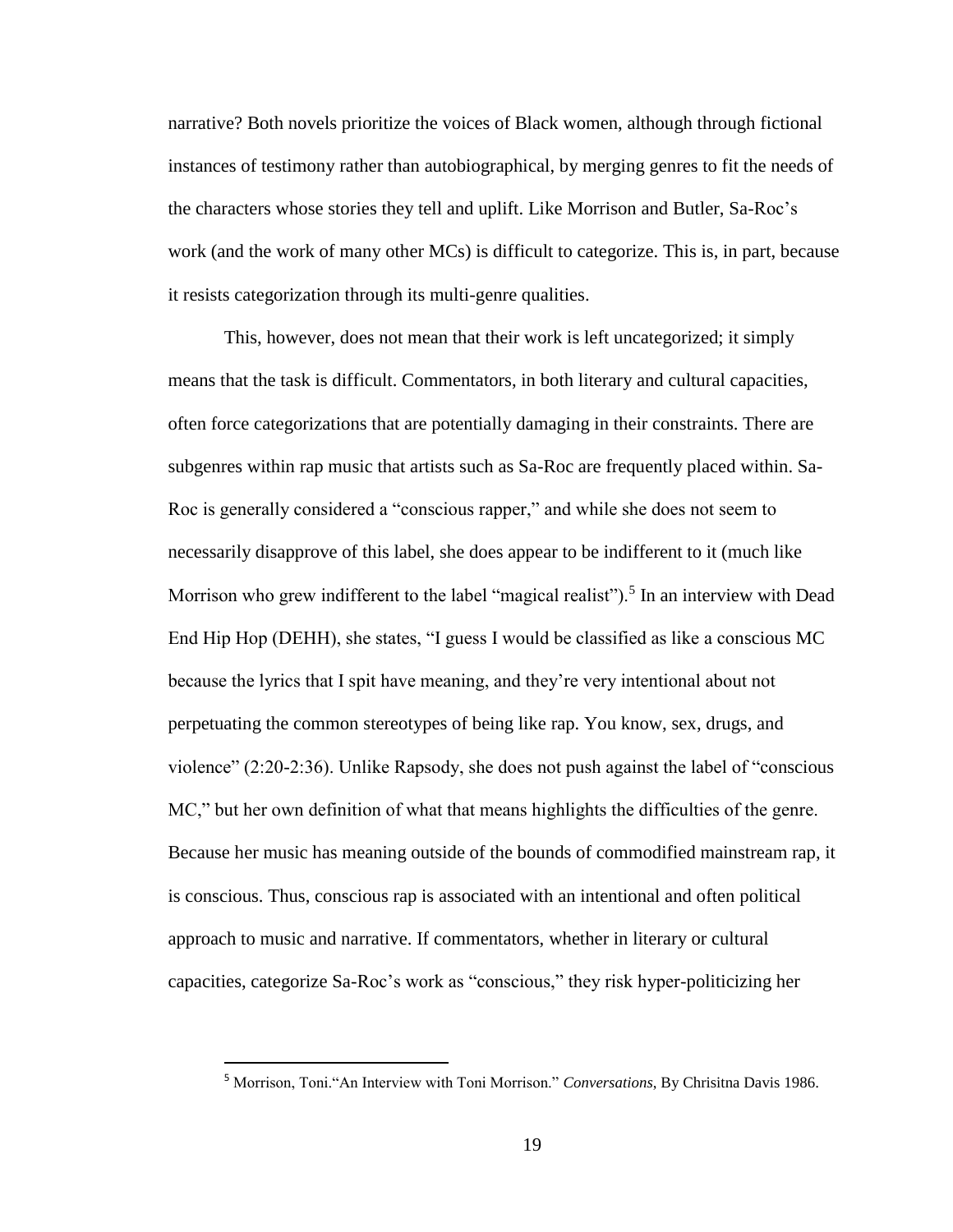music. By hyper-politicizing her work, commentators produce limited interpretations of Sa-Roc's artistry and place constraints on her career through their narrow interpretations.

 For this reason, literary scholars should analyze Sa-Roc's work, and the work of other MCs, because it presents the opportunity to question the "'conscious' banner," as Bruce puts it, and problematic categorizations in literary criticism such as confessional poetry. The polarizing nature of conscious rap, while it can be useful for creating distinctions in moral and artistic values, presents the hazards of hyper-politicization, introducing artistic constraints that further silence the voices of Black women. Because Sa-Roc's music exists in the space of conscious rap, she removes her work from potentially harmful stereotypes of hypersexualized images of womanhood and femininity often produced by mainstream media by creating lyrical content that critiques mainstream constructions of femininity and womanhood. However, the conscious label also simultaneously projects a new and equally harmful hyper-politicized context onto her music. Just as the hyper-sexualization of women MCs can be detrimental and silencing, so too can the hyper-politicization of women MCs—pitting the two against one another and detracting from their art by introducing a harmful binary. Thus, literary and cultural critiques should avoid conscious rap as a label; the politically pegged consciousness it implies is counterproductive.

When conducting a literary analysis of Sa-Roc's lyrics, scholars may also be tempted to find a "fit" for her in existing "traditional" poetic genres, conflating her music with traditional conventions of poetry. Confessional poetry is perhaps the most alluring potential categorization. Much of Sa-Roc's work, and the work of many other MCs, exhibit some of the common tropes of confessional poetry, primarily the use of the lyric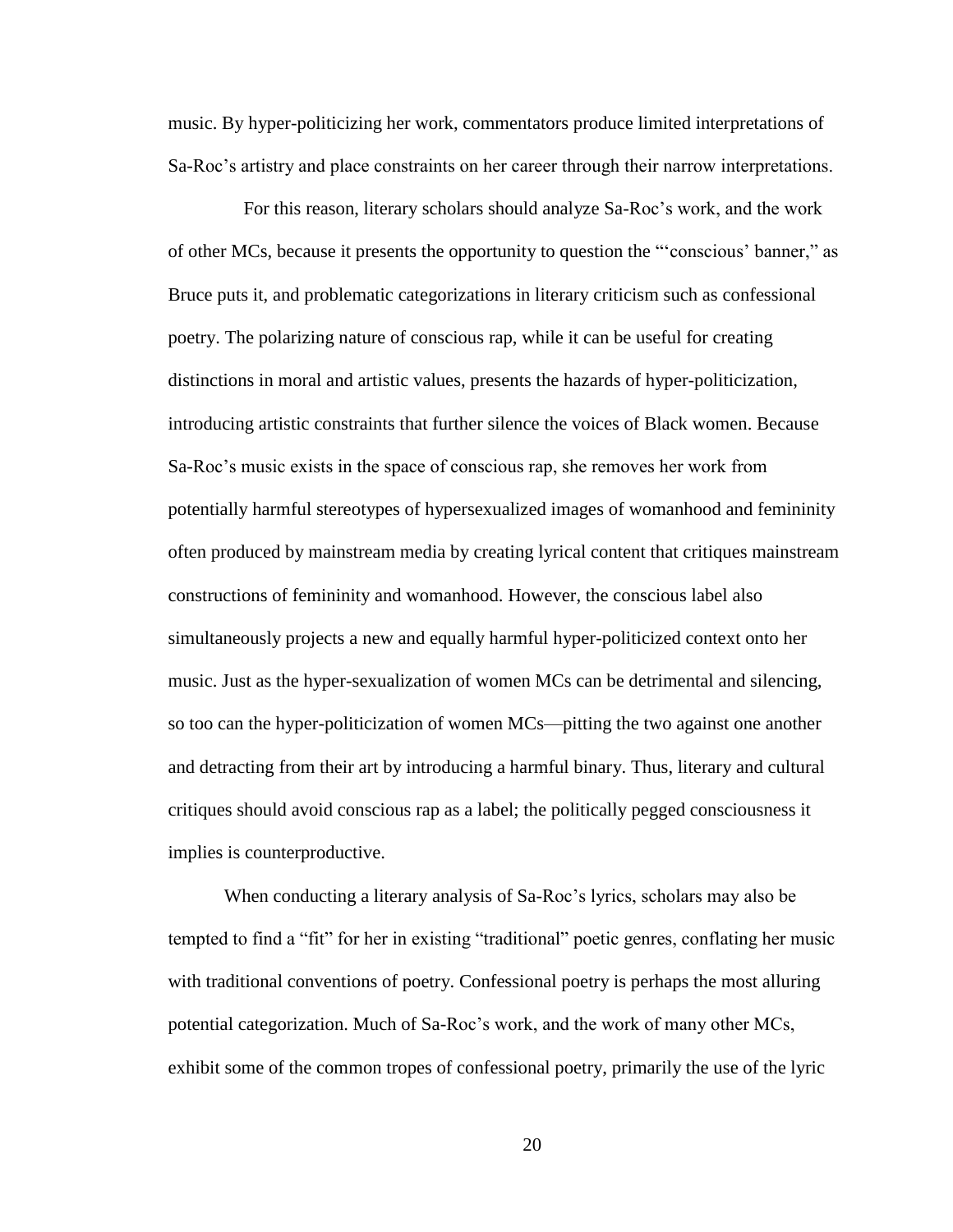"I" to divulge personal information. Her oeuvre is riddled with instances of "confession" by poetic standards, but, similar to conscious rap, labeling her work confessional runs a dangerous risk. Confession, in the sense of confessional poetry, does not carry the weight of traditional definitions of confession. However, to anyone unfamiliar with the genre, the term "confession" is still laden with assumptions of guilt. Instead, Sa-Roc's work, for the purposes of literary analysis and common use, is far better suited to testimonial rap as a genre categorization.

While Sa-Roc's work resists categorization through its multi-genre elements, it shares a common identifying thread with both conscious rap and confessional poetry autobiography. The personal nature of intentionally presenting an image of oneself by divulging personal information connects both genres to autobiography, a larger umbrella of categorization. Testimony exists within the scope of autobiography as well. The primary difference between autobiography and testimony is its communal nature. Autobiography can be an isolating genre, whereas testimony is inherently communal, *inter*spective rather than *intra*spective. The tradition of testimony Sa-Roc operates within is necessarily communal, and as such testimony is the most fitting subgenre since it lends itself to multi-genre usage.

While this chapter primarily focuses on her album *The Sharecropper's Daughter (Extended Edition)* (2021), especially her songs "Rockwell's America," "Forever," "Options," and "Wild Seeds," there are earlier examples of her desire to testify and build connection to her literary ancestors found in her oeuvre. Her single "I Am Her" (2017), while not necessarily autobiographical, offers an anthem for women and a demand for change and accountability. The opening verse of the single states the purpose of the song,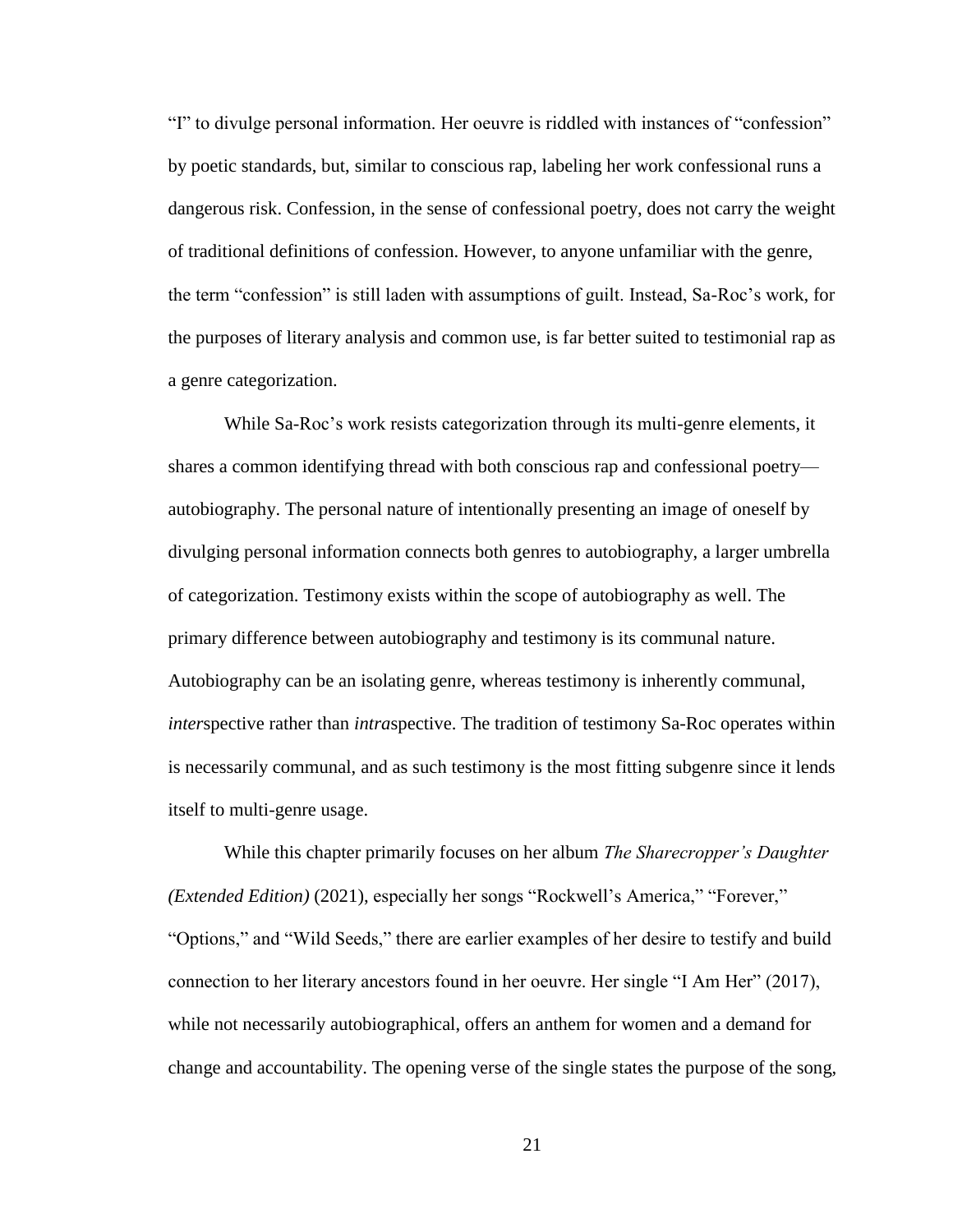"This so lil girls dream bigger than they supposed to / And we get a fair share of pie on the plate" (0:16-0:21). Immediately, the audience is informed that this song is being created for future generations of women. As such, it functions to disrupt common discourse that leaves no space for women at the table: "Pardon this interruption of your daily status quo / We're here to disrupt the arrangement of your daddy's show" (0:28- 0:33). Sa-Roc not only acknowledges that this song will create a forced rupture of misogynistic values, but she also acknowledges her literary ancestors who have also called the "daily status quo" into question through their own testimonies. She cites her literary foremothers: "This double extraordinary enigmatic flow is brought to you by Audre, and bell, and Maya Angelou" (0:33-0:38). By citing these women as influential figures rallying for the same cause, Sa-Roc situates herself in a lineage of testimony born from a desire for change. The chant of "I am her" throughout the song reinforces her connection to other women, including the literary ancestors she directly names. In this way, she creates a song that unites them with a shared demand for change and equality.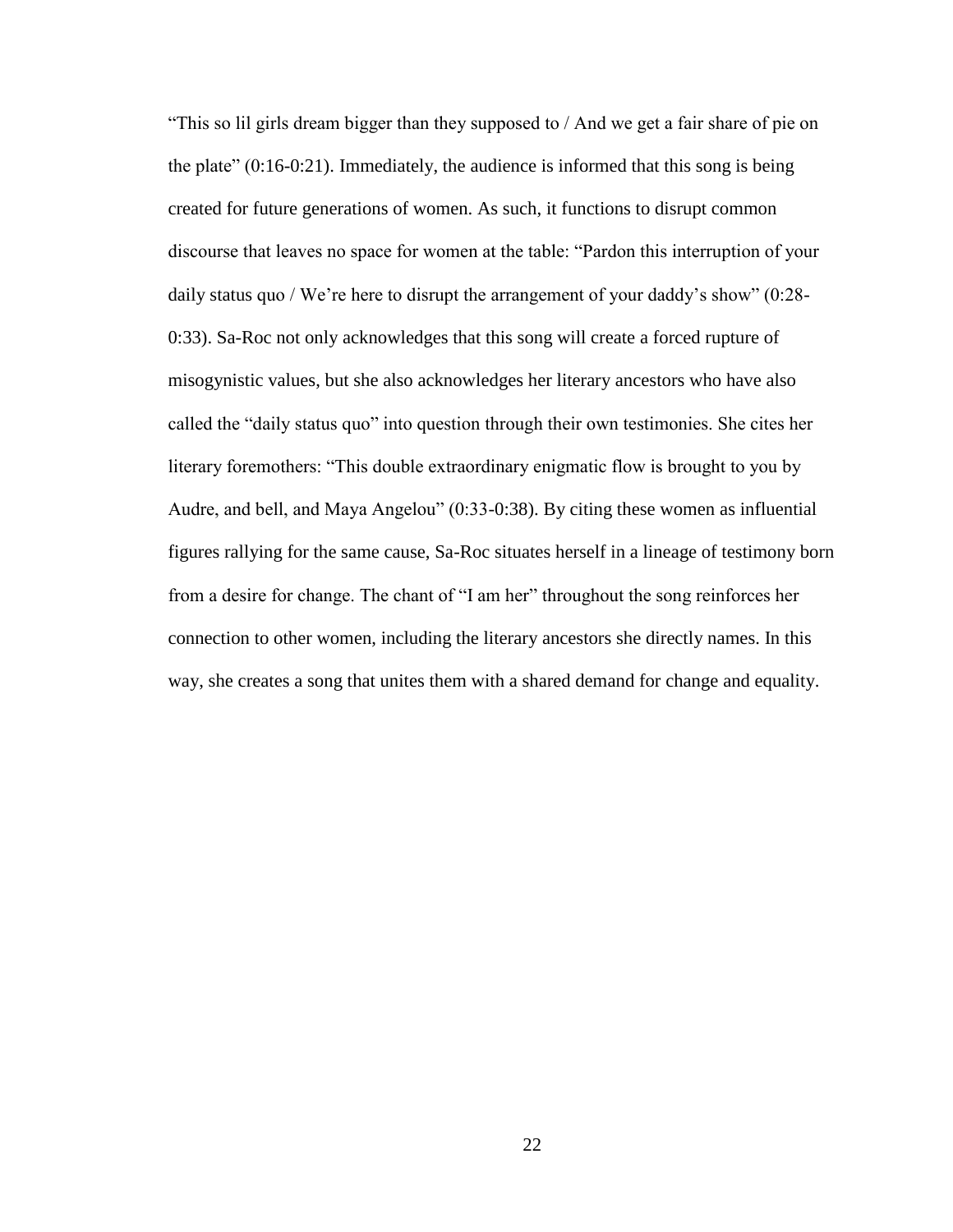## **3.2 Sa-Roc: Emceeing Autobiography, Testimony, and Black Female Subjectivity**

Like other quiltmakers, gardeners, grandmothers, rootworkers, and autobiographers, Sa-Roc contributes to a literary tradition by telling her own story, by testifying. Sa-Roc's magic is cast in rhyme and verse. As an MC, she contributes to a literary lineage of testimony while simultaneously, like her literary ancestors, challenging traditional conceptions of literature. Her album *The Sharecropper's Daughter*, a selfproclaimed autobiographical piece<sup>6</sup>, challenges traditional characteristics of autobiography through its densely communal and intertextual nature. The opening verse of the first track on the album, "Options," begins with Sa-Roc explaining that her "literary expression just preliminary extensions of the real me" and that by listening to this album we, her audience, are "listening to the sonic memoirs of a real G" (0:20-0:29). Immediately, Sa-Roc challenges traditional characteristics of autobiography.

Autobiography, as a genre, frequently exists in an unchallenged and unacknowledged white space. The characteristics and constraints of autobiography have largely and historically been established by "white, male autobiographers" (Manora 361). Autobiography, in an American context, is typically considered an effort to create the self as the "quintessential American Individual," one who conforms to distinctly American ideals of "community, family, and the individual" (Manora 361). As such, critics often

 $\overline{\phantom{a}}$ 

<sup>6</sup> In an interview with Carolyn Langer from WICB 97.1FM, Sa-Roc is asked if *The Sharecropper's Daughter* (2020) is her first "anecdotal let go," or autobiographical, project, to which Sa-Roc replies that she has had several songs that speak to her past and the "more intimate details of [her] life," but as a cohesive project this album is the first to focus solely on her story of how she "came to be" (10:49-11:31).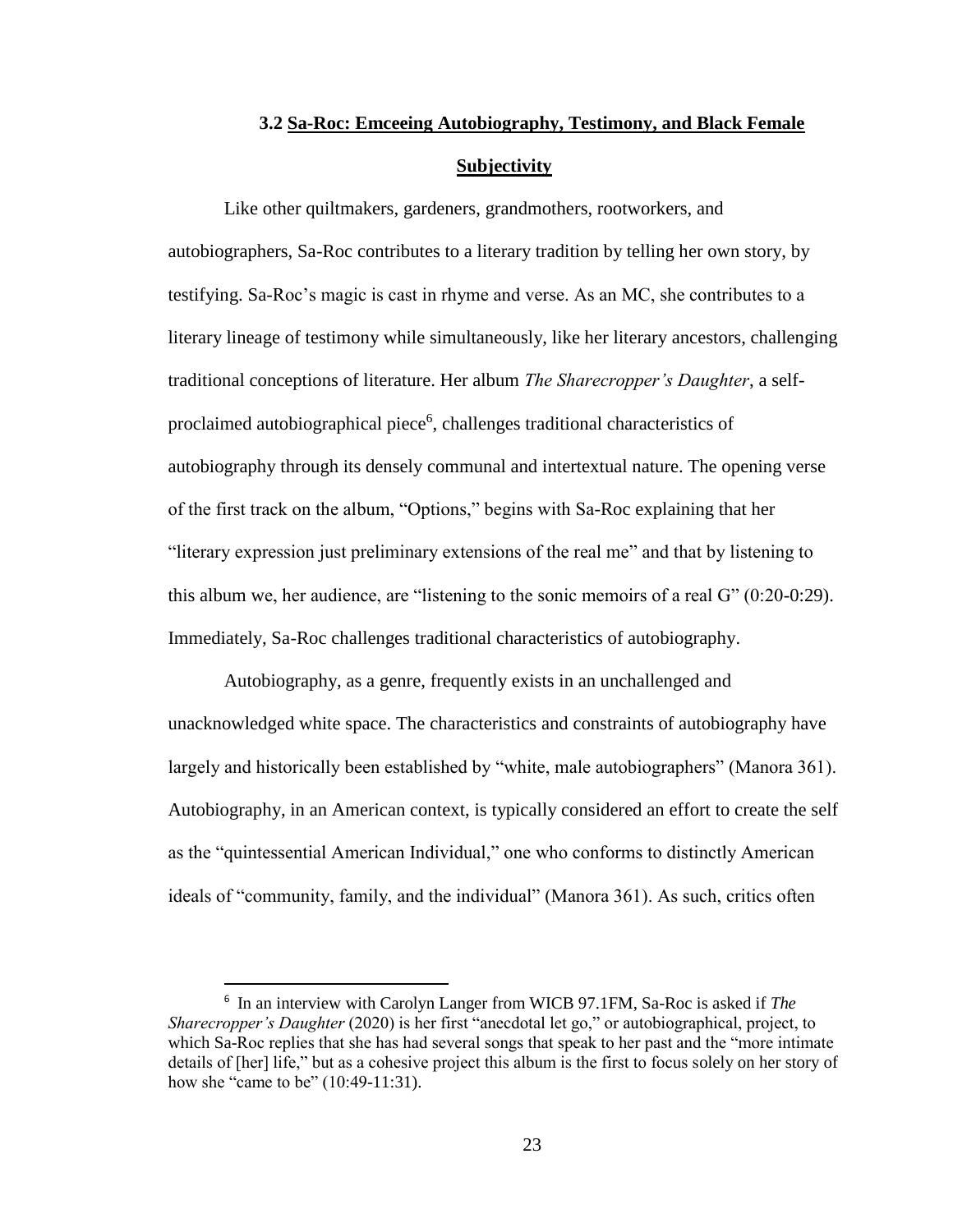bleach autobiographies by reading them in ignorance of context in an attempt to envelop everyone into a very specific (and very white) American identity.

In light of these often implicit and unquestioned readings, Manora highlights how the history of autobiography is problematic when applied to the autobiographical work of Black writers, especially Black women writers. Manora asserts that in her autobiography *I Know Why the Caged Bird Sings*, "Angelou the writer thwarts the performative space of genre, upsetting the individualist and intrasubjective yet allegorical imperatives of autobiography to craft a relational, *intersubjective memoir*" (360; emphasis added). Sa-Roc similarly, through her own personal testimony, creates an "intersubjective memoir" by citing the work written by other women and integrating it into her own story. Her intersubjectivity is built in the context of community, a mingling and melding of stories to highlight her position as an individual while also emphasizing how others inform and influence her perception of self.

*The Sharecropper's Daughter*, her "sonic memoir," is testimonial and necessarily communal. She weaves the narratives of other influential Black women into her own, testifying to a broad range of experience while simultaneously re-contextualizing audience engagement. She delivers her testimony not in written text, but through sonic performance. Because she is verbally delivering her autobiography, her audience is called to listen rather than read, thus shifting the rules of engagement. Rather than visually bearing witness, she calls on her audience to aurally witness her testimony. Thus, this album is an excellent example of the utility of testimonial rap as a subgenre; it accounts for sonic expression.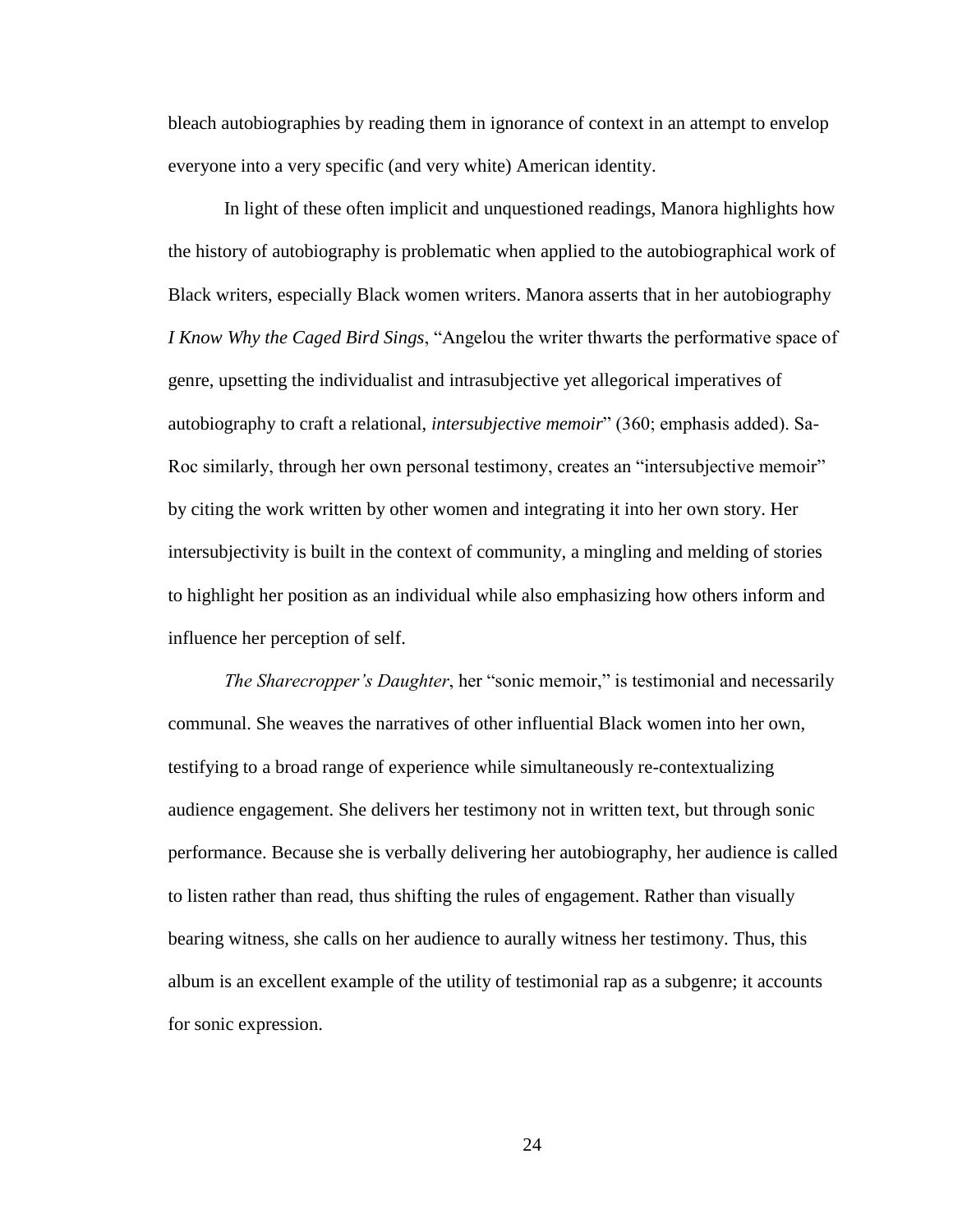Testimony, whether in the courtroom or in the pulpit, is sonic at its roots. Testimony is also inherently communal; it demands an audience and participation through the act of listening and bearing witness. To testify, is to provide proof of something's existence or occurrence. Sa-Roc testifies to the experiences that shaped her artistry and to the realities faced by Black women through the lens of her own unique experiences. This pushes the boundaries of traditional notions and expectations of autobiography.

She pushes back on traditional expectations of autobiography through her creation of intersubjectivity, which she accomplishes through intertextual lyrics. Sa-Roc's work, on *The Sharecropper's Daughter* and much of her other projects, is densely intertextual featuring an abundance of allusions and direct references to the work of artists such as Toni Morrison. One such instance occurs in her song "Rockwell's America": "And who was I? / Young Assata from the Zulu tribe / Trying to breed love from hate like *The Bluest Eye*" (0:40-0:45). The allusions in this reference are potentially two-fold. In addition to a clear reference to Morrison's *The Bluest Eye* (1970), there is also a more ambiguous reference to Assata Shakur, Godmother of Tupac Shakur. This reference is ambiguous because Sa-Roc's actual name is Assata Perkins.

In an interview with Talib Kweli, Sa-Roc explains the origins of her name. Kweli asks Sa-Roc to discuss the "juxtaposition" of her namesake, "Assata Shakur" and her "MC name Sa-Roc," which is a "tribute to Sha-Rock" the "female MC pioneer" and how the two names form her "as an artist" ("Talib Kweli & Sa-Roc Talk Rhymesayers" 9:32- 9:56). She answers by explaining that her MC name, Sa-Roc, was not originally intended as a tribute to Sha-Rock and that once she learned of the MC, who personally reached out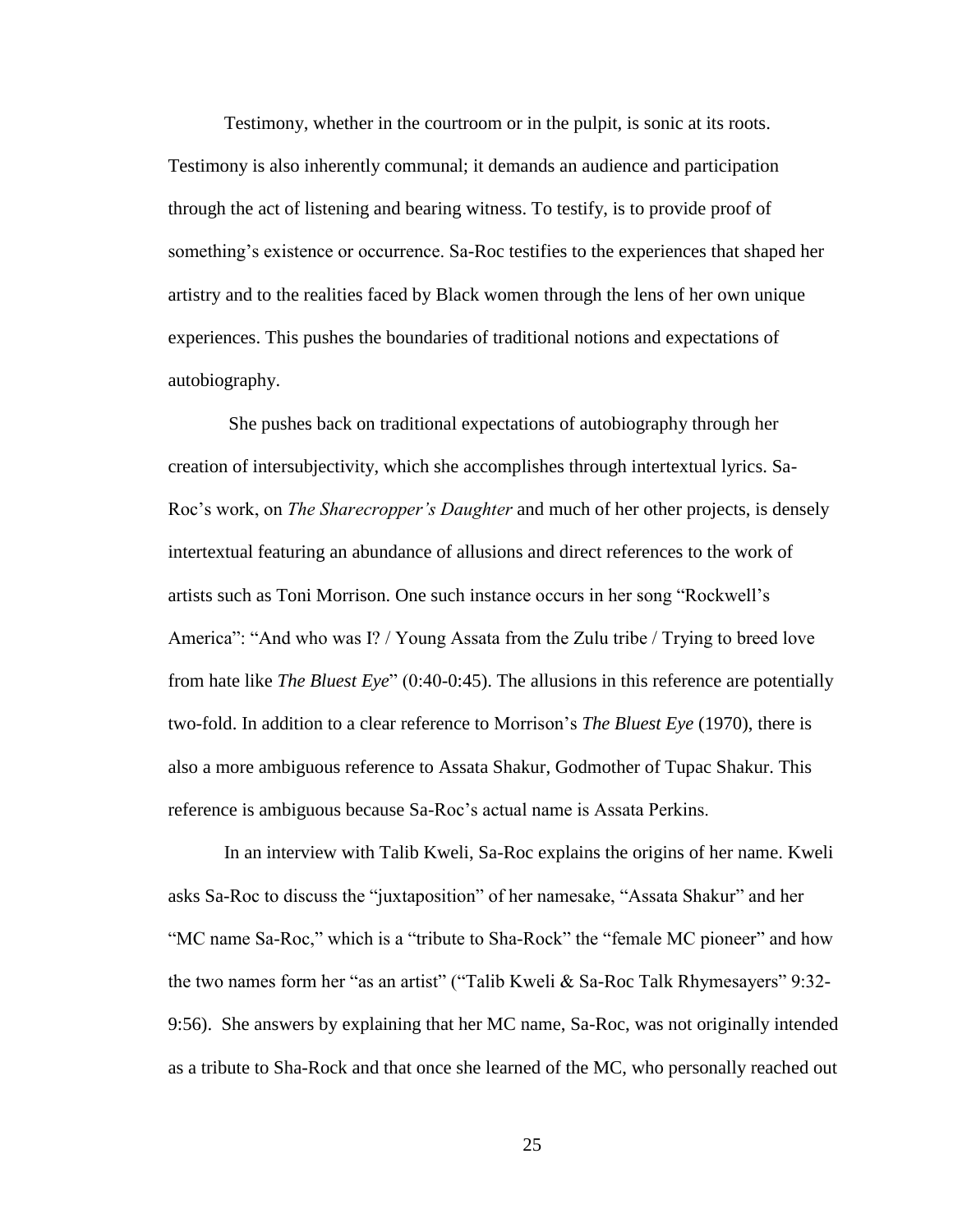to her to discuss her work, she decided to envelop that into the meaning of her stage name. She notes that both women are important to her because both navigated difficult circumstances and devoted their time and talents to advancing Black culture (9:58-11:28). Sa-Roc is keenly aware of how her own names, two innate markers of her identity, are closely connected to the stories of other women.

Thus, by referencing her own first name and/or the name of Assata Shakur, Sa-Roc collapses her narrative with another woman's story, highlighting their connectedness through her own individual experiences. In this way, Sa-Roc further challenges traditional conceptions of autobiography by melding her own story with that of another woman's—emphasizing community. In other words, Sa-Roc is an individual, but by crafting an "intersubjective memoir" she demonstrates that her own individual experience is by no means disconnected from other Black women. By doing so, as Pryse suggests of Black women writers in the 1970s and 1980s, Sa-Roc emphasizes her connection to her "literary ancestors."

Evie Shockley highlights a similar connection in her monograph *Renegade Poetics: Black Aesthetics and Formal Innovation in African American Poetry* (2011). While Shockley is specifically referencing the blues, her assessments are applicable to the work of MCs. Shockley explains that the blues were a "versatile" and "transportable art" because the, "*I* speaking in a stanza of blues lyrics would often articulate 'intensely personal' (and typically private) woes, but because those woes were widespread among African Americans and were figured in broad, metaphorical terms in the lyrics, nearly *anyone* in the community could speak that *I*" (88; emphasis original). Sa-Roc utilizes the first-person "I" similarly to the blues "*I*" in that her experiences, while unique to her,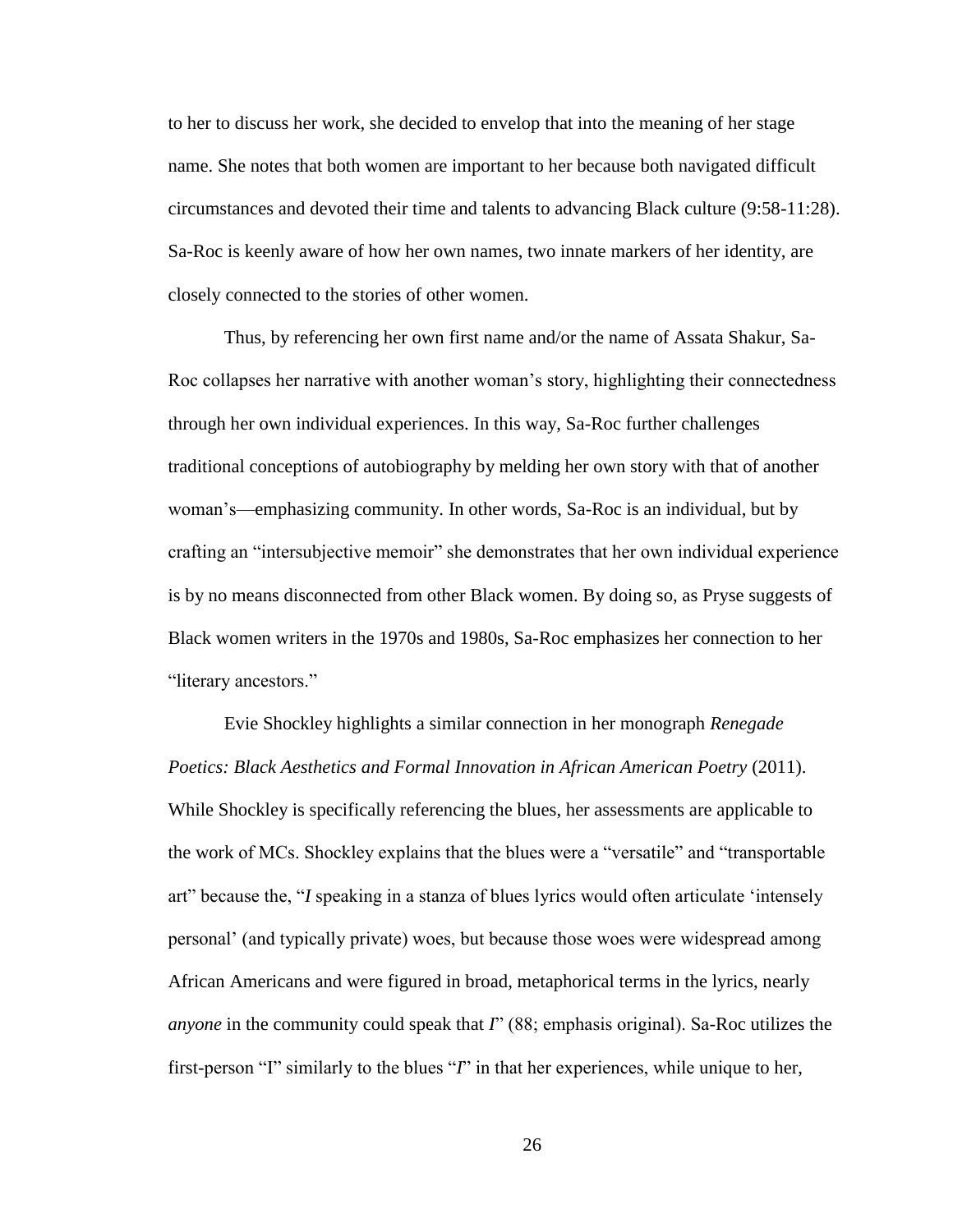reflect a larger reality faced by all Black women, thus making her music both "versatile" and "transportable" like the blues. Part of this versatility is her ability to combine her testimony with those of other Black women.

In "Rockwell's America," she channels her literary ancestors further by integrating Morrison's debut novel *The Bluest Eye*, through a play on words by referencing Pecola Breedlove, into her own story. Pecola Breedlove grapples with the desire to be seen and loved in a country that has deemed her outside of traditional (white) conceptions of beauty. She is a character whose story is told primarily through other perspectives, an effort on Morrison's part to shield her while simultaneously "centering" her as the focal point of the novel (211). By calling on this character in particular, Sa-Roc highlights the complexity of Black female adolescence. She utilizes Pecola's story to explicate the hostile national environment and climate that Black girls must navigate as they attempt to "breed love from hate" as she did in her own childhood experiences. By referencing Morrison's novel, one that is specifically about a young Black girl, Sa-Roc connects her own personal experience to other explorations of Black female adolescence.

Like Walker with Celie, Morrison gave voice to other Black women through Pecola. Morrison explains that "[o]ne problem" she encountered was "centering" and that "the weight of the novel's inquiry on so delicate and vulnerable a character could smash her and lead readers into the comfort of pitying her rather than into an interrogation of themselves for the smashing" (211). Although Morrison references a work of fiction here, she hits on one the many dangers of autobiography: voyeurism. An autobiographical piece, and by the same token testimony, is left at the mercy of those who read or listen to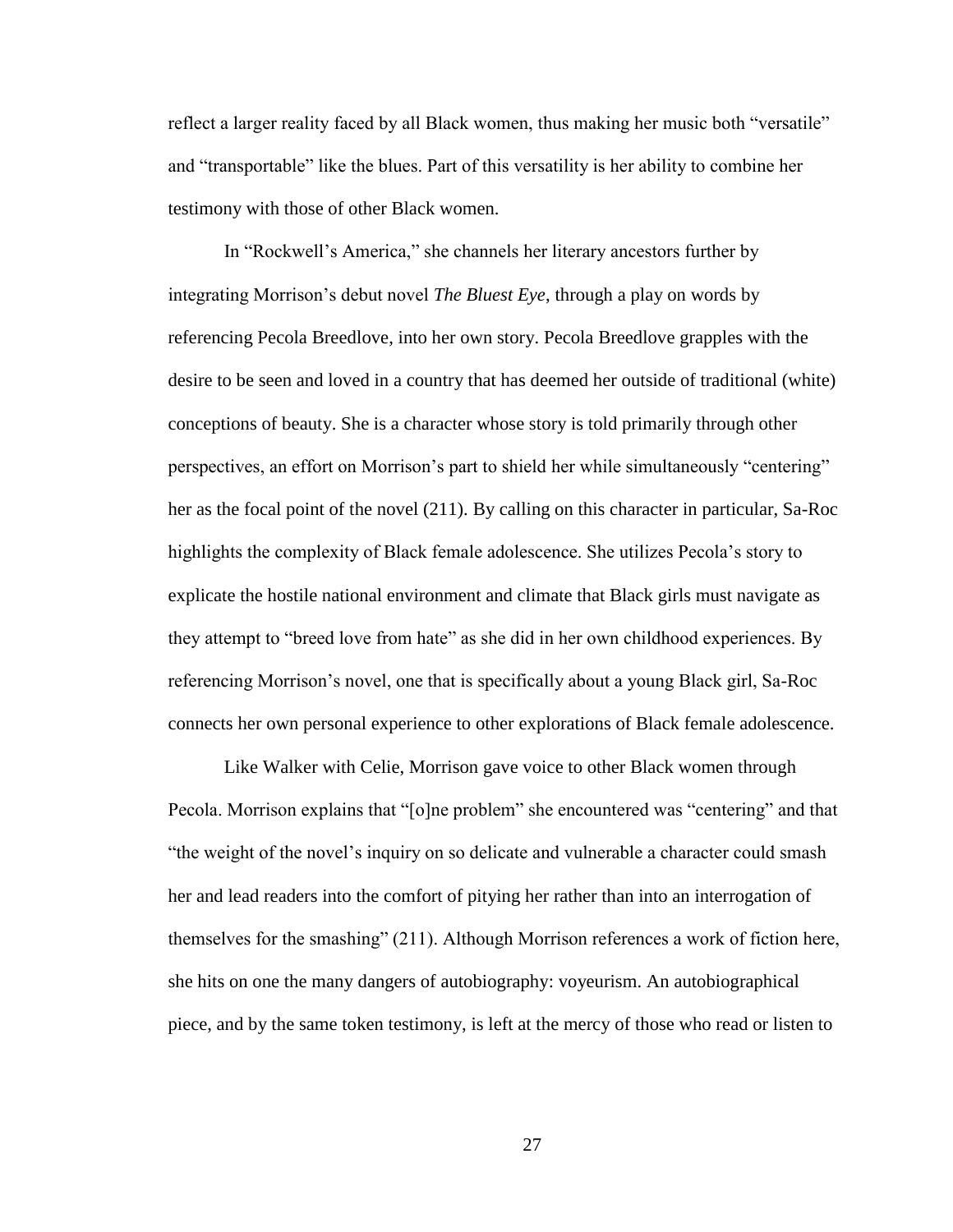it. An artist has little control over how their work is perceived or, in more disturbing cases, consumed.

While Sa-Roc's own style of delivery is powerful and fierce, she is not exempt from the anxieties associated with producing deeply personal work. The process of creating an autobiographical piece is daunting for several reasons. In an interview with Carolyn Langer of WICB 97.1FM, Sa-Roc divulges her own feelings about her autobiographical creative process. She explains that "[t]here was a lot" that she had to "unpack and uncover" while bringing *The Sharecropper's Daughter* to life. The album is her personal testimony, through which she explores her father's history as a sharecropper and the implications of that past on her own life. She explains that during her creative process she was forced to ask herself many anxiety-inducing questions that ultimately reaffirmed her belief that "true art takes [...] real courage":

> You're right, I hadn't really explored that fully before… And there's a sense of vulnerability that comes along with doing that. There's trepidation that comes along with it … "Is this too much? Am I too exposed?" You know, "Who listening to this is this going to affect positively or negatively?" Meaning negatively in terms of like, maybe family members who I'm talking about, that you know the story is a little bit…the pieces of what I'm sharing are too personal, and just making those choices is frightening sometimes. So yeah, it was just the timing of processing all of that and putting it, presenting it in a way that best characterizes who I am as a person and as an artist. (15:20-17:41)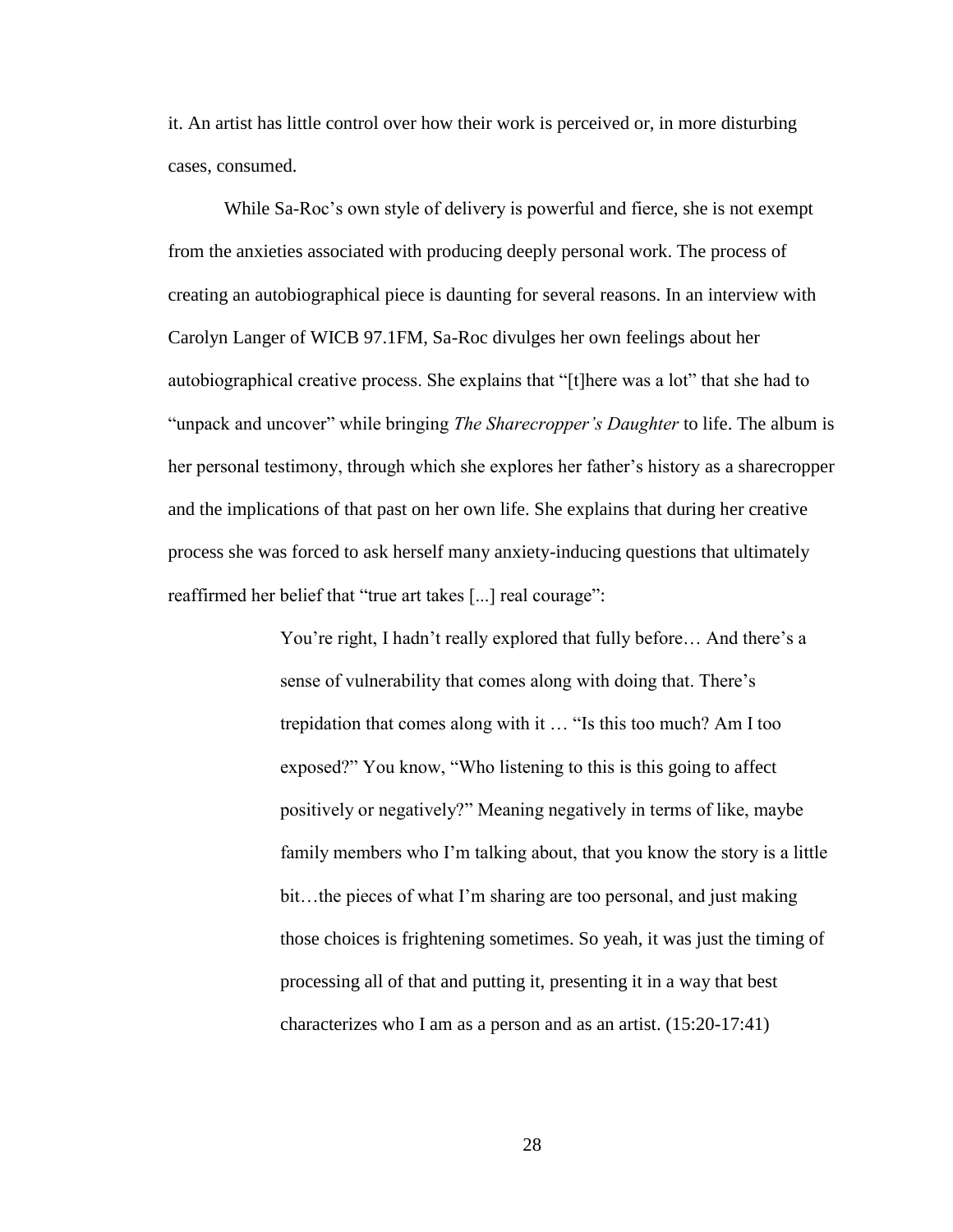Sa-Roc's fear of being "too personal" in stitching together her narrative from the fabric of her family's story reflects the risks of autobiography. By writing a story as personal as her own, she engages in a project of vulnerability.

She demonstrates this vulnerability throughout the album while also putting forth effort to deconstruct monolithic configurations of Black womanhood. She creates her own subjectivity as a Black woman and MC by highlighting her nuanced and diverse experiences as both an American citizen and a woman in a male dominated field. While *The Sharecropper's Daughter* is centered on Sa-Roc herself as an individual, it is also deeply and necessarily communal. She largely establishes this community through sharing vulnerable lyrics. By establishing vulnerability, both through the pain and pride she has experienced, she creates layers of connection through her testimony.

There are several songs on the album that demonstrate her vulnerability as an artist and her desire to emphasize the spectrum of Black womanhood, but perhaps the most vulnerable and powerful track on *The Sharecropper's Daughter* is "Forever." While each song on the album is deeply personal, this song, through both her lyrics and visual representation of those lyrics in the music video, best demonstrates her ability to testify and bring together other women. The song opens with a bar that immediately establishes vulnerability, both physically and emotionally: "When I wake up, no make up, half naked, I feel like I'm the shit" (0:12 -0:14). The opening line of the song strips her to a natural state, absent of make-up and only partially clothed. Physically, this is a vulnerable state for a woman. The need to get up and immediately make yourself "presentable" is a part of most women's daily routine. Sa-Roc flips this idea on its head by instead presenting her vulnerability through the joy and pride of that moment. She opens herself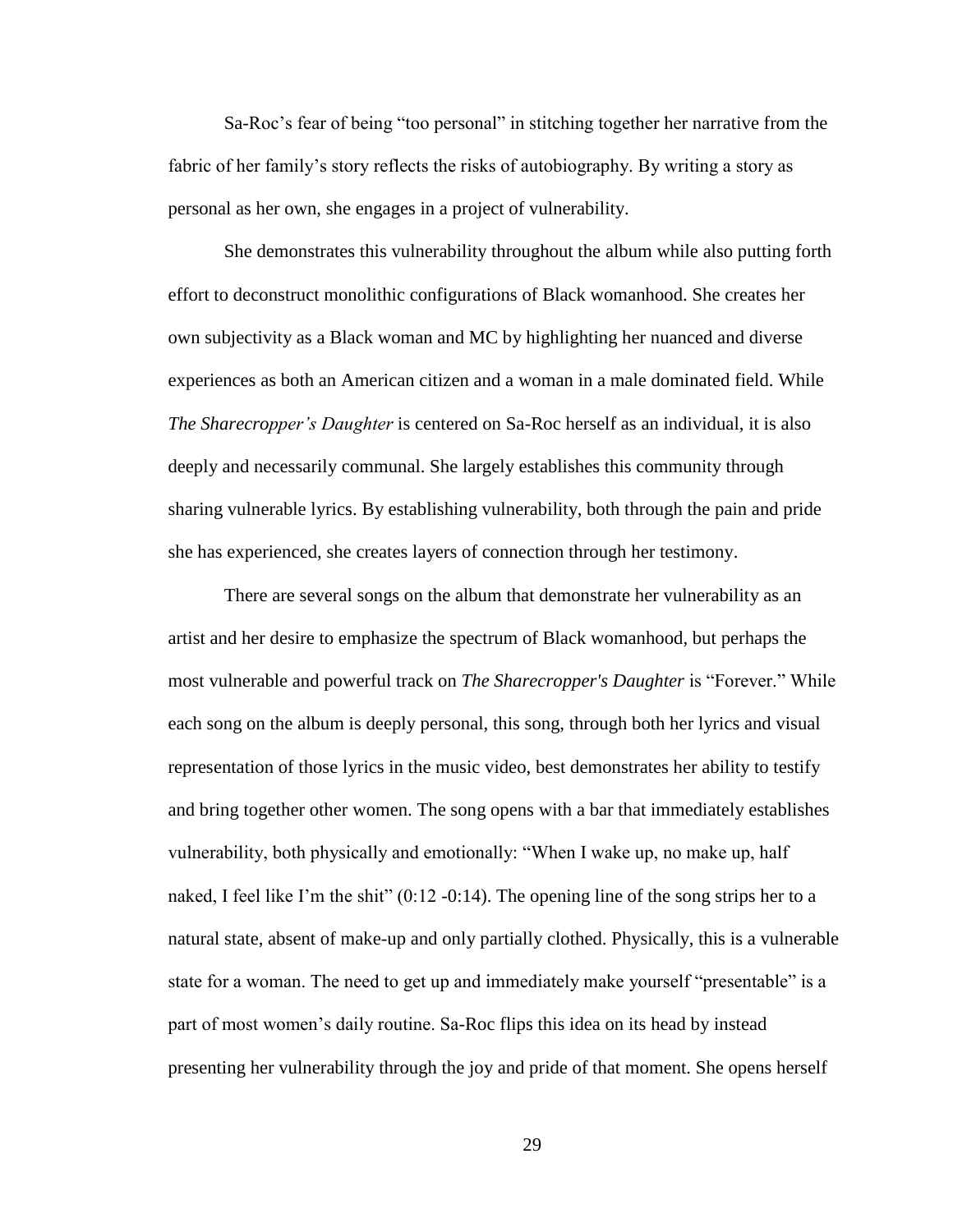to criticism, and yet still chooses to proudly state "I feel like I'm the shit" (0:14). In this opening line to her anthem for women, she exudes pride.

She goes on to juxtapose this moment of pride in her body with memories of when she had acted against it through self-harm. She explains in the opening verse that she is "not flawless," but rather she is "scarred up" and "fine with it"—her "body art a laundry list of all of life's unkindnesses" (0:19-0:23). According to Sa-Roc in an annotation on Genius.com, this is "referring to the scars from when [she] would selfharm as an adolescent/teen." She goes on to explain that she "felt helpless in the face of all of life's hardships and injustices," and had "unfortunately used self-mutilation as a way to act out [her] anger and frustration on [herself]." She emphasizes the importance of this line of the song by sharing the lessons she learned from her experiences with selfharm:

> I believed I had no value and no power against the many blows life dealt me. Each cut was made after extremely traumatic events in my life. I have now grown to see how valuable I am, and how my pain has made me stronger and aware of just how powerful I can be. I now regard my scars, that I once hid or made up stories about, as beauty marks that tell a story about [how] I overcame what seemed to me as the worst of experiences, to become the empowered woman I am today. (Genius.com)

By sharing her history with self-harm and what she learned from it, she builds connection with her audience through her testimony. She asks her audience to witness the joyous and painful parts of her story, both sonically and visually.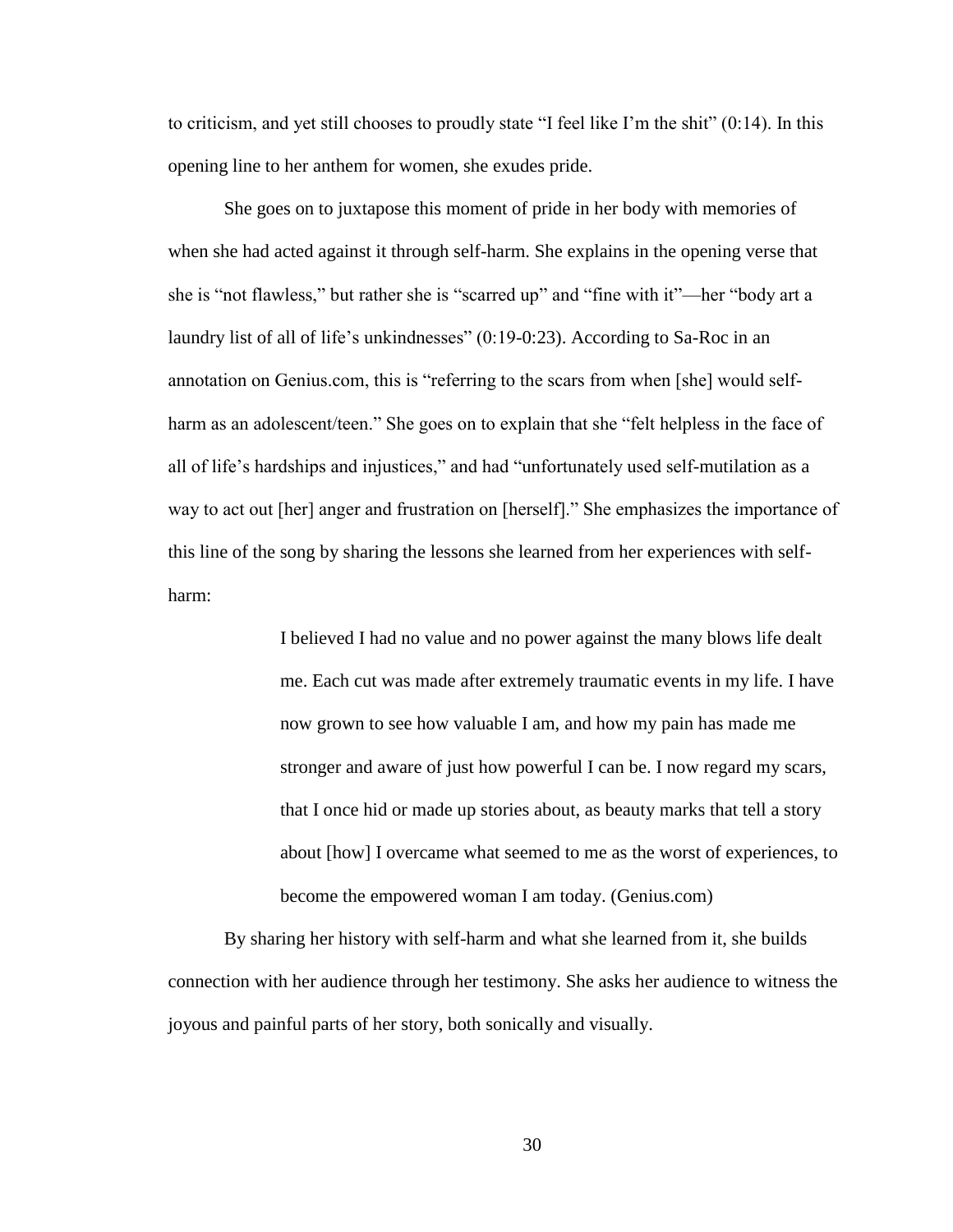In the second verse of the song she digs deeper into her history of mental health struggles. Harkening back to the opening lines of the song and the vulnerably proud moment of self-love, "I feel like I'm the shit," she explains how she came to that state of pride: "I ain't always have it in me / No tolerance for pretending / I was 14 years old forcing pills down my throat so my baby fat diminished" (1:45-1:50). In the music video this line is paired with a visual of a scar on her throat, presumably from a tracheotomy. This bar is followed by another that states, "Still got the scars from cutting my wrists when I thought that life was finished" (1:51-1:56). Similar to the showing of her tracheotomy scar, this line is also paired with a close-up image of the scars on her wrists. She does not leave the lines without reflection for contextualization. She follows these intensely personal and vulnerable visual images and spoken words with an affirmation stating, "Now they remind me what my lows look now that I know the sky's the limit" (1:56-1:58). She gives this pain a place in her narrative through the vulnerability of self-love as she testifies to the experience and offers it alongside the visual stories of other women.

Other Black women are included in the music video, seated on a shared throne. This imagery serves to further deconstruct monolithic conceptions of Black womanhood. The video alternates between outdoor and indoor settings. A stunning golden throne is featured in the indoor setting against a black backdrop, making it a focal point in the video. With each transition back to the throne, a different woman is seated on it, drawing attention to how each woman is different from the last. Frequently, Sa-Roc is seated on the throne delivering her testimony. Like Sa-Roc, each Black woman occupying the same throne when she is not seated on it highlights her own differences by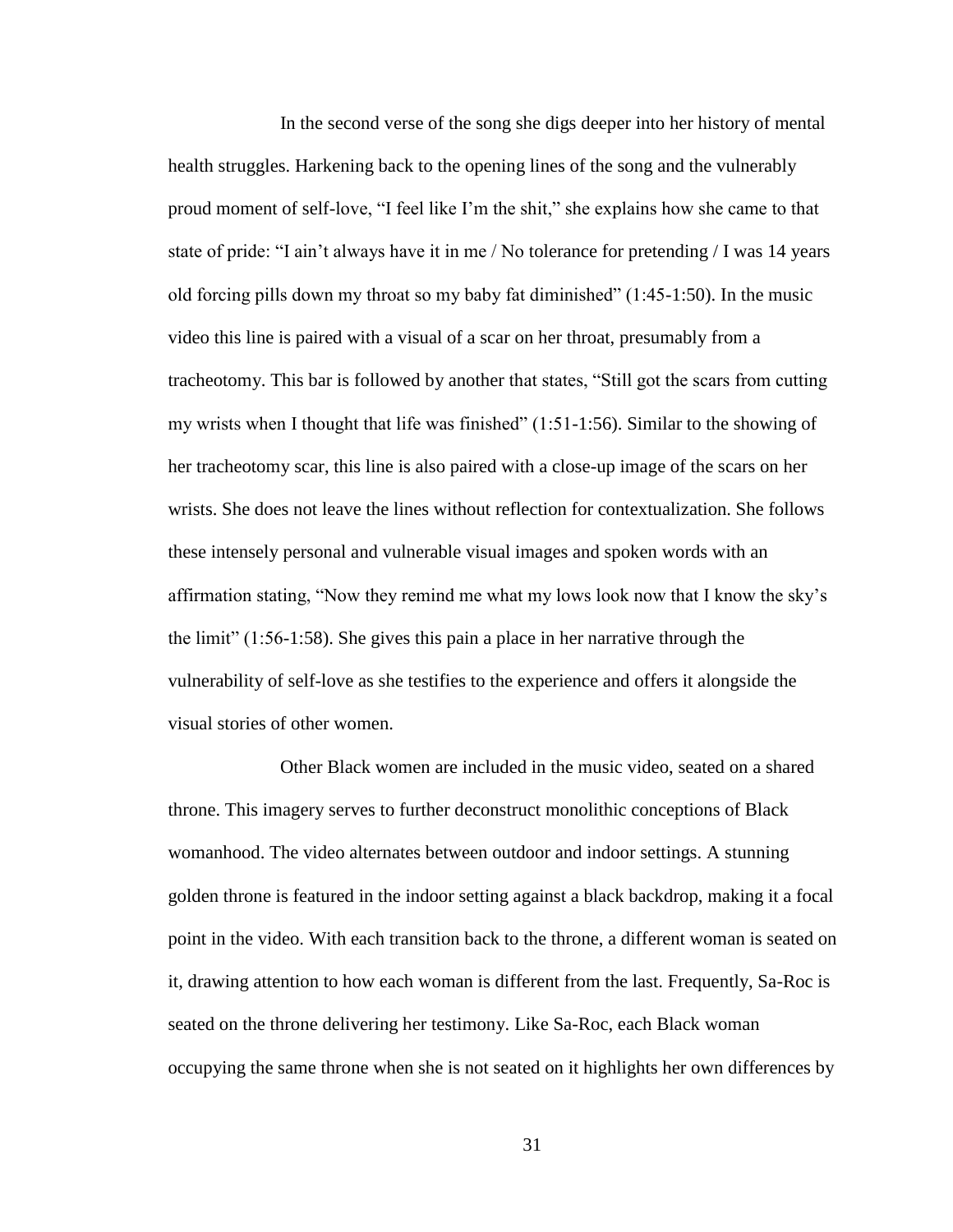gesturing to her arms or holding a different posture. Ultimately, because they all share the same seat, the throne links them all together, while simultaneously highlighting their differences. In this way, each woman testifies to her own unique experience. In one sweeping visual motion, this song and music video create community among Black women, deconstructing monolithic conceptions of Black womanhood through Sa-Roc's testimony.

Outside of the bounds of the music video, Sa-Roc further establishes community lyrically by calling on her literary ancestors, specifically her mother. She reflects on her childhood and her struggles with mental health. In doing so, she channels memories of her mother and Earth, Wind, & Fire in the hook:

> You better shine on 'em baby, you a star. You betta Be exactly who you are-Forever Cause they gon' try and change your heart. Don't let 'em

> Cause you so damn fine, just the way you are (2:09-2:20)

The comforting affirmation resounding from these lines comes from Sa-Roc's childhood memories of her mother. In an annotation on Genius.com, Sa-Roc explains that the hook of "Forever" is inspired by her mother. As a child, she "stood out" because, unlike the other girls in her elementary school, she wore her hair "cut in a short Afro." Her mother "understood this" and "in the mornings before school, as [they] got ready in the mirror, she [her mother] would sing the chorus of 'Shining Star' by Earth, Wind, and Fire to [her]." By imbedding this memory of her mother into the song, she, again, reifies her connection to her literary ancestors and testifies to the loving relationship she had with her mother.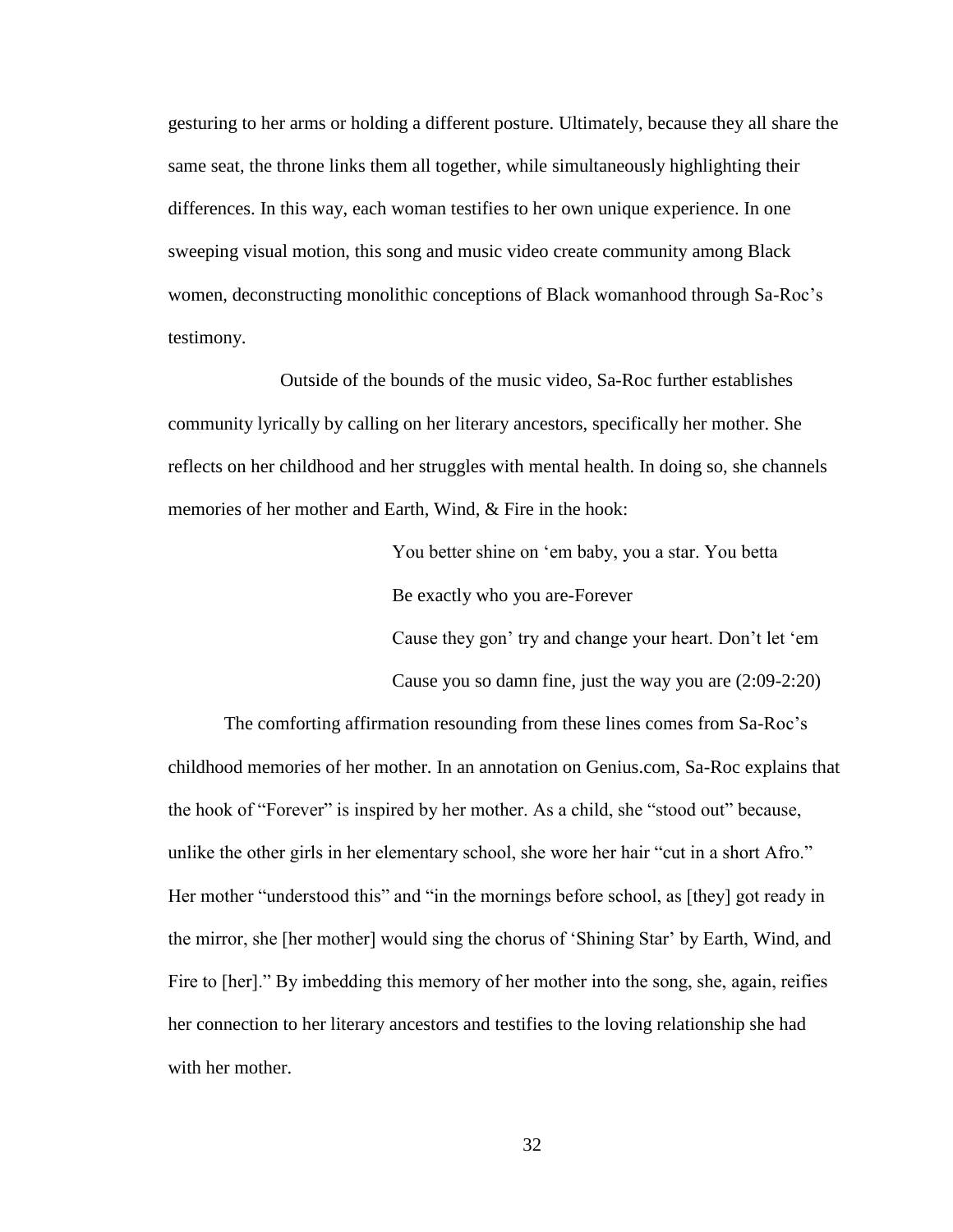By referencing her mother in "Forever," Sa-Roc illustrates how her relationship to her mother is key to establishing her own subjectivity. Her mother informs her understanding of her life, just as Toni Morrison, Zora Neale Hurston, Audre Lorde, and other women she references in her songs influence the creation of her identity as an artist and as an individual. Thus, the interwoven and intertextual nature of Sa-Roc's lyrics illustrates an approach to autobiography strikingly similar to Angelou's. Manora explains that Angelou crafted her autobiography (or as Baldwin refers to it, her testimony) through a "culturally specific communal ethos" (365). Like Angelou, Sa-Roc creates her story in a way that defies the constraints of allegory by leaning into a communal narrative. Manora explains that "Angelou's [autobiography] is a distinctly African-American autobiography" and that "the relational dynamics" work to "draw her unmistakably into the company of Hurston and other African-American women writers who locate their relationships with other women as the spaces in which they are nurtured and allowed to grow" (365). By identifying the similarities of her own narrative to those of other women, Sa-Roc creates and nurtures a subjectivity that is not isolated.

Sa-Roc prioritizes this sense of community in many of her songs. She creates her music, like other Black women writers, in the spaces where their relationships meet and nourish one another. In her song "Deliverance," for example, Sa-Roc states, "I am not an island / Hold up the diaspora with my limbs" (1:39-1:42). Sa-Roc highlights here a vast connectedness to other Black women, making her testimony one that gives voice to and aligns herself with women from her past, paying homage to her African roots. By emphasizing connection to other women in her music, Sa-Roc testifies to an array of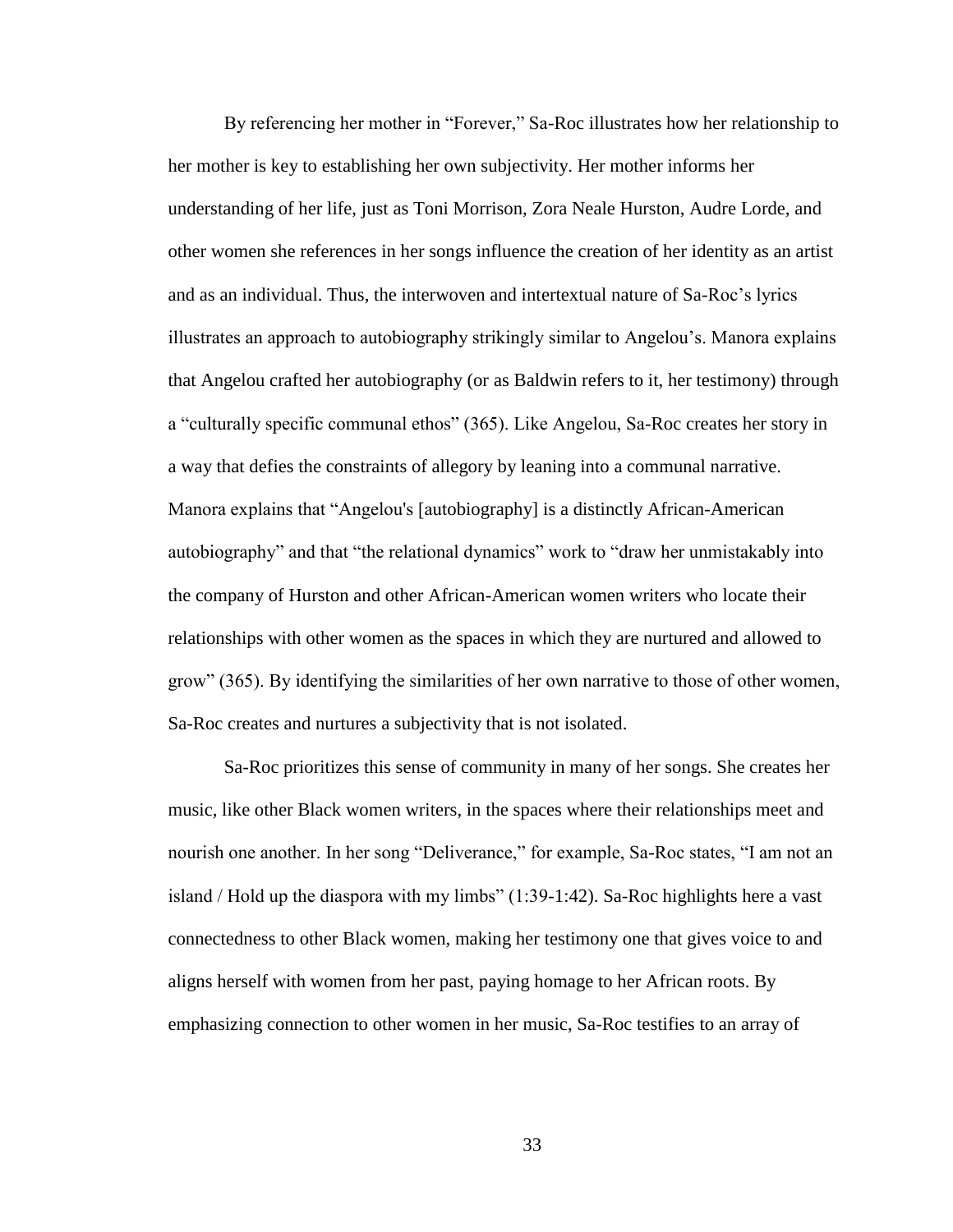experiences of other Black women and highlights the spaces where her own connections overlap with and are informed by the experiences of others.

She does this in part in an effort to deconstruct monolithic conceptions of Black womanhood, but also in an effort to benefit future generations of Black women who will need the nurturing and affirmative spaces Sa-Roc's testimony creates through intertextuality. Sa-Roc has a number of songs that demonstrate this desire. In the release of the extended edition of *The Sharecropper's Daughter*, Sa-Roc introduces a new opening track, thus re-contextualizing her testimony. This new opening song, "Options," illustrates her frustration with the music industry and her desire to impart her testimony. She opens the song by stating, "This joint should have been done  $/$  A year late, dollar short, and then some" (0:11-0:14). Immediately, her frustration is apparent. By expressing that this song is long overdue, she sets the tone for the rest of the album. Tired of feeling unheard, Sa-Roc's testimony is both community building and a story on behalf of others who feel silenced. She prefaces the rest of the song with a warning in the first verse:

> Got the silent treatment for so many years with no retort, Now I'm so in mode to just emote until my throat is hoarse 'Cause they wouldn't recognize a trailblazer until the road is torched

So if you follow me, beware, my accounts are probably jaded.

Maybe a characteristic of the underappreciated, Sa-Roc (0:43-0:57)

By offering this warning to her audience, she frames her testimony as retaliation to being silenced. This is likely referring to her status as an "underground" rapper,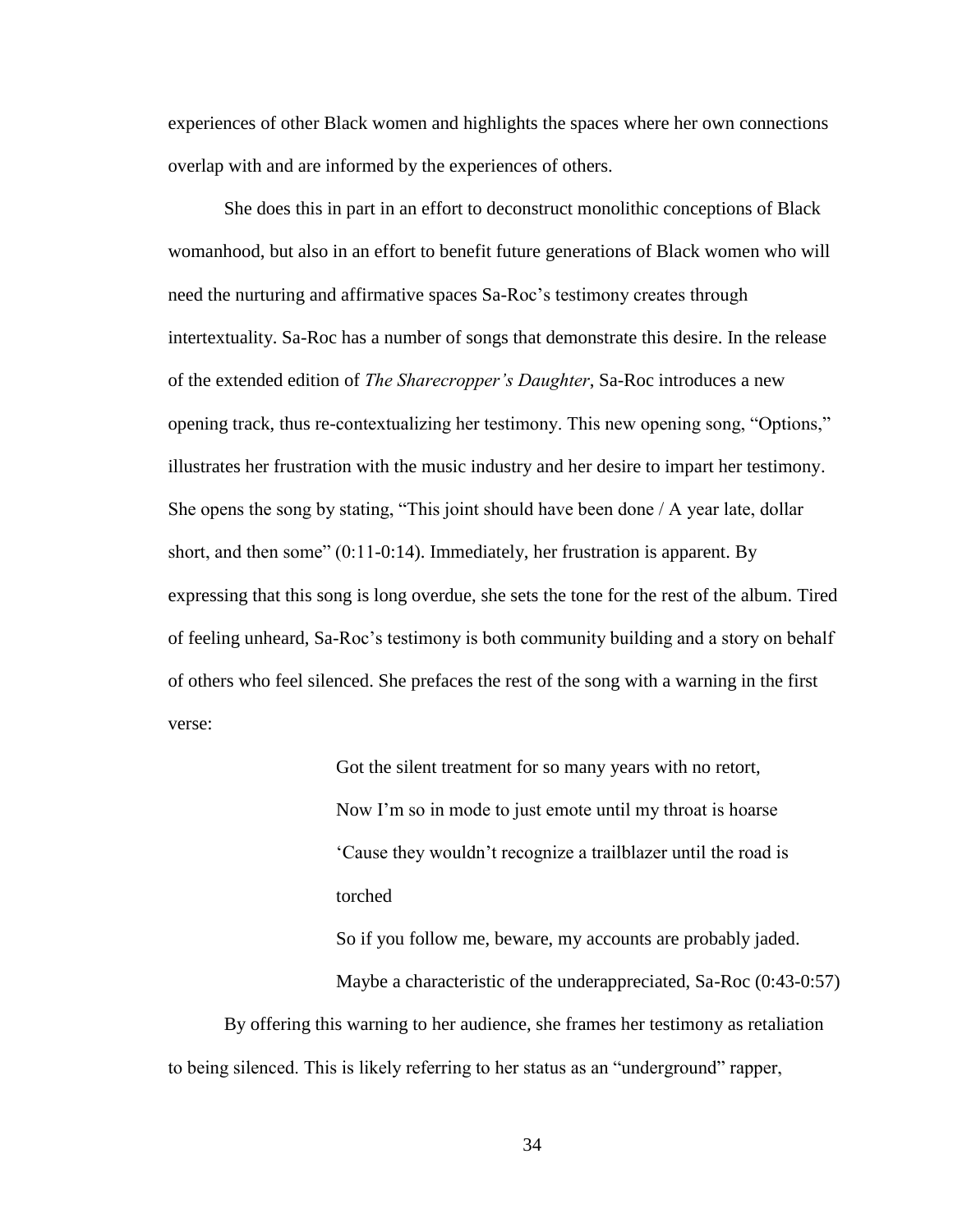something that can largely be attributed to her being labeled a "conscious MC." Because her music exists outside of the bounds of commodified mainstream rap, she has struggled to be heard by a large audience.

This struggle is most evident in "Options" where she recognizes that, despite her best efforts, her testimony may be told in futility. The hook of the song demonstrates that she has come to terms with this, but in spite of the constraints placed on her music, she still creates for posterity: "I know, I know, I know I'm just talking / They probably won't listen 'til I make it to the coffin" (0:59-1:02) She explains that, like so many other artists, it is unlikely that she will be heard until she is deceased. It is unclear who this "they" is that she references. The ambiguous nature of "them" calls her audience into question. Is she referring solely to future generations of women who will inherit her story just as she has inherited the stories of her literary ancestors? Is she referring to other MCs? Is she referring to rap fans generally? Or is she speaking to all of the above? Because her message is applicable to a broad range of listeners, it is difficult to decipher who Sa-Roc sees herself as testifying to in this instance. No matter who she is speaking to, it is clear that she speaks to the benefit of future generations. She goes on in the hook to say that she can "[l]ead 'em to the water," but they "might not drink until you offer" and that she is just trying to "leave 'em with some options" (1:02-1:06). Her desire to leave her ambiguous audience with "options" suggests that she is issuing a call to action. The ambiguous nature of her audience makes her testimony all the more public. In order to leave this public audience with options, she has to give them her testimony--a trigger for change.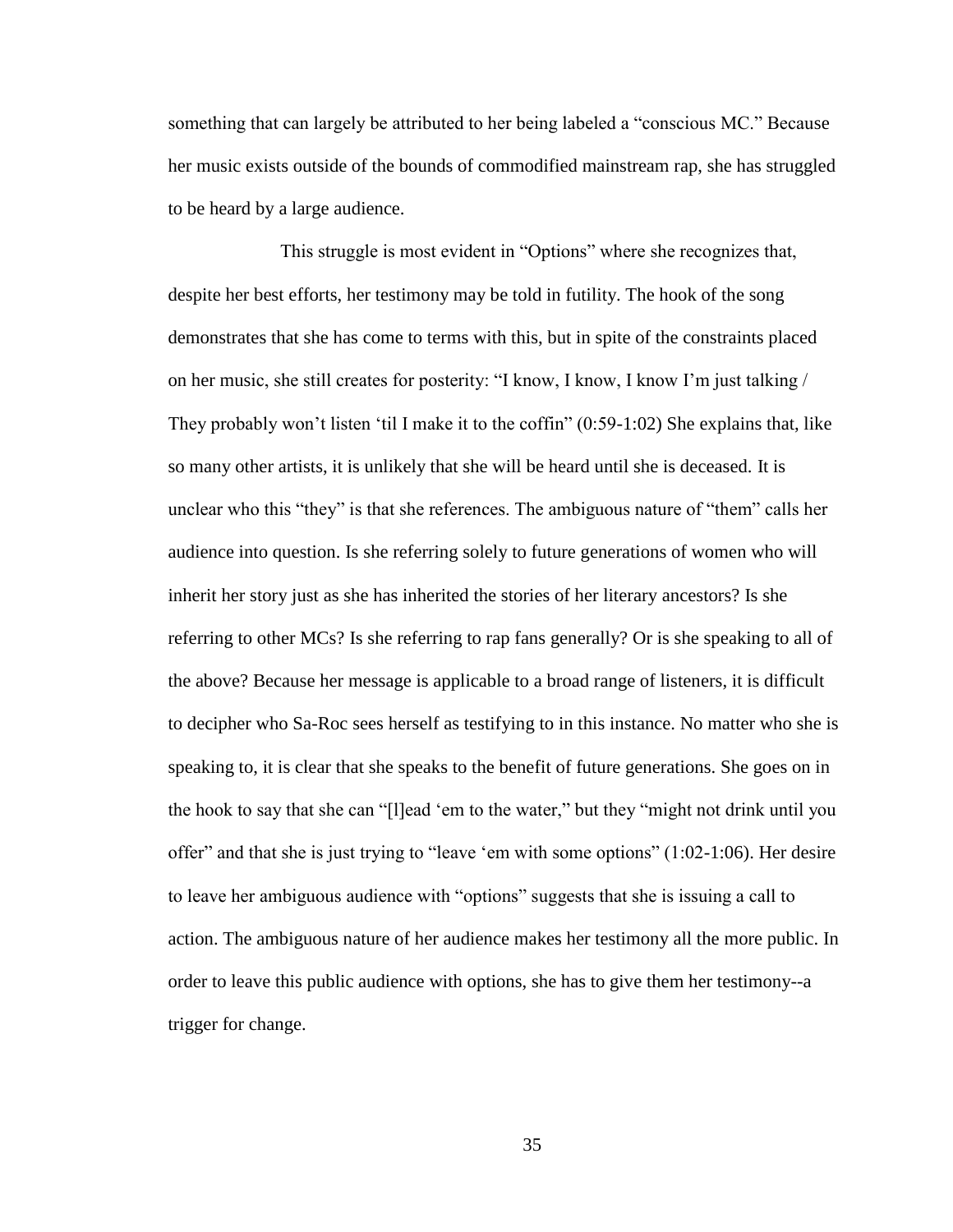Her testimony is the greatest gift for posterity she has to offer. She goes on in the song to begin the delivery of her testimony. She describes her desire to testify as an "urge": "This urge run through me like electric pulses, my tongue convulses / And spits out pieces of my shattered past, unfiltered and rather impulsive" (1:18-1:26). By stating this, she contextualizes her testimony as involuntary, a story that naturally emanates through her, making her the vessel for something bigger than herself. Because her testimony takes on such a life of its own, it is rejected by mainstream audiences: "But they don't want the army of me / They want an R&B radio freak that they can digest and swallow in small doses" (1:26-1:31). She understands that her story, and the story of others like her, the "army of me," is not desired by the mainstream, and as such is pushed into silence. In Audre Lorde's essay "The Transformation of Silence into Language and Action" (Year of Pub.), she explains the hazards of silence:

> I was going to die, if not sooner then later, whether or not I had ever spoken myself. My silences had not protected me. Your silence will not protect you. But for every real word spoken, for every attempt I had ever made to speak those truths for which I am still seeking, I had made contact with other women while we examined the words to fit a world in which we all believed, bridging our differences. And it is with concern and caring of all those women which gave me strength and enabled me to scrutinize the essentials of my living. (147)

Like Lorde, Sa-Roc recognizes that her silence will not protect her, or other women. Her work reflects this recognition.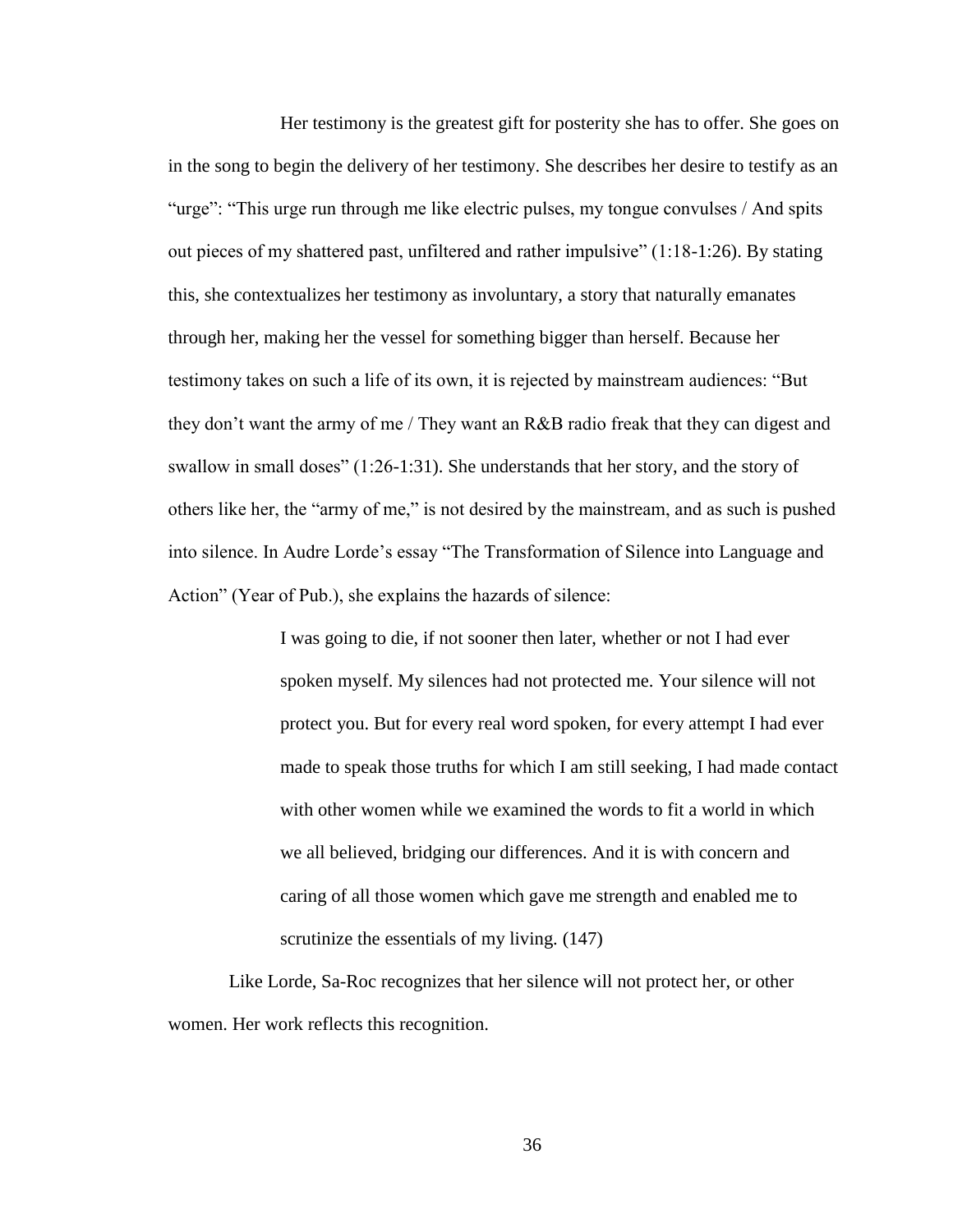Sa-Roc's work writ large shares Lorde's concern for creating connection with other women. As Gwendolyn D. Pough puts it, women in Hip-Hop, "encourage selfdefinition not only for themselves, but also for contemporary young Black women" (10). Sa-Roc is no exception. In her song "Wild Seeds," a track added to the album in the extended edition, she suggests that her audience is less ambiguous than it may have seemed in "Options." She explains that her album is an effort to uplift the voices of other Black women, both in the past and present, and so her music is both for Black women and directed at those who refuse to listen to them:

> Spit a universe out the mouthpiece and its seeds out my uterus Never had a table seat, so I'm chasing bread like it's sacred, call it the Eucharist

Every spoken word invoke women battered but never broken This that sharecropping, hatchet-toting, poetry in motion

This is TransAtlantic echoes out the floors of salted oceans

Make me a living portrait of my sisters' voices for the culture  $(2.15-2.31)$ 

These bars encapsulate both the history Sa-Roc speaks for and through, and the goal of her testimony, to uplift the voices of other Black women by representing the culture through their stories and her own.

Sa-Roc is not alone in her commitment to sharing her story and the stories of other women. Women in Hip-Hop like Akua Naru, Janelle Monae, Jamilia Woods, Rapsody, and many others all share in this effort as they build connections through their shared literary lineage of testimony. As Sa-Roc testifies, so too do other women—joining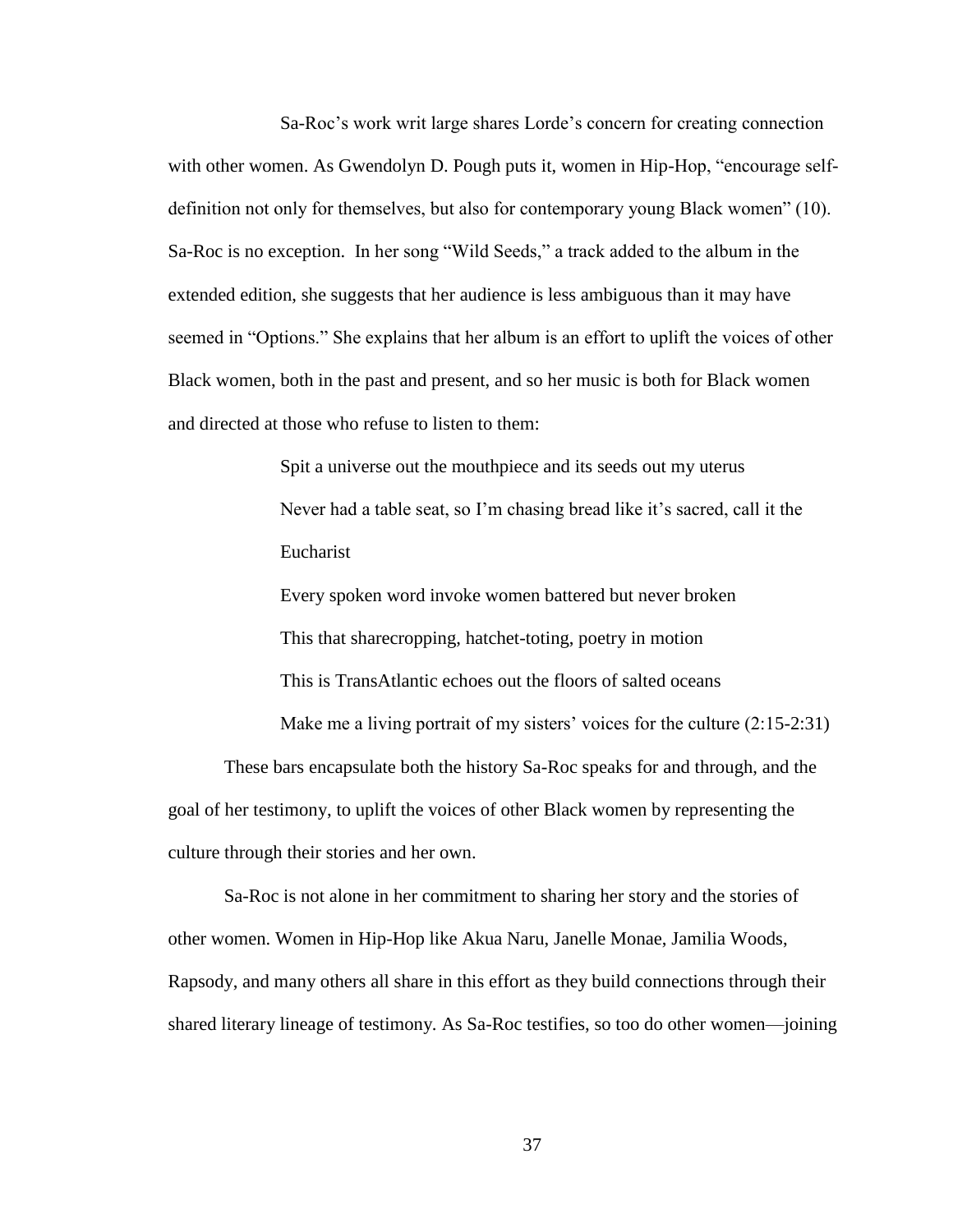together in literary expression to seek out and build spaces where they can flourish and effect change.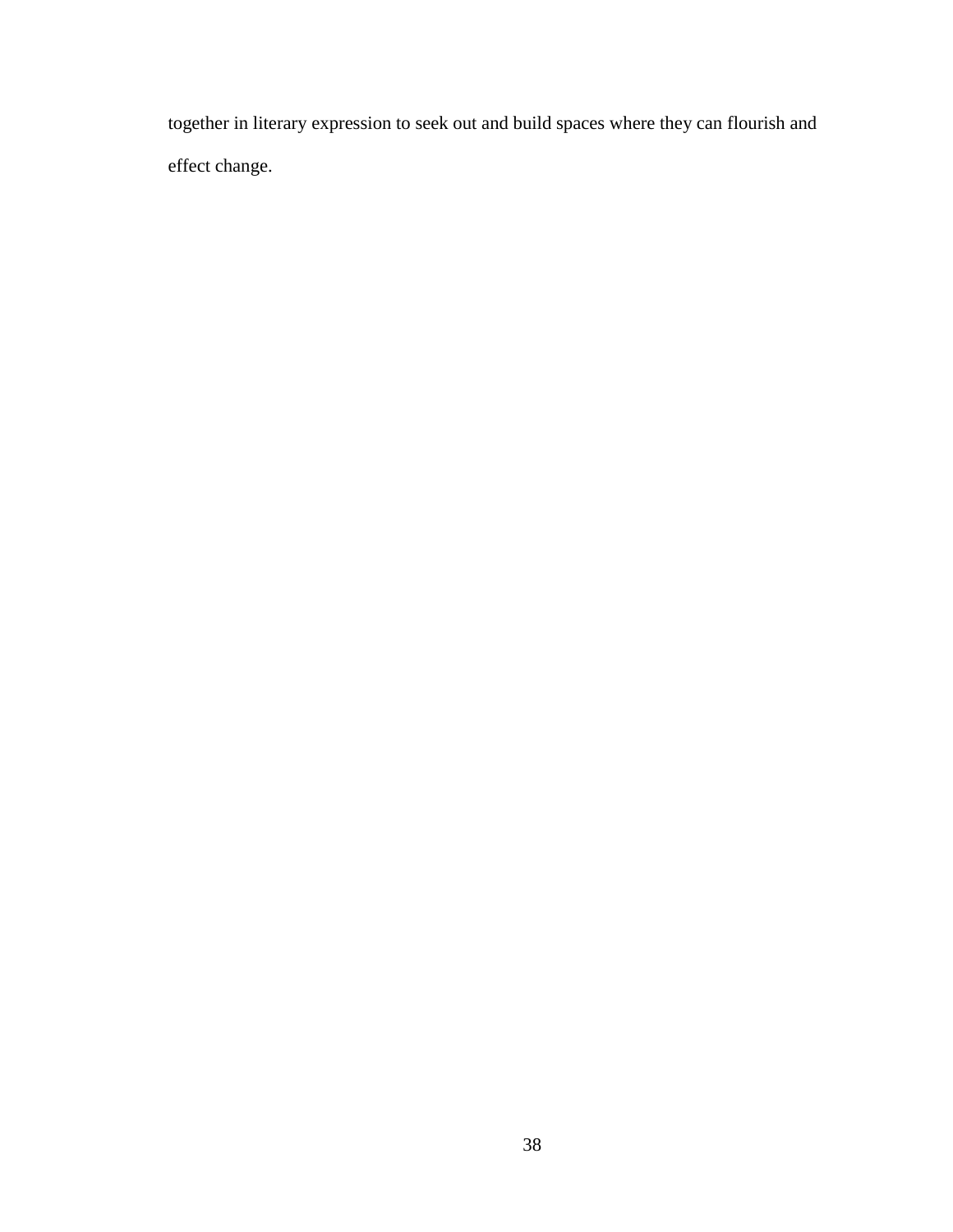### **CHAPTER IV**

# **"IN THE SPIRIT OF L. HILL": VULNERABILITY, TRIBUTE, AND**

## **TESTIMONIAL EXCHANGE IN** *EVE*

*"Reading* The Color Purple *was the first time I had seen Southern, black women's literature as world literature. In writing us into the world—bravely, unapologetically, and honestly—Alice Walker has given us a gift we will never be able to repay" –Tayari Jones*

Jones's analysis of *The Color Purple* (1982) illustrates the incredible capacity of testimony to forge connection and community. Told primarily from the perspective of Celie, Walker's novel utilizes Celie's story, her testimony, written as letters to God and her sister, Nettie, to explore connections between women, nature, and God. Celie's letters testify to the beauty, magic, and spirituality witnessed when women congregate to explore their kaleidoscopic connections and imagine a God who desires, first and foremost, the pleasure of His people.

Walker's emphasis on connection fortified through testimony is a tradition carried on by artists like Rapsody. L. Lamar Wilson explains that "[w]ith verses rooted in Alice Walker's womanist tradition of self-reflexive ode, cautionary tales, and homage to elders and ancestors," budding MC Rapsody "foregrounds the work of her mind in an industry that's thrived on selling black women's blues, capitalizing so much on their music about being treated badly…" Wilson is apt to point out the roots of Rapsody's "family tree" as he refers to it in this interview with Rapsody for the *Oxford American*. Rapsody honors these roots while simultaneously creating a community through verse that combats monolithic and hyper-sexualized productions of Black women's bodies and pain.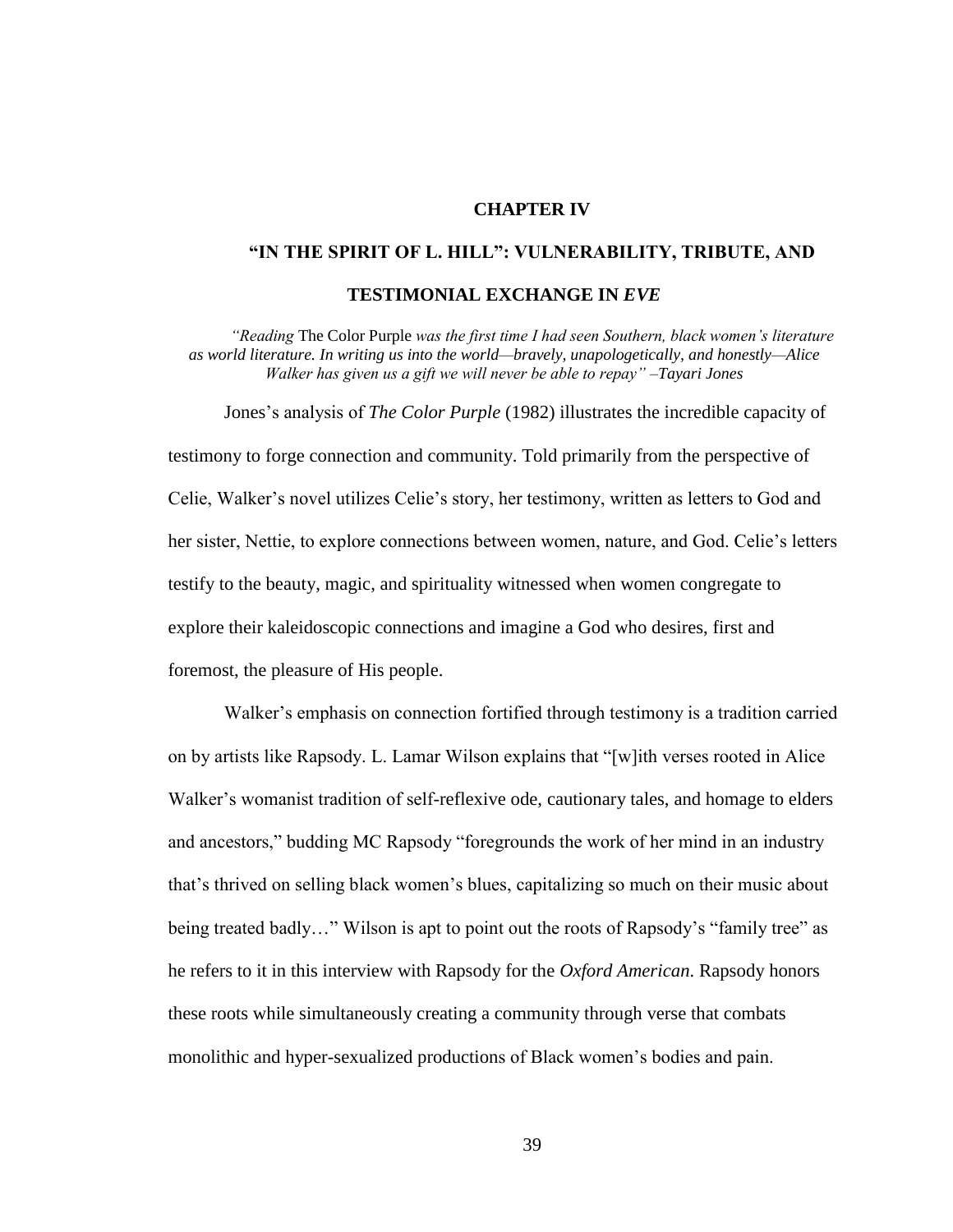Featured in Nottz's "Black Woman" (2021), Rapsody and MCs Ke Turner, Rah Digga, and Nikki Greer gather inspiration from *The Color Purple* and Walker's womanist tradition to create a sonic collective paying tribute to and growing through the narratives of Walker's Celie, Shug Avery, Nettie, and Sofia. In the opening verses, Rapsody raps, "I talk like Celie to my sisters" (0:48). This bar is indicative of Rapsody's oeuvre; she prioritizes honesty and uplifting the voices of Black women and MCs, creating community for future generations of Black women, a reservoir of strength and representation.

Rapsody's album *Eve* (2019) carries this torch of testimony by conjuring other women's stories and testifying to their contributions to her life and the lives of others. Thus, she builds community for posterity while simultaneously paying homage to other Black women who collectively influence her art, whether through personal connection or through artistic mediums such as music, literature, and film. Rapsody's *Eve* is densely intertextual both in literary, filmic, and musical references. The album title itself refers to the first woman, Eve according to Judeo-Christian tradition. Her allusions and wordplay are made more meaningful through the community the album necessitates, a community that testifies through a range of emotions—exuberant, outraged, and mournful. Each track is named after a different Black woman whose story, whether fiction or non-fiction, testifies to the multiplicity of Black womanhood. Songs like "Nina," "Cleo," "Oprah," "Maya," "Myrlie," "Reyna's Interlude," and "Afeni" are examples of Rapsody's continuation of a literary lineage of testimony.

Rapsody does not carry out this project alone. She includes the voices of other women, whether through samples or through features. Spoken-word poet Reyna Biddy is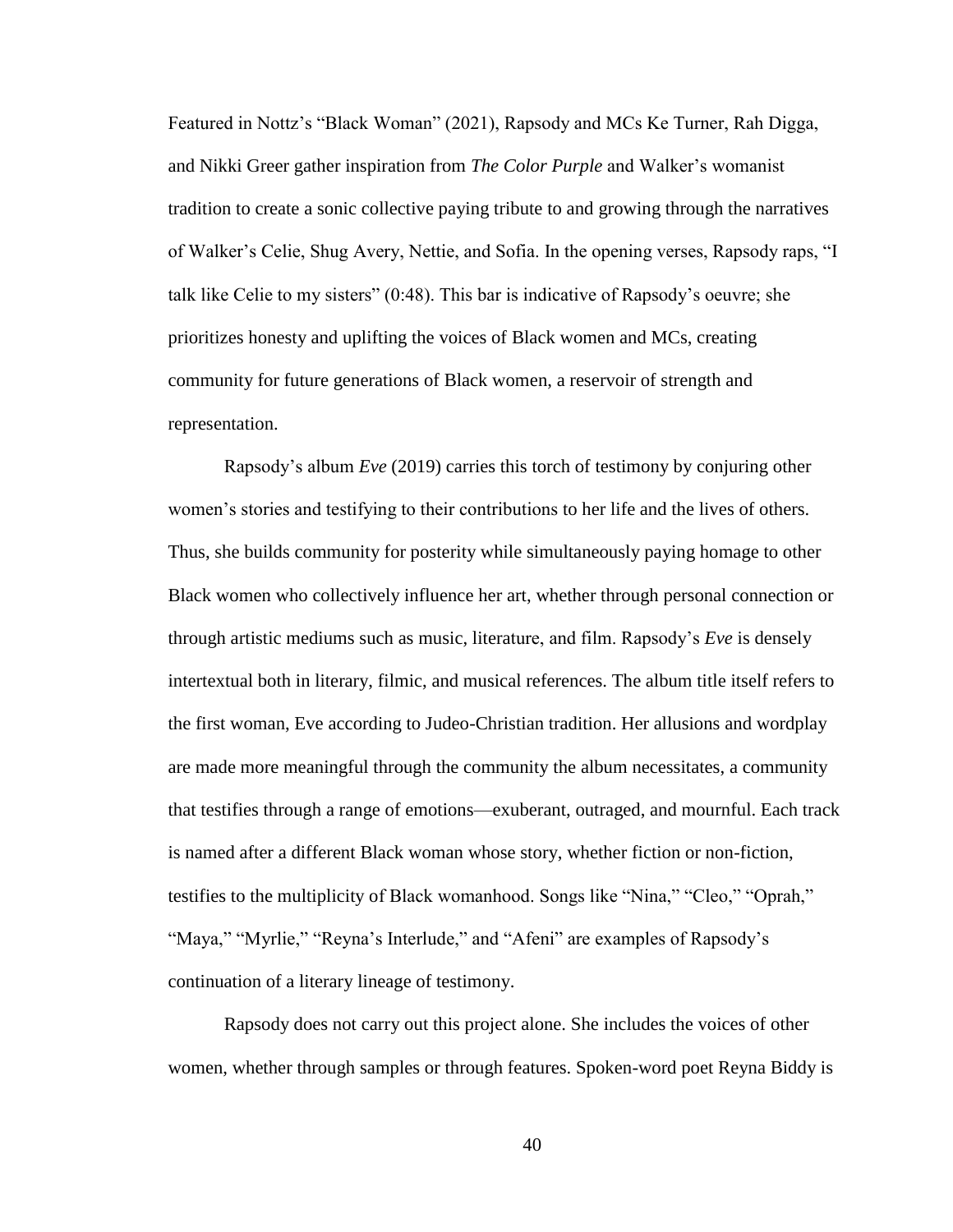consistently featured throughout the course of the album alongside other women MCs and singers like Queen Latifah, Leikeli47, Mereba, and others. She also features several male artists on the album like PJ Morton, J. Cole, D'Angelo, and others. By doing so, she incorporates men's voices into the narratives of women, granting them the opportunity to pay homage to women who have influenced them while simultaneously exploring malefemale relationship dynamics. She explains in an interview with Genius's Rob Markman, that when she created *Eve*, she wanted to create an album that the "village could gravitate towards," the "village" being made up of "women and men" (2:50-2:53). She states that women "could connect to it because naturally we speak the same language, but men are raised by strong women too" and as such should contribute to the narratives conveyed through the album, thus further highlighting her desire to establish community (2:53-  $2:58$ ).

Rapsody explains the importance of building community through her album *Eve*. Markman offers an insightful summation of Rapsody's priorities as an artist explaining that even in her earlier work, such as her albums *Thank H.E.R Now* (2011) and *Laila's Wisdom* (2017), Rapsody has found ways to pay homage to her inspirations. He explains that her album *Eve* feels like a culmination of her efforts to pay tribute to those who have inspired her and helped her get to where she is now (0:54-1:30). He asks her what the impetus for the album was. In response, she explains that the idea came to her during an interview with Wilson who, while playing Nina Simone and Roberta Flack on the car radio, told her "Rap, you gotta understand you come from this lineage. You're an extension of these two women. They're part of your family tree" (1:58-2:03). After hearing this, she was inspired to think differently about her identity as an artist. She tells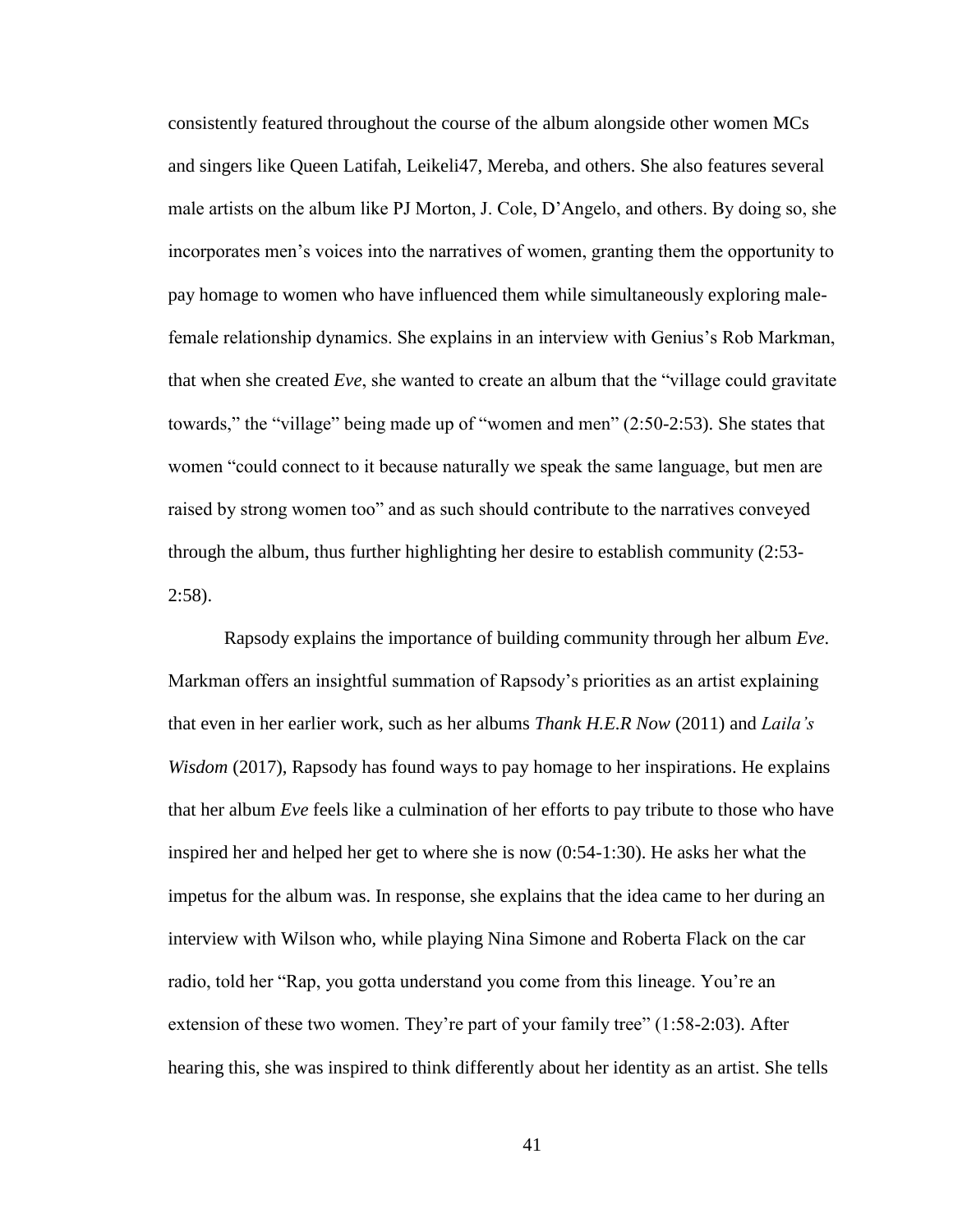Markman, that as an MC she had "never really thought about it like that," and that while she was inspired by women like Simone and Flack, she had never considered her musical connection to them. Her interview with Wilson inspired a new line of thought: "Yo, you are. You're soulful, you're truthful in your music. Your music has message, it has purpose" (2:18-2:22). By realizing this about herself, she understood that she was not disconnected from her fellow women artists and North Carolina natives. She explains that her conversation with Wilson "got [her] gears to thinking" until she concluded that she is "an extension" who is "made up of a bunch of different women" (2:22-2:30). She goes on to explain to Markman that she has since revised her answer when asked who her inspirations are.

In the past she would reference other women MCs like Queen Latifah and Lauryn Hill, but now she also acknowledges that her inspiration comes from women like Nikki Giovanni and Phylicia Rashad as well. In citing not only her musical influences, but the other women who have inspired her, she acknowledges that her connections to other Black women "goes further than music" (2:46). By explaining that her inspirations extend beyond the bounds of her sonic foremothers, Rapsody gestures toward the literary lineage of testimony she inherits, a lineage of women whose stories are interwoven into her own personal testimony through communally shared artistic and lived experiences. In an interview with *Rolling Stone*, Rapsody reflects on what she hopes to gain from the women who inspire her by connecting her story to theirs. She recalls how she felt watching the movies of Cicely Tyson and Phylicia Rashad:

> "I would sit and watch their movies, the power that they possess, and how they carry themselves. That's how I want to model myself as an artist. I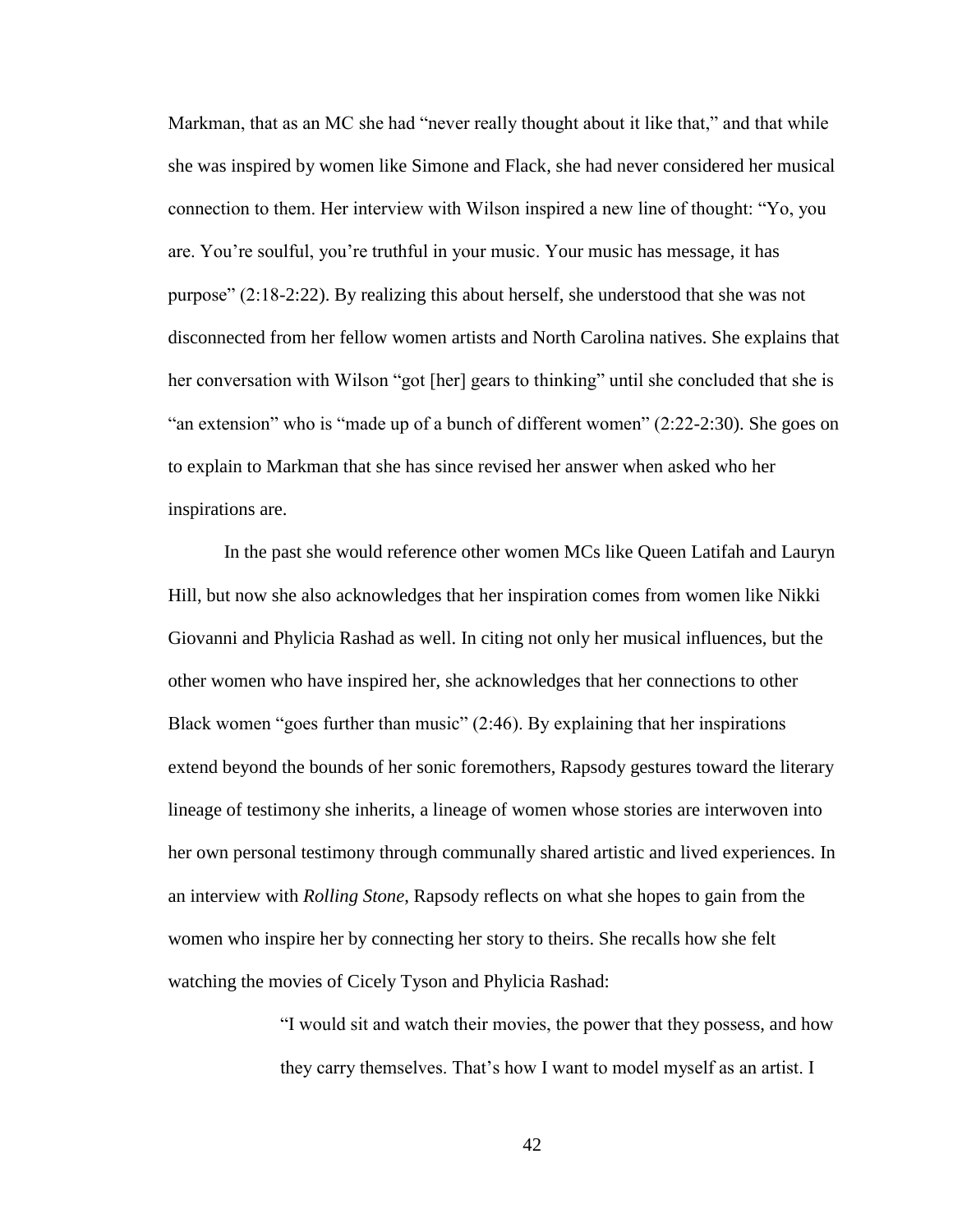want to be classy like that. I want to be intelligent. I want to be regal. But at the same time, hip and raw… So it was just like, I should give more to myself, and I can do that in a creative way. And this [*Eve*] was my way of doing it: connecting all these different sides of me to other women." (Bernstein)

Thus, while Rapsody testifies to the experiences of other women throughout the course of the album, she also testifies to her own, defying monolithic conceptions of Black womanhood while crafting Black female subjectivity through shared discourse.

# **4.1 Creating a Collective: Troubling Gender, Curating Vulnerability, and Testimonial Exchange**

In Aja Monet's *My Mother was a Freedom Fighter* (2017), she writes, "my mother was a freedom fighter and so were her mother and her mother's mother. i witness their movements in this world and it informs my own, their labor to love and live freely, their joy and their pain, their magic and madness" (10). In these opening lines from her author's note, Monet eloquently establishes the importance of lineage and connective experience. Laura Vrana explains that Monet's *Freedom Fighter* "is, as evidenced by its title, a collection of tales about maternal ancestors and their descendants, depicting the black female struggle as heroic even when quotidian or ugly" (11). Vrana goes on to explain that "the humanizing portraits of black women grappling with complex concerns like whether to abort a child enable Monet to critique those institutional parameters that produce such impossible choices" (11). Monet's collection identifies and creates through a repository of experience, thus highlighting the "multifaceted elements of black female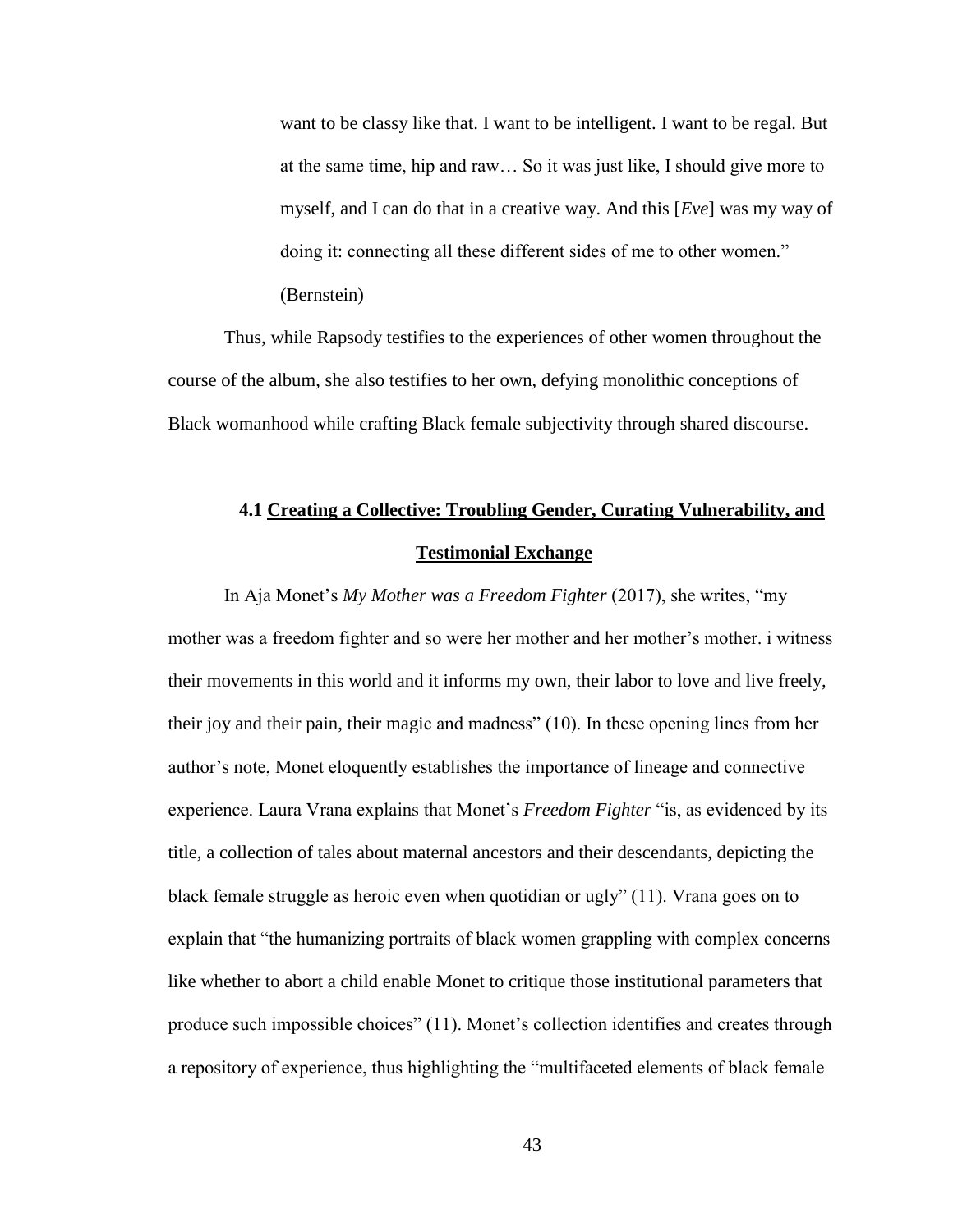experience" (Vrana 9). In this way, Monet shares a similar sentiment to Rapsody's *Eve*. Like Rapsody, Monet also explores the depth of inherited emotions passed down through generations of women who have fought to "love and live freely." She does this not by putting herself at risk through the kind of vulnerability born from autobiography, but through vicarious explorations of other women's stories, sharing and identifying herself through their testimonies.

Similarly, Rapsody's *Eve* also pays tribute to her foremothers who have lived their lives as a testament to "their joy and their pain, their magic and madness" as she locates herself within their stories, identifying the parts of herself that share kinship through deeply felt and deeply woven connection. Monet explains that "women of the diaspora" have taught her the necessity of maintaining and exploring connection through verse: "they taught me that these poems are a way one posits the importance of feeling deeply in order for substantial social change to take place" (10). Rapsody's *Eve* is a product of this sentiment as well. In a brilliant display of testimony, Rapsody creates community by centering vulnerability in explorations of the stories of other Black women who have inspired her in personal and artistic capacities. In other words, Rapsody both puts on display the vulnerability of others while simultaneously demonstrating her own capacity to be vulnerable by identifying herself within their stories. By doing so, she creates art that ultimately advocates for change, creating a space, a repository, where artists can congregate to configure a deeply appreciative reality for Black women, challenging misogyny, dismantling monolithic conceptions of Black womanhood, and creating new horizons for posterity.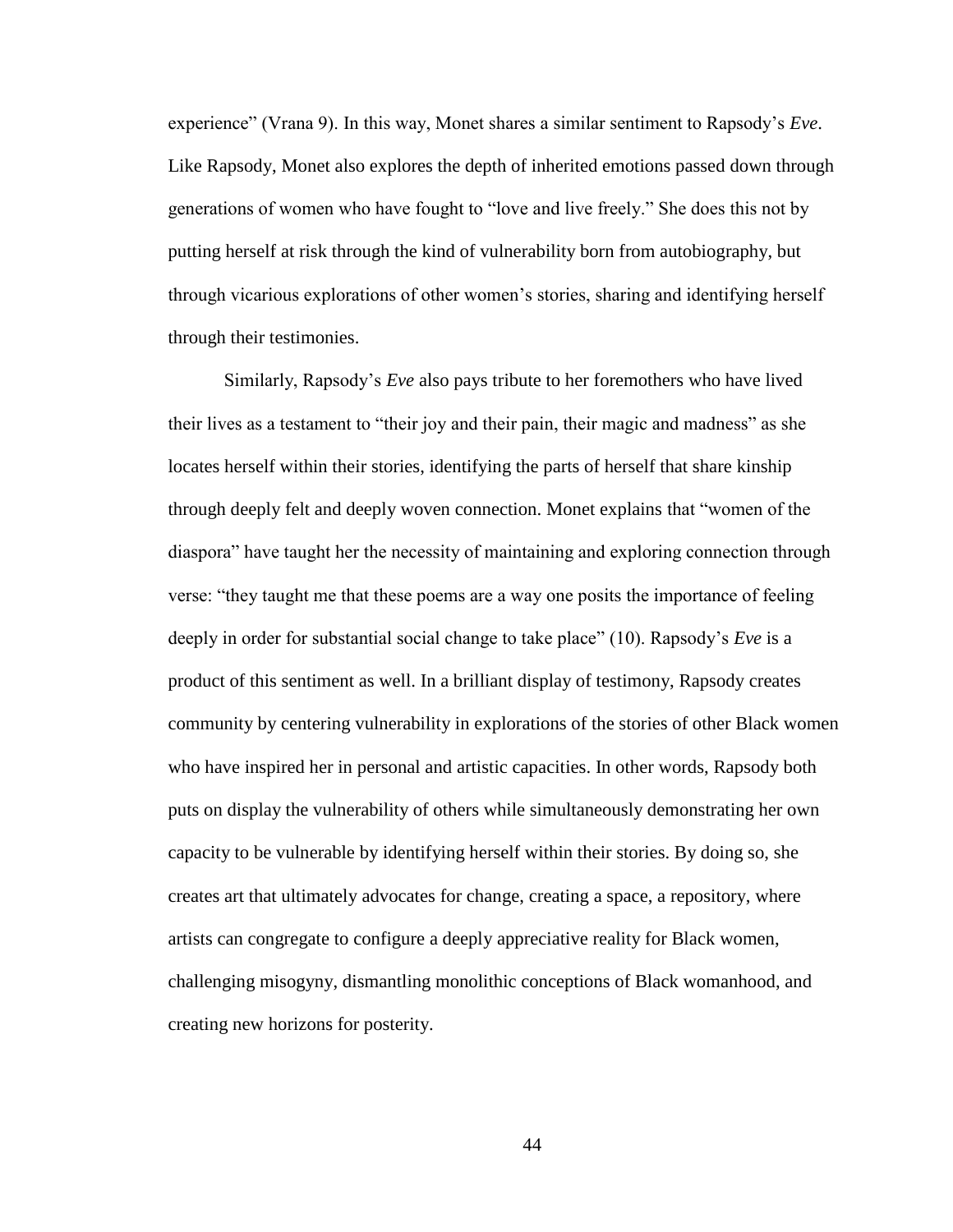While Sa-Roc participates in vulnerability in the traditional sense by sharing her own story, as explored in the previous chapter, Rapsody puts vulnerability on display by curating the testimonies of others—creating a collective repository that functions through testimonial exchange. Rapsody curates from a communal space and through "the love ethic" rather than from an institutional and largely emotionally sanitized practice. In this way, Rapsody does not engage in vulnerability in the traditional capacity of the term. Instead, she participates in a sub-form of vulnerability which I have labeled, *vicarious vulnerability*, meaning that Rapsody participates in vulnerability by collapsing her story with the testimonies of others rather than by placing herself in an overtly autobiographical position of risk—thus complicating the potential effort of scholars to dub her work "confessional" while still maintaining deeply personal investments through artistic expression. While she often utilizes the first-person "I" in her songs and does divulge in an interview with *Rolling Stone* that she wants her audience to understand who she is through her music, she does so in a way that cannot fully be identified as autobiographical. Instead, Rapsody's "I" reads (and sounds) as more closely related to the communal blues "I" Shockley identifies in *Renegade Poetics*, an "I" that can testify to collectively shared experience rather than being solely grafted onto a single individual—a persona of Rapsody at the most (88). This is in-part because of the community Rapsody necessitates in the creation of the album.

In her efforts to create an album that "the village [can] gravitate towards," Rapsody metaphorically brings her audience to the Clearing, the sacred space of worship featured in Morrison's *Beloved*. Like Baby Suggs in the Clearing, Rapsody creates a space of testimonial exchange, one that challenges and questions expressions of gender in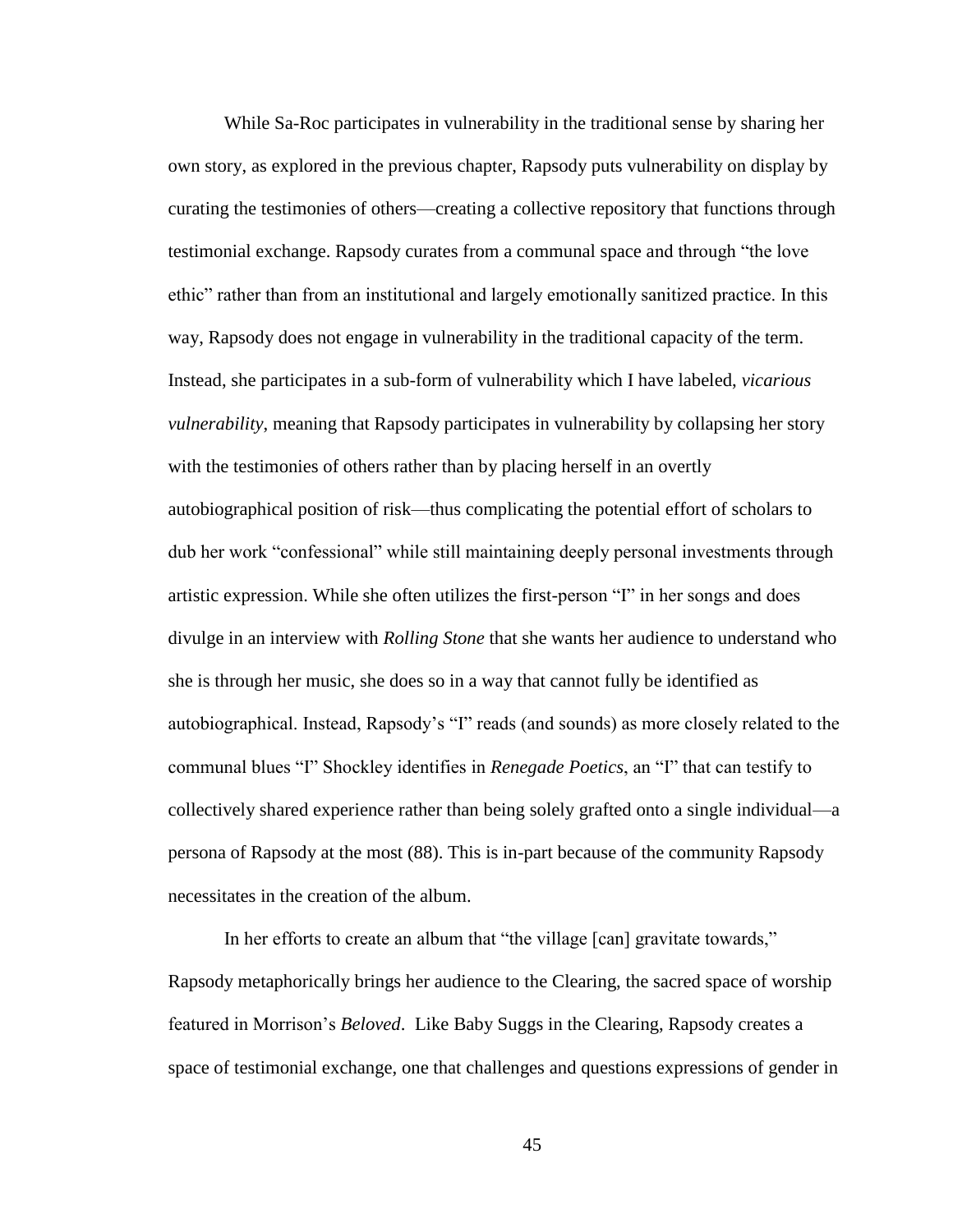Hip-Hop while simultaneously cultivating change. In the Clearing, Suggs calls to her congregation of men, women, and children to engage in a testimonial exchange with the goal of communal healing:

> It started that way: laughing children, dancing men, crying women and then it got mixed up. Women stopped crying and danced; men sat down and cried; children danced, women laughed, children cried until, exhausted and riven, all and each lay about the Clearing damp and gasping for breath. In the silence that followed, Baby Suggs, holy, offered up to them her great big heart. (Morrison 103)

In this moment, Suggs asks her congregation to engage in testimonial exchange as they participate in necessary and sustaining communally exercised vulnerability. Suggs's sermon anchors her congregation together through an assessment of their reality as Black people in America while simultaneously giving them the tools to combat the hate thrown at them by white Americans. Suggs explains to her flock the significance of the Clearing as a site of testimony and love: "'Here,' she said, 'in this here place, we flesh; flesh that weeps, laughs; flesh that dances on bare feet in grass. Love it. Love it hard'" (Morrison 103). Thus, the Clearing is a repository of testimony with Suggs acting as the curator of her ministry, collecting the testimonies of others and bringing them together to cultivate healing through reciprocity for her people; a place to undo the damage wrought by systems built to destroy and dehumanize.

Like Suggs, Rapsody also seeks to undo this damage through her abilities as an MC, although her efforts are complicated by titles such as "conscious rapper." Had Suggs been an MC, her sermon carried out in verse, she would have ultimately been labeled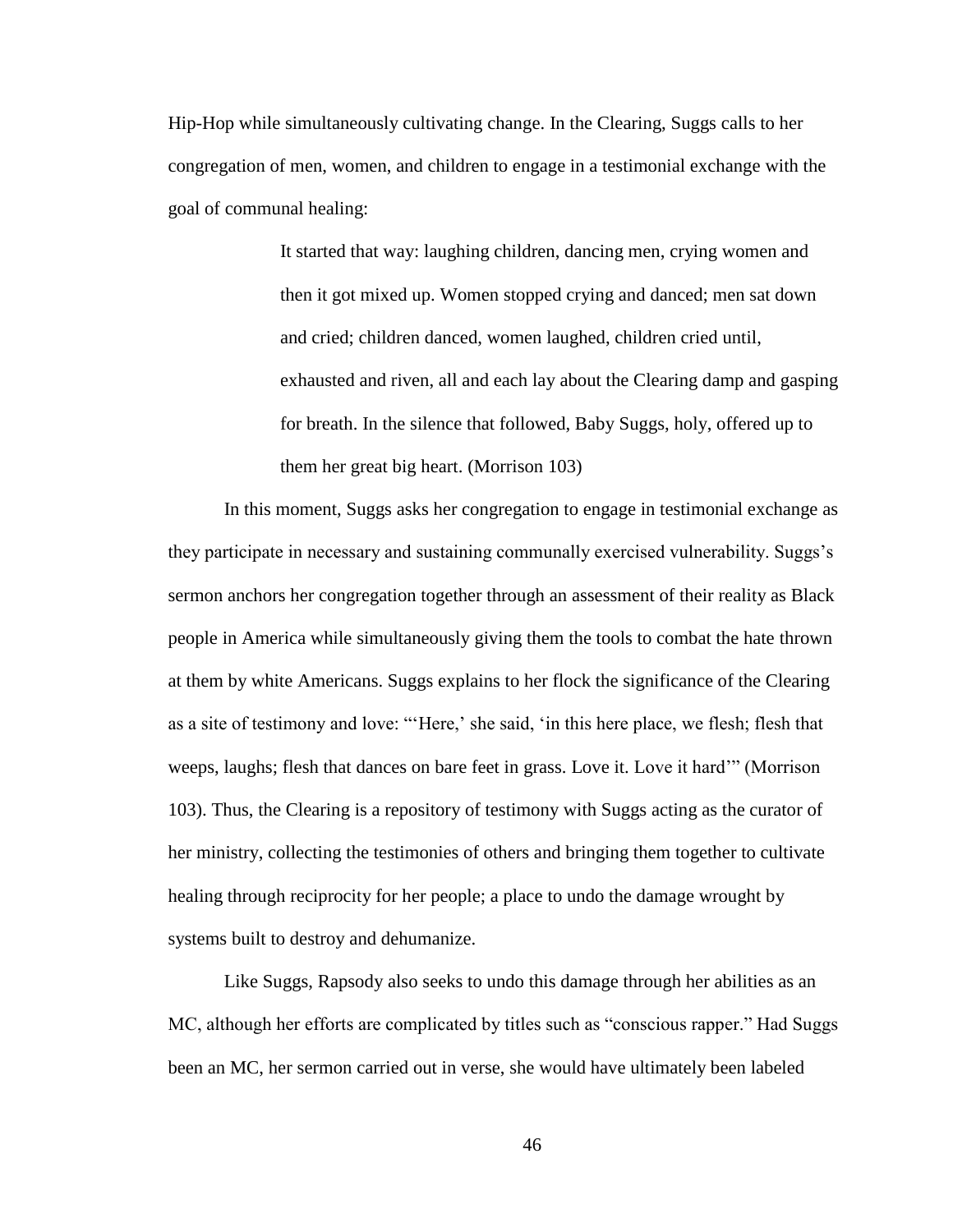"conscious," a term that fails to recognize the intimate space of protest she creates by instead loading it down with hyper-politicized connotations that ultimately detract from the important work she executes, much like the work of Rapsody, who is often dubbed "conscious" despite her disdain for the label. Rapsody's *Eve* operates in a similar tradition to that demonstrated in the fictional space of the Clearing; she works to create her own sonic Clearing within the confines of an album. Rapsody's album is laden with features, both male and female artists. By including so many voices and naming each track after a different Black woman, Rapsody becomes a curator of testimony as she finds herself through vicarious vulnerability and provides her audience with instruction for social change through deeply intertextual performances.

In the opening track of the album "Nina," Rapsody presents an image of herself that is closely connected to her understanding of who Nina Simone was as an artist. In an interview with *Rolling Stone*, she explains that she got the audio for the song from Mark Byrd who sent her "the record and it already sampled Nina [Simone], so that was [an] easy" way for her to immediately begin exploring her connection to fellow North Carolina native Simone. She explains that when she "thought about Nina, [she] thought, 'What does she represent for me?'" She recalls a quote that has "st[uck] out" to her: "It's an artist's duty to tell the truth and speak the times." This responsibility is one she takes seriously and feels she shares with her sonic foremother Simone:

> "…so for that song I just wanted to talk about myself, because I felt like at the core of who I was represented who Nina Simone was at her core: Talking about the times. Speaking up and giving voice. Being a griot for whatever is going on at the time." (Bernstein)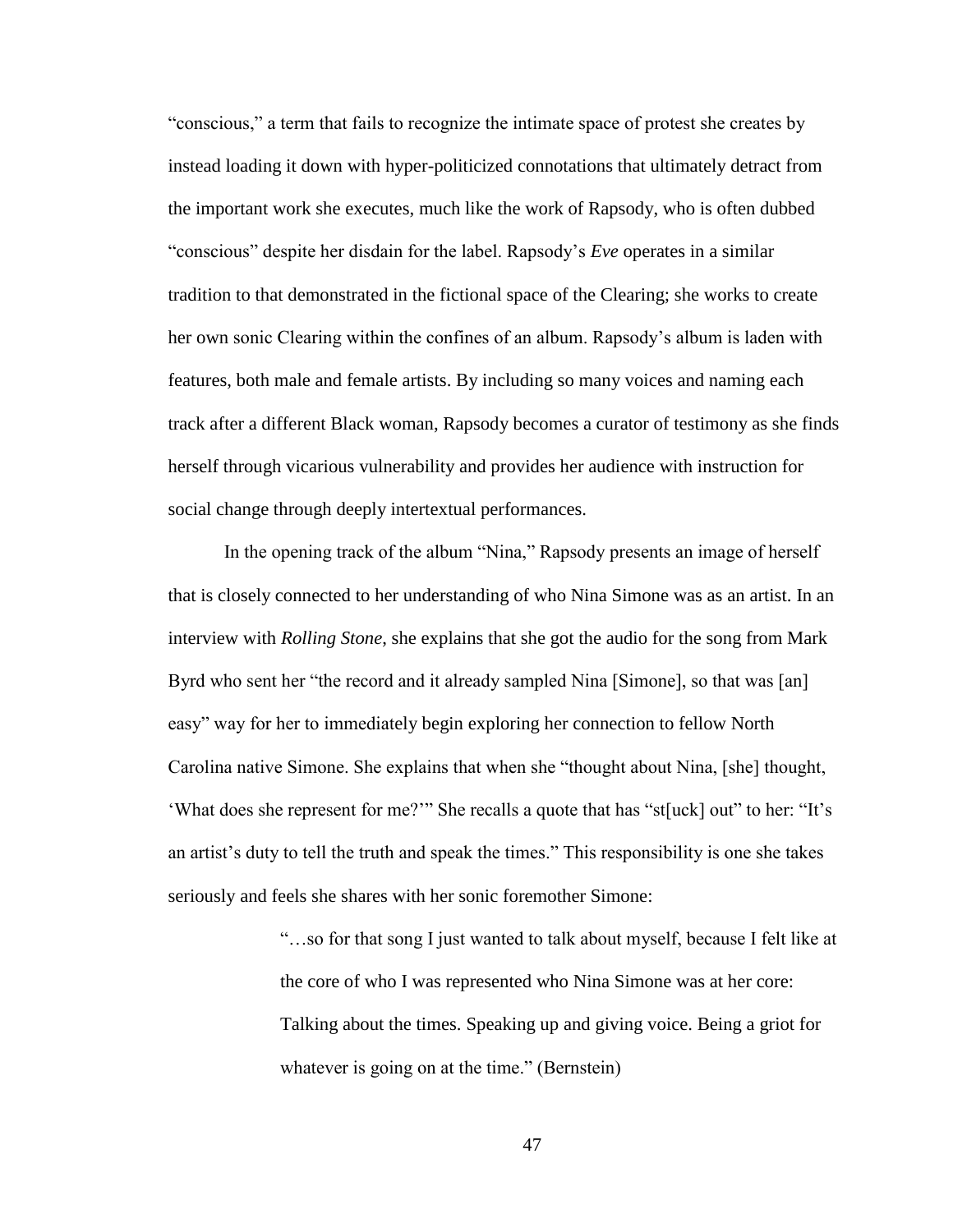In this way, "Nina" and indeed each song on the album is an effort on Rapsody's part to answer the question she once feared "Who the fuck am I?" (Bernstein). Her shared role with Simone as a griot and advocate for the voices of the marginalized leads her in the direction of answers to this question as she, through vicarious vulnerability, situates her identity alongside the voices of others testifying to the experiences and stories of Black women and their relationships to them.

"Nina" is the first step on Rapsody's journey of self-discovery and selfexpression. The song begins with a sample of Simone's cover of "Strange Fruit." While written by a white man, Simone (and Billie Holiday before her) brings a level of vulnerability to the song as a Black woman singing about the brutality and horrors of lynching in America. Emily Lordi explains that when "Billie Holliday insists on 'pouncing' on the lyrics of 'Strange Fruit' (1939), she disrupts common constellations of life, song, and voice" (10). Simone performs a similar action to Holiday by answering her call to "disrupt," and, in the act of participation, issues her own call for the disruption of "common constellations of life, song, and voice." Rapsody, hearing the call of both, issues her own answer in verse. Following the introductory sample, Rapsody delivers the first line of the song—powerful and jarring, following in suit with the tone set by Simone: "Emit light, rap, or Emmett Till" (0:24-0:27). Rapsody explains her decision to reference Emmett Till in the opening line of "Nina," the first bar of the album: "It's just sharing these two ideas, where 'emit light…' It's up to you to give people light, to inspire you, to educate" (Bernstein). The idea of emitting light quickly sparked her passion for wordplay and brought about the idea of following it with Emmett Till. She goes on to explain that because of her desire to educate and inspire, "Nina" "had to be first" because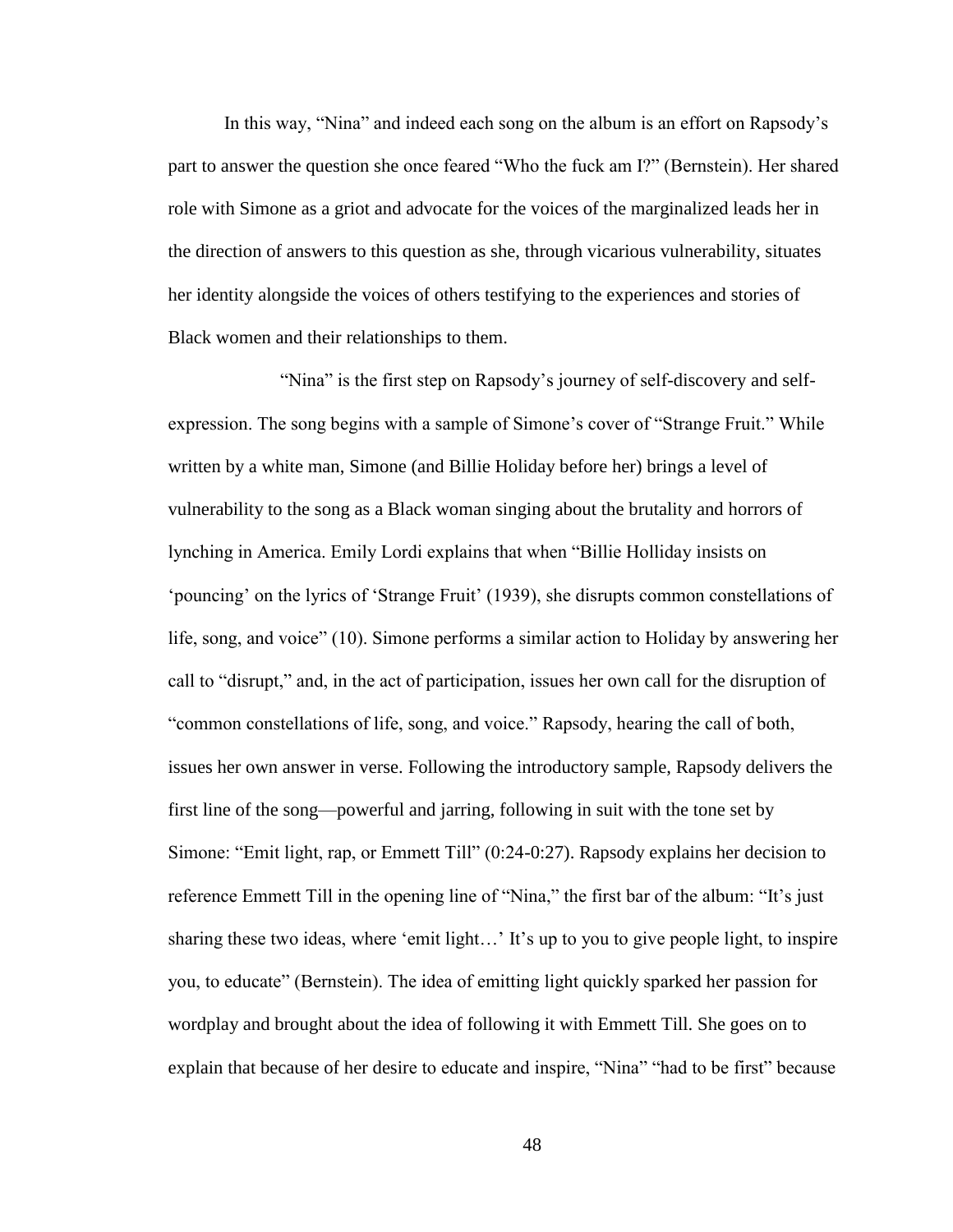it encapsulates her values as an artist: "I want you to know the core of who I am from the first line" (Bernstein). Thus, Rapsody testifies to who she is through the stories of others, through her shared values with Simone, the love ethic (as Tricia Rose puts it) and a desire to create positive change through sharing and elevating the voices of others.

Rapsody pushes the opening line even further by following with "I drew a line without showing my body, that's a skill" (0:27-0:30). In the space of a single breath, Rapsody conjures a history of violence wrought on Black women while simultaneously citing her own victories over the systems that would rather her voice be silenced, her body put on display instead. By immediately bringing attention to Emmett Till, she draws attention to his mother, Mamie Till who lost her son to the racial brutality of angry, racist white men in Money, Mississippi. By following this reference with her own victory over misogynoir in the music industry, explaining that she carved out a space for herself without selling hyper-sexualized images of her body, she emphasizes intersectionality, drawing attention to the fact that Black women must fight against racism and sexism. Thus, as the song progresses, the "we" Rapsody mentions along with the first-person "I" comes to represent a collective of women—joining them in shared experience as she gathers the voices of others to explore these experiences in a carefully curated repository of testimony.

Rapsody goes on in the song to explain that she does this "in the spirit of L. Hill," signaling that while the song is named in honor of Simone, she still testifies to a literary lineage that extends beyond Simone and encompasses other women as well (0:36). When Jonathan Bernstein observes that the "album's concept feels extremely fleshed out" because she "raps about so many different historic black women who don't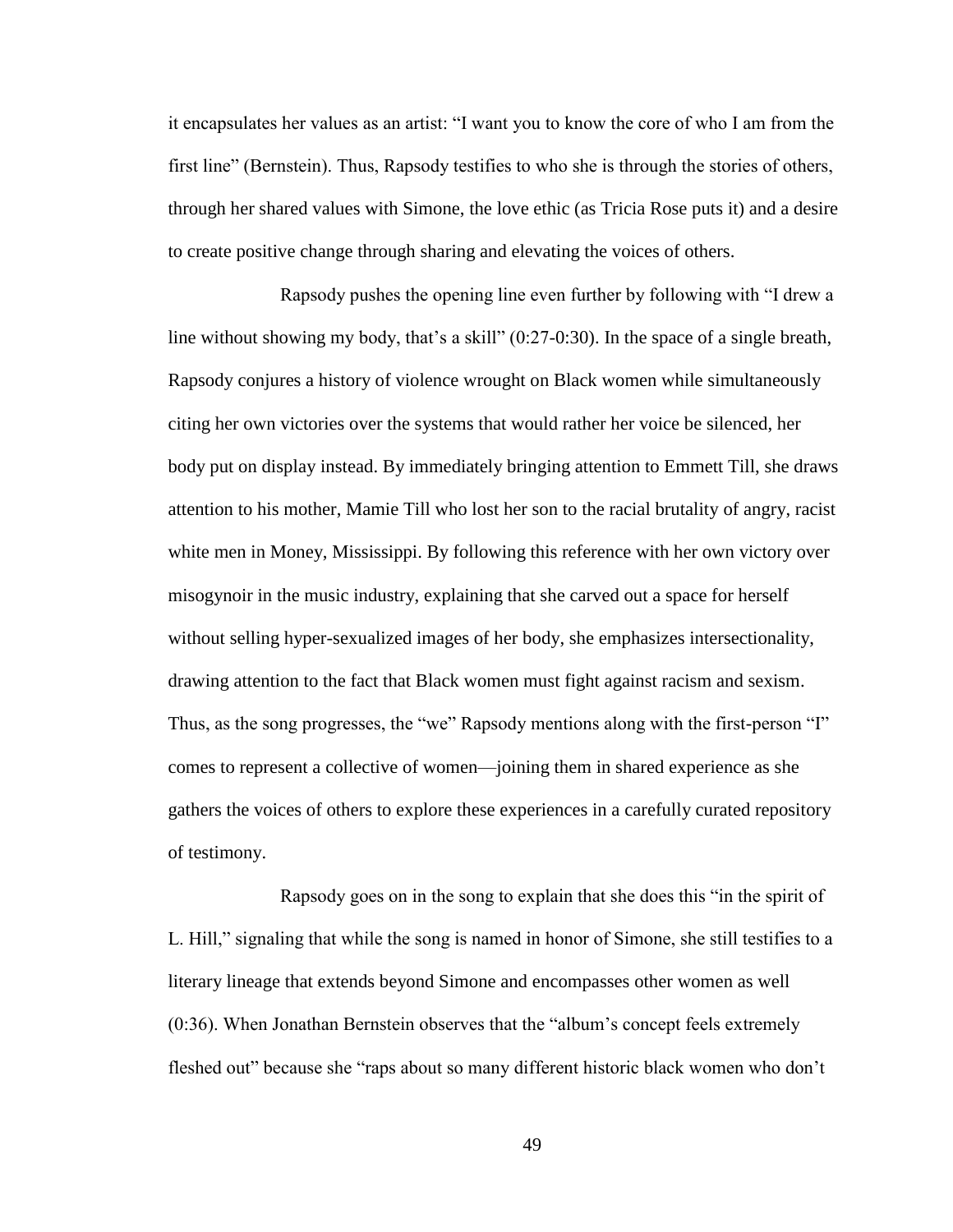even have songs named after them" Rapsody responds by stating that she wanted the album to include women beyond the few she selected for the track titles: "That was another way of creating, of making sure I included more women. But I didn't want to force it" (Bernstein). By stating that she did not want to "force" the inclusion of other women, she emphasizes how the stories melded together organically, highlighting the connections she, and so many others, works to testify to in the album. She illustrates this further by rapping,

> I am Nina and Roberta, the one you love but ain't heard of Got my middle finger up like Pac after attempted murder Failed to kill me, it's still me, woke up singing Shirley Murdock As we lay these edges down, brown women, we so perfect Went from field nigga to still nigga, being cropped out the picture But we all know who got the juice, my sisters (1:34-1:51)

This passage highlights how Rapsody seamlessly shifts from utilizing the firstperson "I" to the collective "we" as she identifies herself within a group of women who share an experience deeply influenced by a literary lineage of testimony. Rapsody envelops the stories of Nina Simone, Roberta Flack, Shirley Murdock, and Tupac Shakur (whose voice she includes in the final track of the album paying tribute to his mother, Afeni Shakur). This rapid-fire intertextuality puts on display her ability to testify to the experiences of many through the act of curating.

Alongside her use of Simone's sample in the song, she also includes Biddy's voice in the outro. Biddy brings a surprising new sound to the sonic tapestry of the song. Because she is not listed as a feature, her spoken word performance comes as a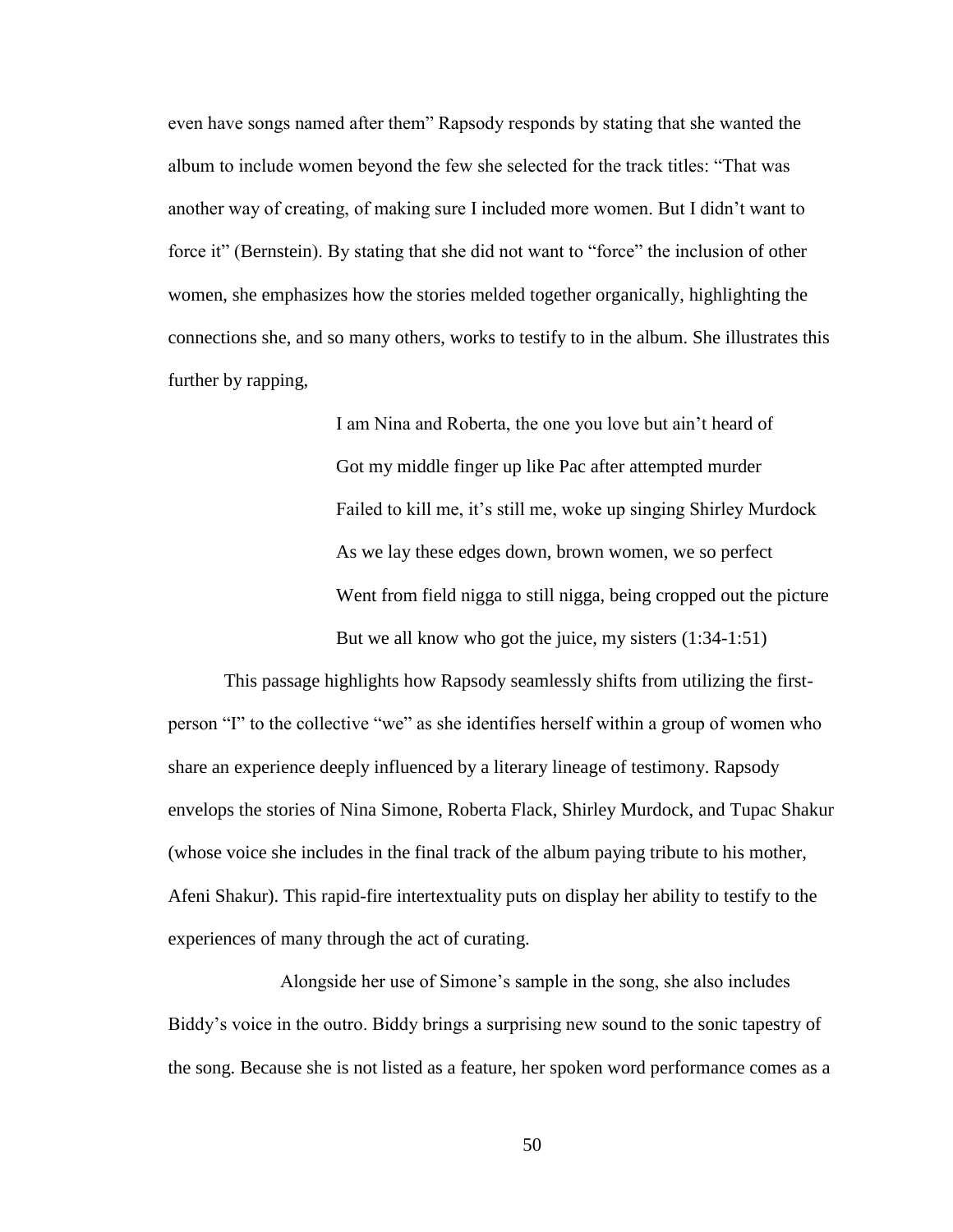shock in the outro, slowing the song and coming in after a brief pause following Rapsody's "Survival" (2:22). A steady beat mixed with the sound of Simone's sample accompanies her opening lines, surging her message forward and giving it sonic power: "Here's to the honey in you / To the bittersweet in me / I will shed this blood so romantically, so viscously quiet" (2:29-2:37). Her voice joins Simone's in a quiet but threateningly defiant tone. Biddy's lines testify to the resilience of Black women by juxtaposing images of beauty and pain, further emphasizing the fact that vulnerability looks like joy and suffering, both "romantically" and "viscously quiet." The speaker's words serve as a warning to any who may oppose her or attempt to destroy what she has built:

> In this war, likely to succeed Unlike me to surrender …. Praying for a breather Do you see my pain? Do I seem like prey? Empathy be the reason you're still standing We are not the same  $(2:49-3:10)$

The speaker makes it clear that she is not to be taken lightly, complementing Rapsody's bars confirming their shared ability to "draw a line" without complying with the formula misogynoir requires for women to succeed in Hip-Hop. Thus, "Nina" begins the album as a song fueled solely by the vulnerability of multiple generations of Black women, testifying to their power through the diversity of their experiences—triumph and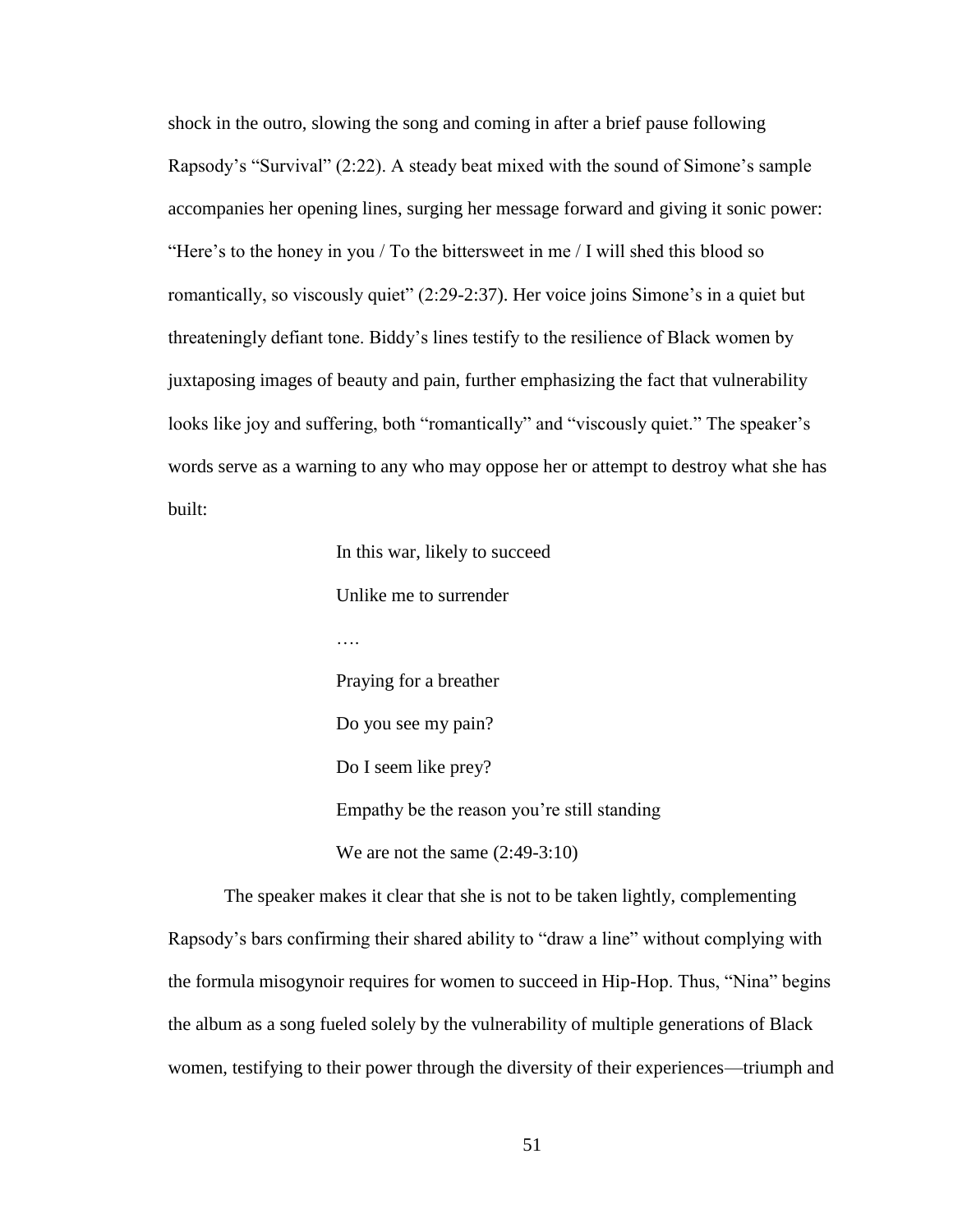loss. Rapsody continues this trend throughout the rest of the album by curating the voices of others and building a community founded in testimony.

In each song, whether expressing feelings of joy, rage, or sorrow, there is a definitive undercurrent of gratitude, further emphasizing the role of tribute in the album. Like in "Nina," Rapsody's efforts are fortified by Biddy's haunting spoken word performances. Biddy's voice appears again as the most emotionally and sonically concentrated moment on the album, "Reyna's Interlude." Continuing in Walker's womanist tradition of "self-reflexive ode," as Wilson puts it, Biddy presents a speaker whose "ode to the black woman's body" carries her voice across piano keys, slowly ushered into an enveloping beat that emphasizes and strengthens her gratitude and resolve. Her "ode to the black woman's body" falls in line with Walker's "self-reflexive ode" by ultimately circling back to Biddy herself as a Black woman. The speaker of the poem speaks to an audience of Black women and to Biddy herself. In her tribute, the speaker foregrounds the strength of Black women which shines through experiences of adversity:

> She's been through a lot Years and years on end, she chose to keep on … To bear baby after baby Praying this time maybe they'll be birthed into safety

Ideally a place where someone can love them (0:06-0:28)

The space the speaker references is the one Rapsody creates—the sonic Clearing. Thus, *Eve* functions as the instructional guide for creating a reality where Black women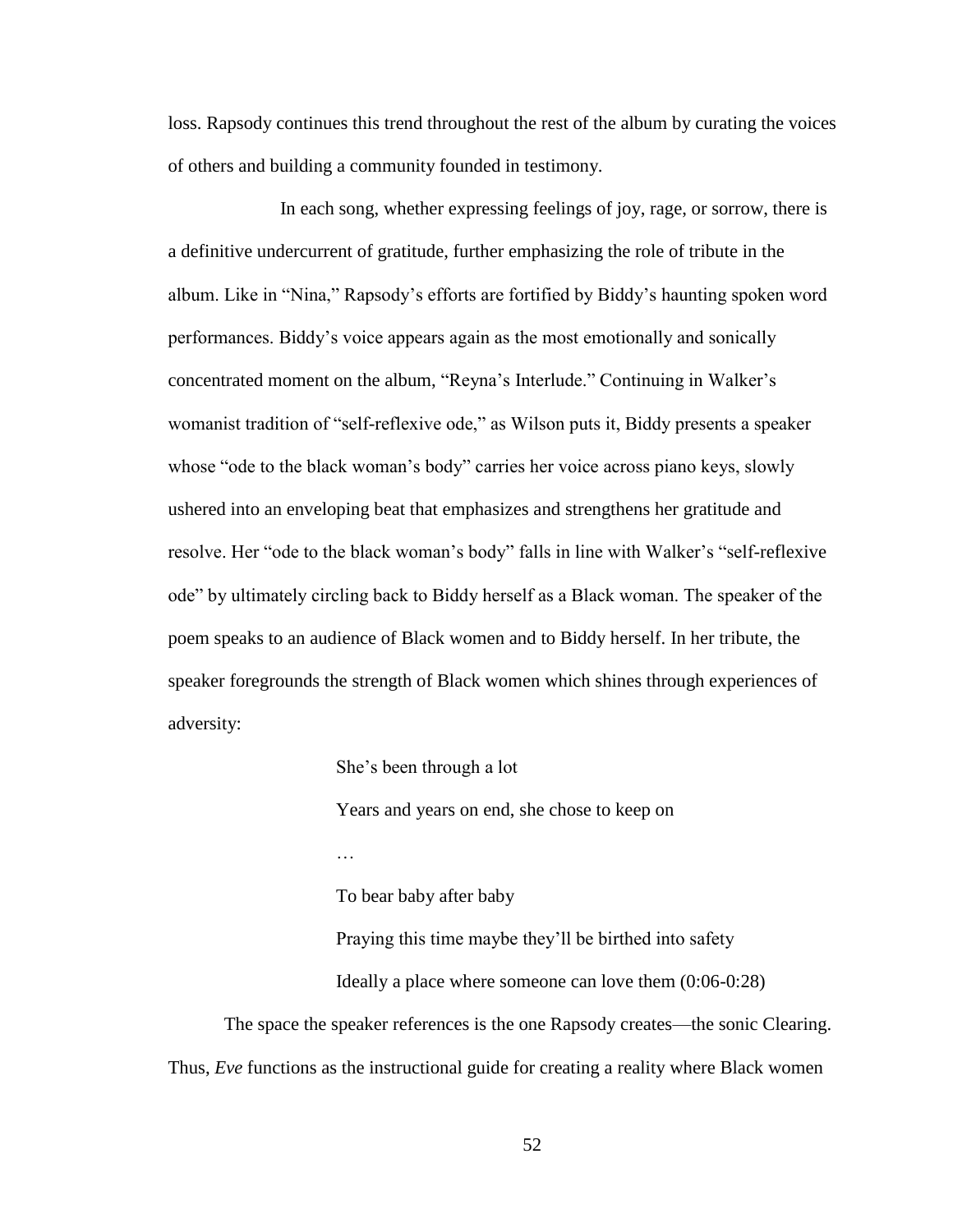and children can be deeply and safely loved by men and women alike—where they can cast off centuries of hate on the floor, pooling fabric that should have never been woven.

Biddy contributes to the instructional nature of the album: "Nobody tells you how to survive as a black woman / So let me learn you a lesson" (1:42-1:48). The speaker teaches this lesson by listing the strengths of Black women and ultimately circling back to gratitude:

> Black women, you are a threat on every point of the map You are love, in its purest form, all unapologetic, all unconditional Always too compassionate, sometimes too forgiving But, never too afraid to show up

…

Thank you for your mercy

You are the strongest form of human

Black women (1:52-3:06)

By concluding her lesson in gratitude for her pupils, the speaker ultimately points back to Biddy herself: a Black woman participating in art that heals, art that demands vulnerability in its creation, art that composes a future in a vein of love. Thus, "Reyna's Interlude" is another effort of curation on Rapsody's part as she mines the repository of vulnerability to accumulate the natural resource necessary for change, testimony.

Rapsody's efforts to create community founded in a desire to induce social change is most evident in the track "Afeni," named after Tupac Shakur's mother Afeni Shakur. This song, more than any other, is concerned with troubling gender through testimony. While the entire album deconstructs reductive and harmful misogynistic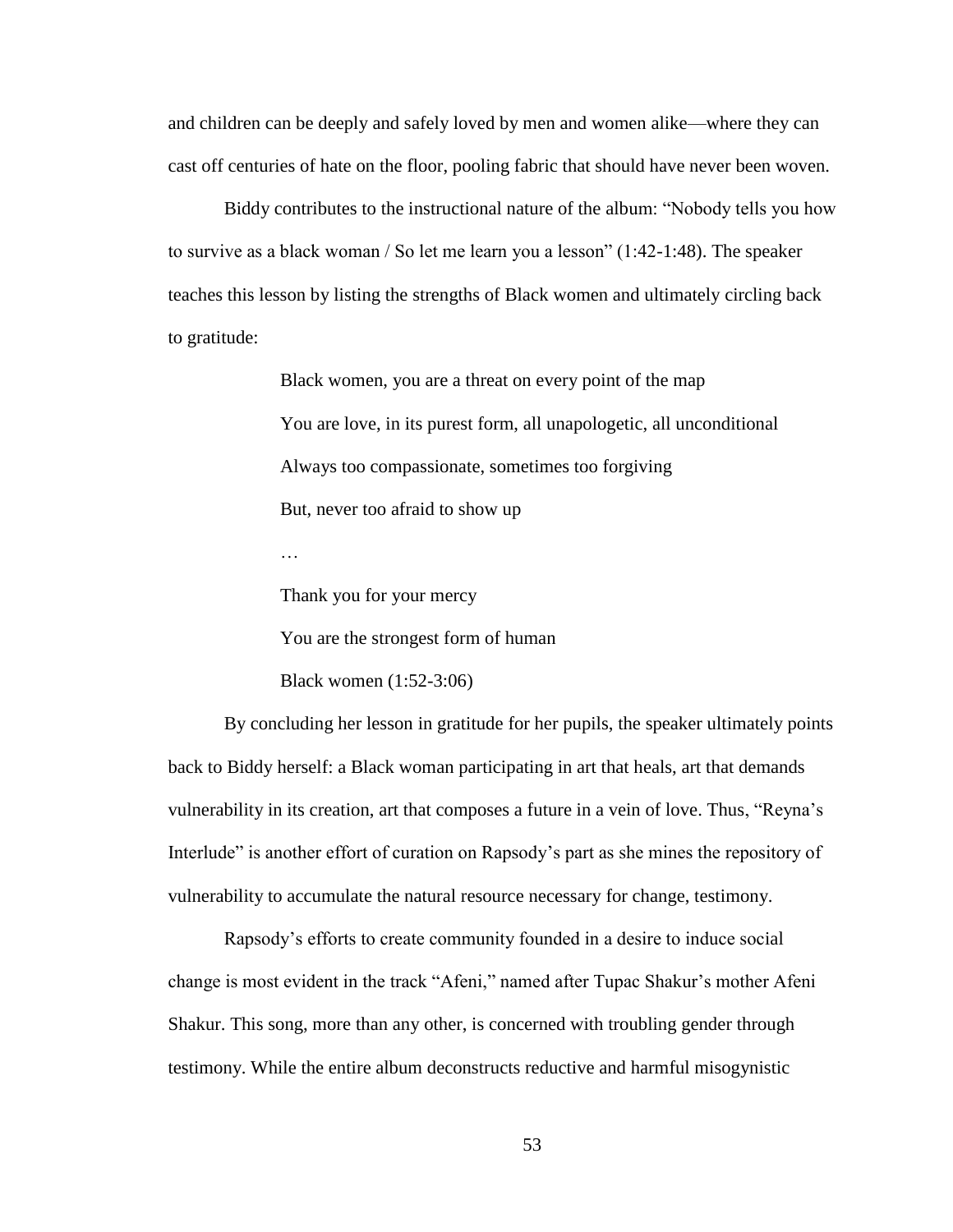values, "Afeni," the closing song on the album, does so most overtly and powerfully. The track features the voices of PJ Morton, Reyna Biddy, and Tupac Shakur (through a sample of his famous "Keep Ya Head Up" from *Strictly 4 My N.I.G.G.A.Z…* (1993)). The song opens with a sample of Tupac's first verse from "Keep Ya Head Up," which ultimately serves as a part of the chorus alongside PJ Morton, where he questions:

> Now since we all came from a woman Got our names from a woman and our game from a woman I wonder why we take from our women Why we rape our women Do we hate our women? (0:27-0:36)

Rapsody, while sampling the work of a massively popular male fixture in Hip-Hop, creates an intertextual connection to the work done by Afeni Shakur. As the mother of Tupac, Afeni's influence ultimately finds its way into the questions posed by Tupac making her a literary ancestor for Rapsody. Thus Rapsody's "Afeni" foregrounds one facet of Black womanhood, motherhood, highlighting the importance of women in the lives of men and demanding accountability for how Black women are treated.

Shortly after the opening sample, Rapsody states, "My brothers (My brothers), I love you (I love you) / I hate to know some of you treat us like Glover" (0:39-0:42). Here again, Rapsody calls on her literary foremother Alice Walker by referencing Danny Glover's role in the filmic adaptation of *The Color Purple* as Mister, further imbedding her work in Walker's womanist tradition, seeking the "survival and wholeness of entire people, male *and* female" (xi; emphasis original). The song emphasizes the love given by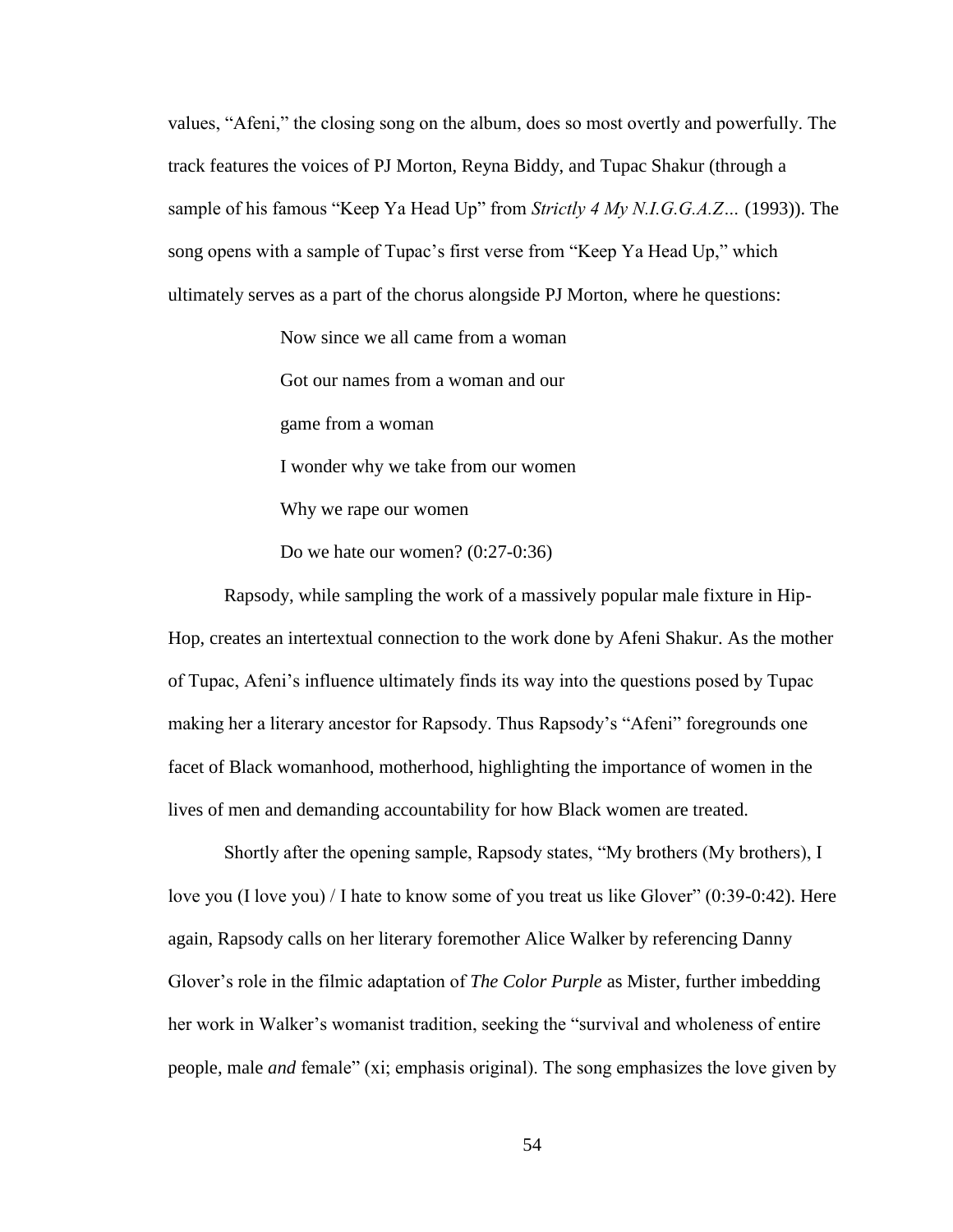women to men. By having both men and women center and explore this love through vulnerable artistic expression, Rapsody curates a collection of voices (including her own), who testify to Afeni's profound love for her son, a love that would make him question the misogynistic and harmful treatment of women. As such Rapsody troubles gender roles, placing men in a position of vulnerability manifested as unfettered gratitude. Morton exemplifies this in the chorus following Tupac's vitally important series of questions regarding male behavior towards women:

> I don't know where I would be If you weren't here with me If you don't hear anybody else sayin' Please know you're appreciated ('Ated) The way you walk, way you talk so fine (Fine) And ooh, you got a brilliant mind (Brilliant mind) There ain't nobody better (Better) Each and every one of you matter to me (1:55-2:17).

Morton's chorus falls in line with the masculine tradition of respect that Rapsody advocates for in this song. She cites Tupac Shakur gesturing towards the sample from "Keep Ya Head Up," "And I pray you feel the same way as that 2pac song" (1:19), and Common, "We should have some things in common / Just like common, he respect us" (2:33-2:35), as examples of how women should be treated and discussed by men, with respect and reverence to their connection as human beings. She goes on to remind the men in her audience not to forget or easily discard that connection: "We ain't your hoes or your bitches, / trophies, or meant for pimpin'/ … / Rib of my rib, do you still feel us in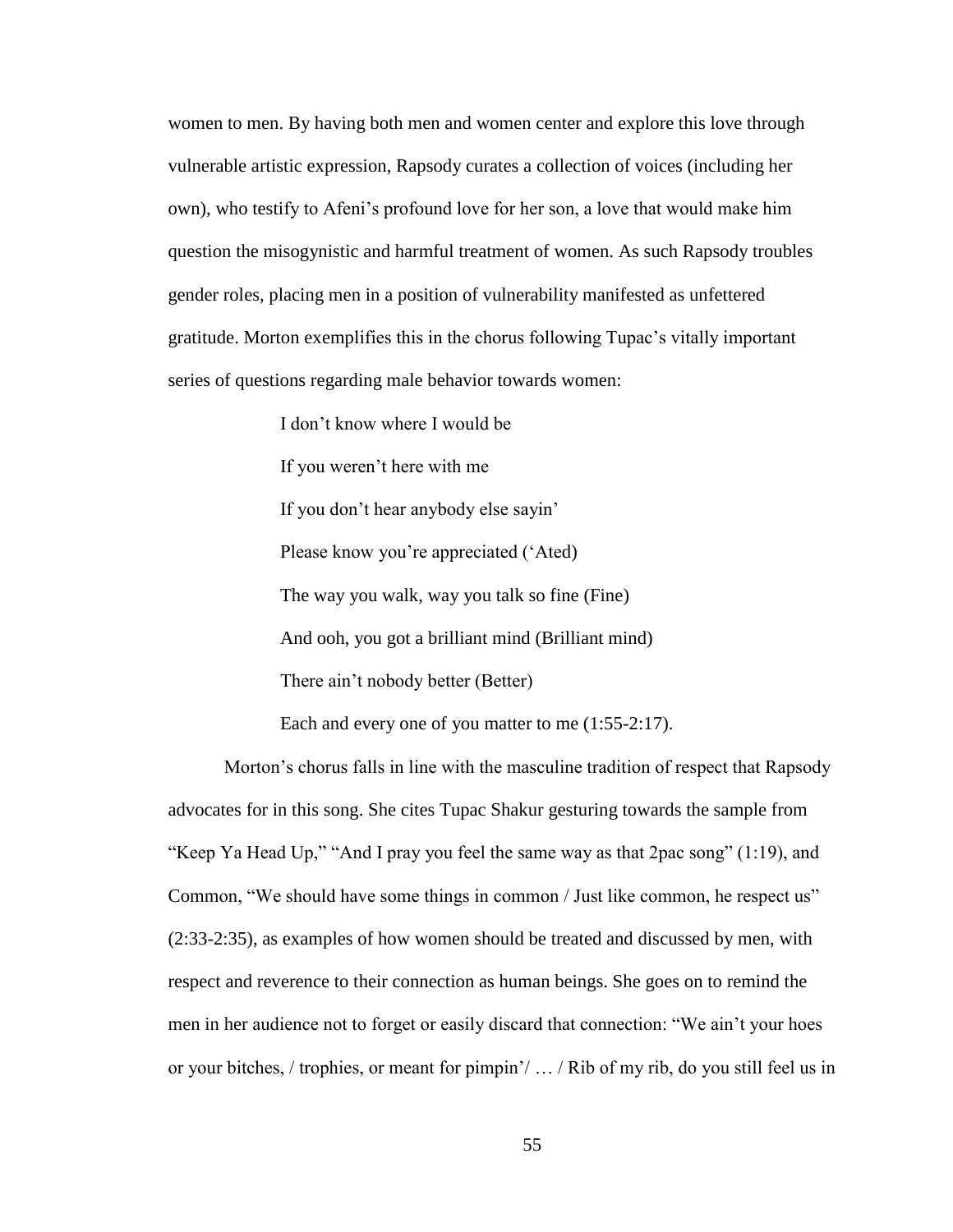ya" (1:21-1:33). Here, again, she provides a biblical allusion to Eve, the namesake of her album, in order to reify the connection between man and woman—casting separation and divisiveness to the side.

In addition to instances of masculine vulnerability on the track, "Afeni" closes with a powerful performance by Biddy, whose vulnerable honesty sonically centers a sense of caring and exhaustion that testifies to the difficulty and beauty of Black womanhood. As Morton's voice fades along with the lively music that accompanies the chorus, Biddy's voice falls in seamlessly, ushered in by the caress of piano keys shifting the tone of testimony. The transition creates a beckoning and welcoming call to Black men:

> Come here, let me untwist your hair and massage your head. Let me pick your brain. I wanna let you into this safe space I hold and keep sacred for you (4:19-4:31)

The speaker's invitation discards the confrontational tone seen in "Nina" to soothe, creating a deeply intimate space that invites vulnerability and suggests the possibility of healing. She asks, first and foremost, that her male audience listen meaningfully to what she has to say, thus the absence of all other voices in this closing portion of the song. The speaker goes on to explain that she understands the struggles faced by Black men: "I know you are a kind of hurt. / I kinda wish I could take the pain away from you. / I seen how the Devil likes to have his way with you" (4:34-4:40). In a profound moment of empathy, she goes on to explain further that she has "felt their hate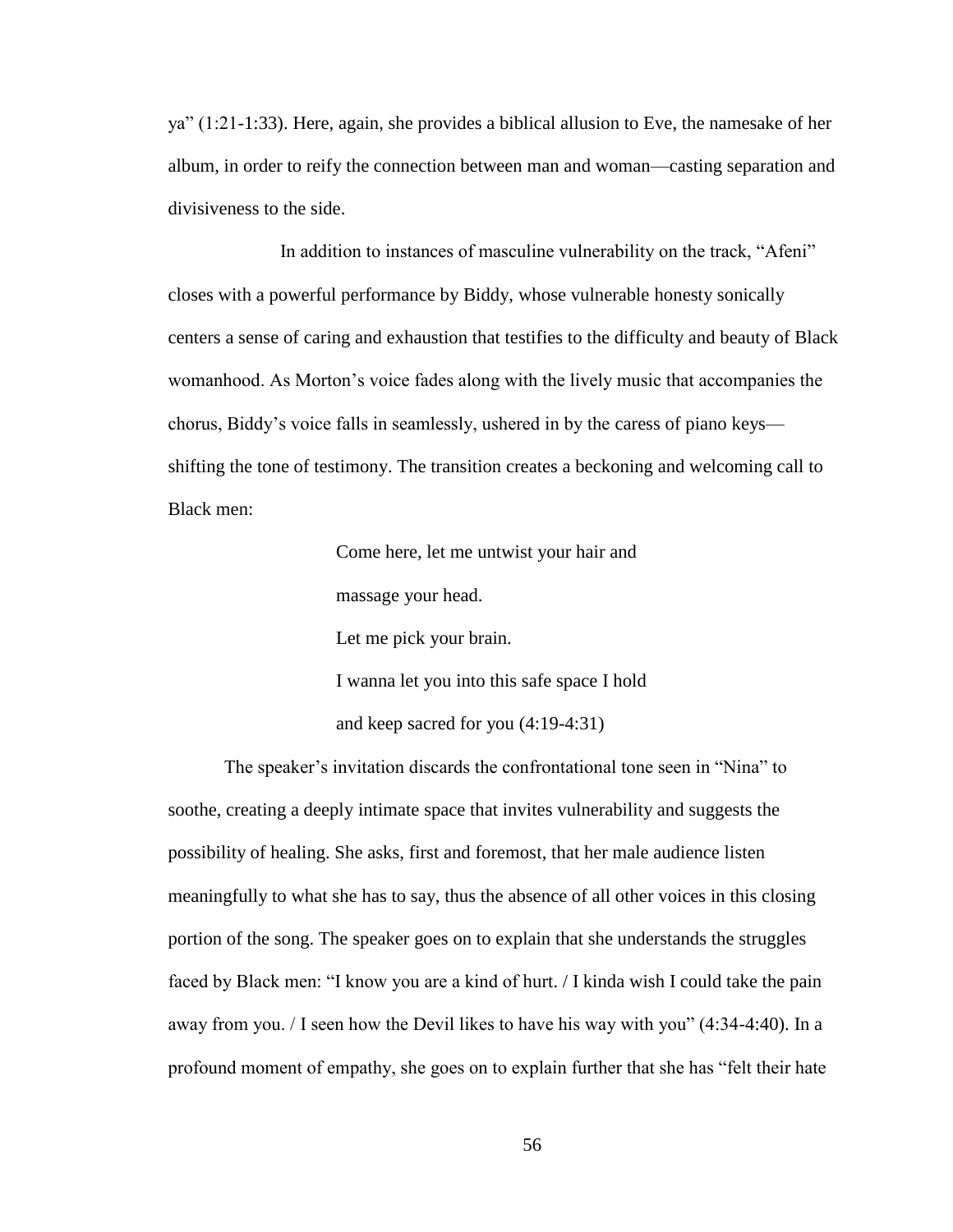for [him]" and has witnessed their "innate ways to fake and play with [him] in this life [he] was given, over this nightmare [he is] livin'" and that although she recognizes his struggles she needs him to recognize that they are "in this together" (4:41-4:54). Her love, devotion, and exhaustion are evident when she asks, "so can't you love me deeper than that? Like God intended you to? / Can't you remember where you came from, / like you ain't came from my seed of love?" (4:55-5:09). Her questions serve to reprimand and remind him that she is essential to his living:

> Thought I taught you the gravity of respect and paying dues, thought you knew.

My God don't like ugly.

My God said she need an apology.

Needs to know you see all the beauty she created.

Needs you to know wouldn't be no you if it wasn't for us.

My God said, "How much harder we gotta love you?" (5:12-5:42)

The song closes with this final question, the precipice before shatter that comes from giving too much of oneself without receiving the same in return. The question that prods the social change Rapsody's album advocates for, a recognition of the multifaceted experiences of Black women and the respect that they deserve but are so often denied, a call for someone to listen and bear witness to an album that testifies to the necessity of change.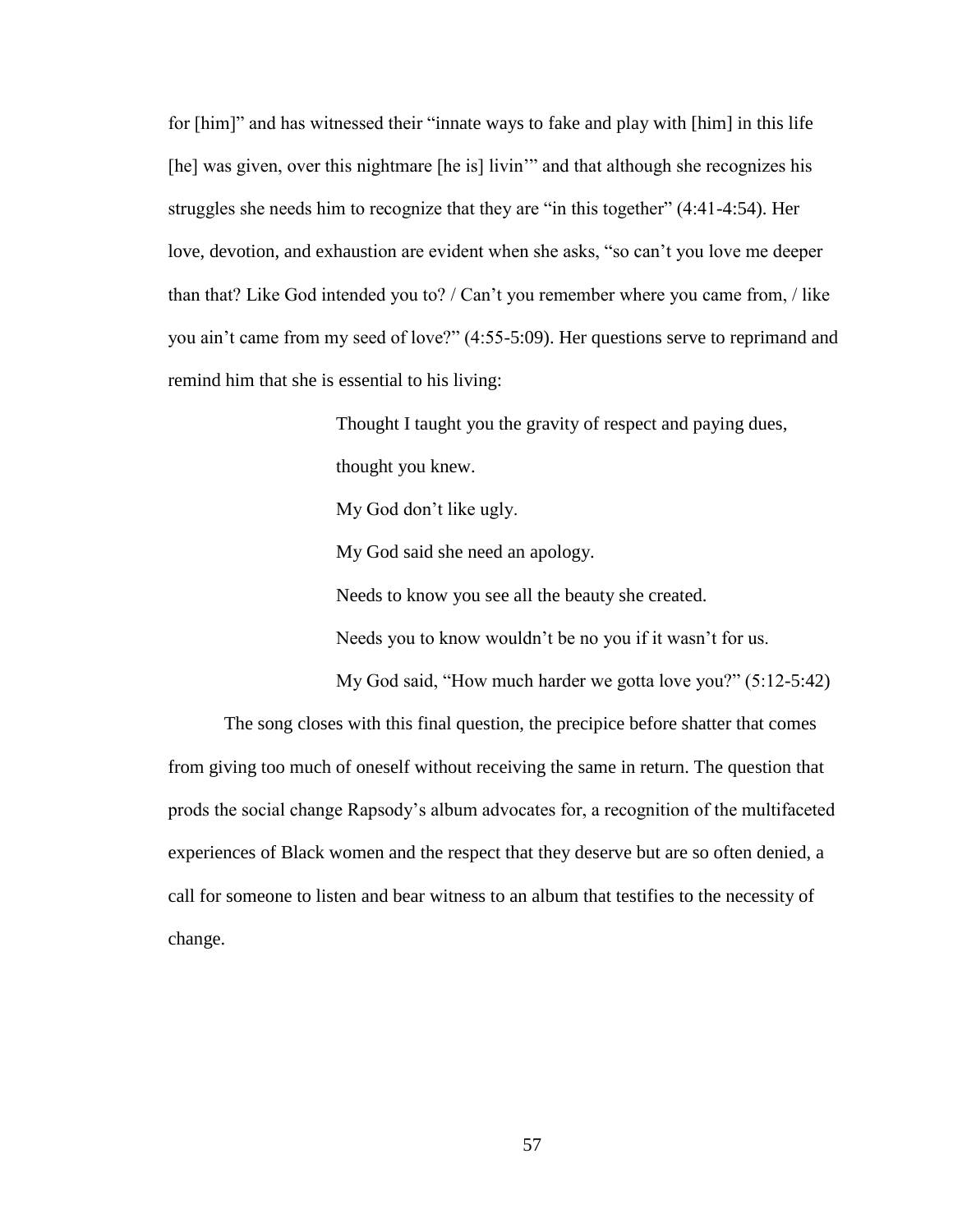#### **CHAPTER V**

#### **OUTRO**

*We cannot simply highlight black women's contributions to male-dominated expressive traditions without developing new modes of reading those traditions—by considering, for instance, that the very notion of female 'influence' may limit women more than it empowers them. –Emily J. Lordi* 

As Lordi posits in her monograph *Black Resonance: Iconic Women Singers and African American Literature* (2013), scholars need new analytical modes when considering the work of Black women artists. As this thesis has highlighted through examinations of the work of artists such as Toni Morrison, Alice Walker, Maya Angelou, Ms. Lauryn Hill, Jean Grae, Rapsody, and Sa-Roc there is a demand for flexibility in our work as scholars, for interdisciplinarity. If we are to meet these women on "their own terms," as Lordi suggests, we need to reinvent, reimagine, and redefine the terms by which we discuss their work. This thesis has been an effort to continue the work of scholars such as Lordi by participating in this reinventing, reimagining, and redefining. The current scope and capacity of literary studies can only go so far in analyzing and productively understanding the sonic and lyrical artistry produced by Black women.

By discussing the reciprocal relationship between sonic and literary participations in testimony, this thesis aims to provide a new set of terms for discussing the work of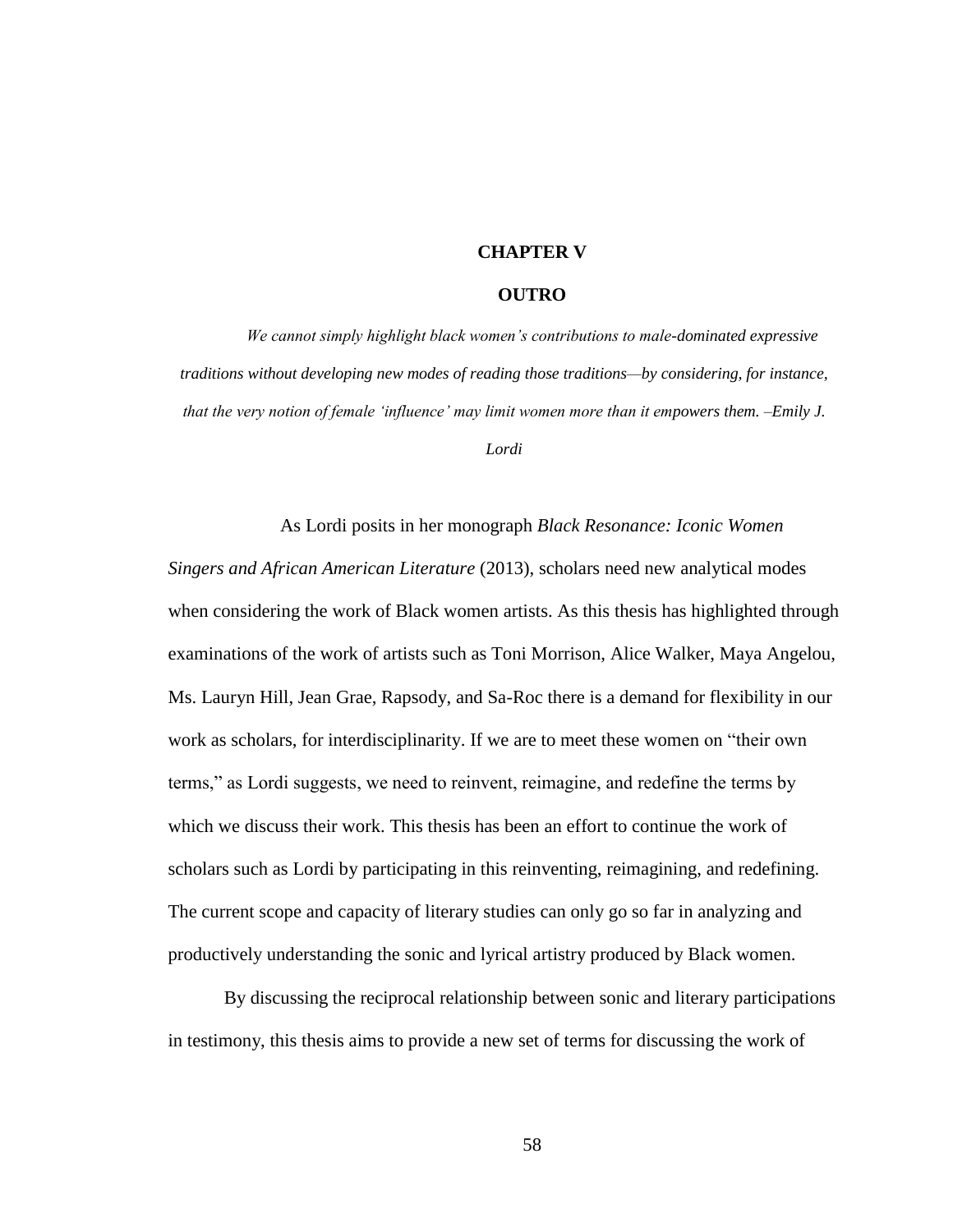women in Hip-Hop, MCs who battle racism and misogynoir with lyrics that both stupefy and educate. The goal of this thesis is to invite further discussion of the ways Black women resist academic binaries that constrain and reduce their work to a manageable size. Their work is not meant to be managed; their work is meant to challenge—to expand our perceptions of what we deem literary and to understand the beauty in the breaking of that definition so that we may begin to imagine how the shattered pieces can be rearranged.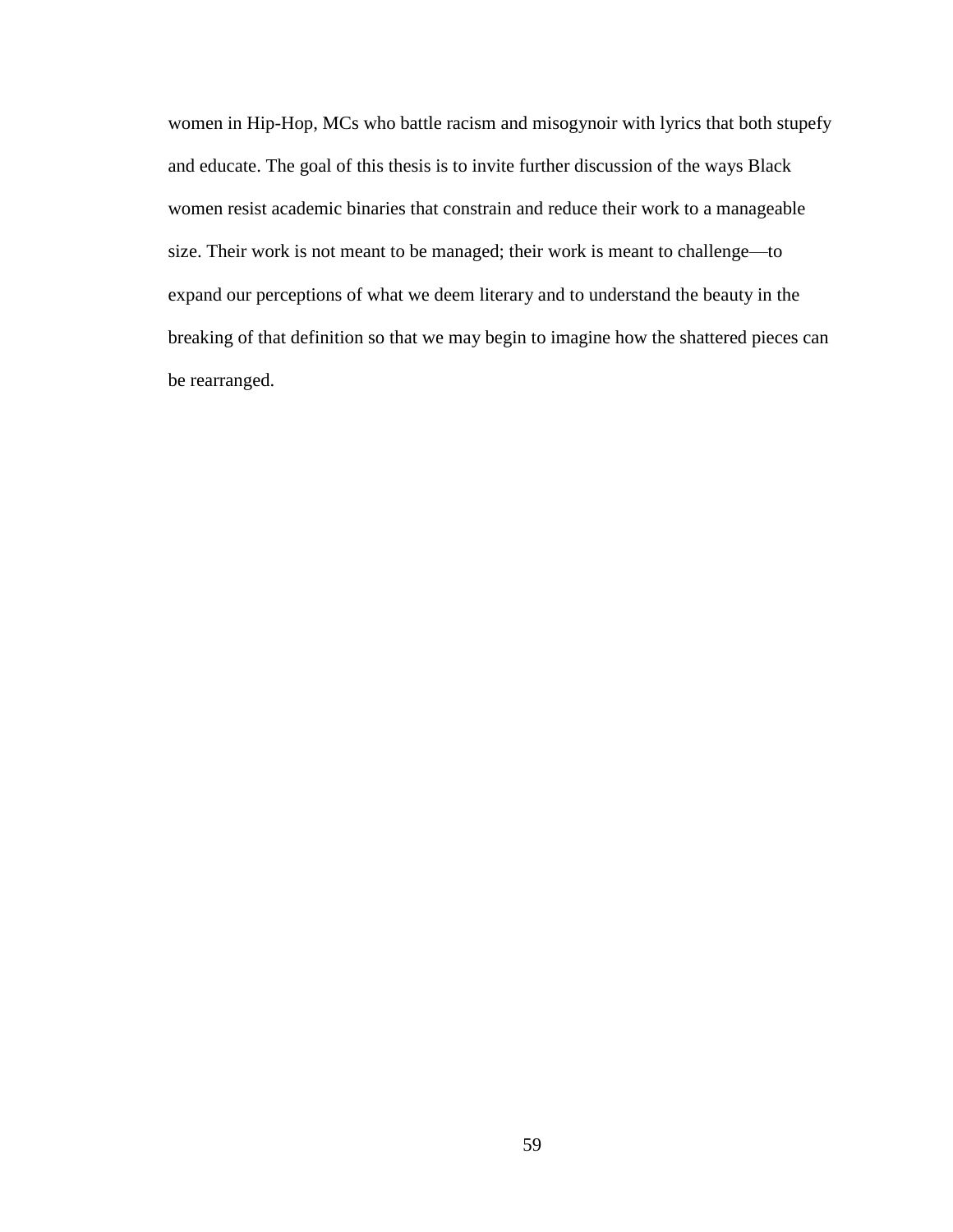#### **REFERENCES**

- Baldwin, James. Cover endorsement. *I Know Why the Caged Bird Sings*, by Maya Angelou, Bantam Books, 1969.
- Bernstein, Jonathan. "A Long Conversation With Rapsody About Writing Raps." *Rolling Stone,* 3 Jan. 2020, https://www.rollingstone.com/music/music-features/a-longconversation-with-rapsody-about-writing-raps-933144/. Accessed 18 Feb. 2022.
- Bruce, La Marr Jurelle. *How to Go Mad without Losing Your Mind. [Electronic Resource] : Madness and Black Radical Creativity*. Duke University Press, 2021. *EBSCOhost*, search.ebscohost.com/login.aspx?direct=true&db=cat00562a&AN=uosa.1022207

&site=eds-live.

*Genius: Song Lyrics and Knowledge*. https://genius.com/. Accessed 26 Nov. 2021.

- Grae, Jean. "Take Me." *The Bootleg of the Bootleg (Deluxe Version)*, 2003. *Spotify*, https://open.spotify.com/album/4Q7MFryZW2OPuwQh4EW6Yh?highlight=spoti fy:track:7fG0rDwLVDfiVXjT0DUqhM.
- Hill, Lauryn. "I Gotta Find Peace of Mine." *MTV Unplugged No. 2.0*, 2002. *Spotify*, https://open.spotify.com/album/22tn8fUpD1lurSga9yuqhM?highlight=spotify:tra ck:6ocxCGYgcmZhCeTT1yuNkt.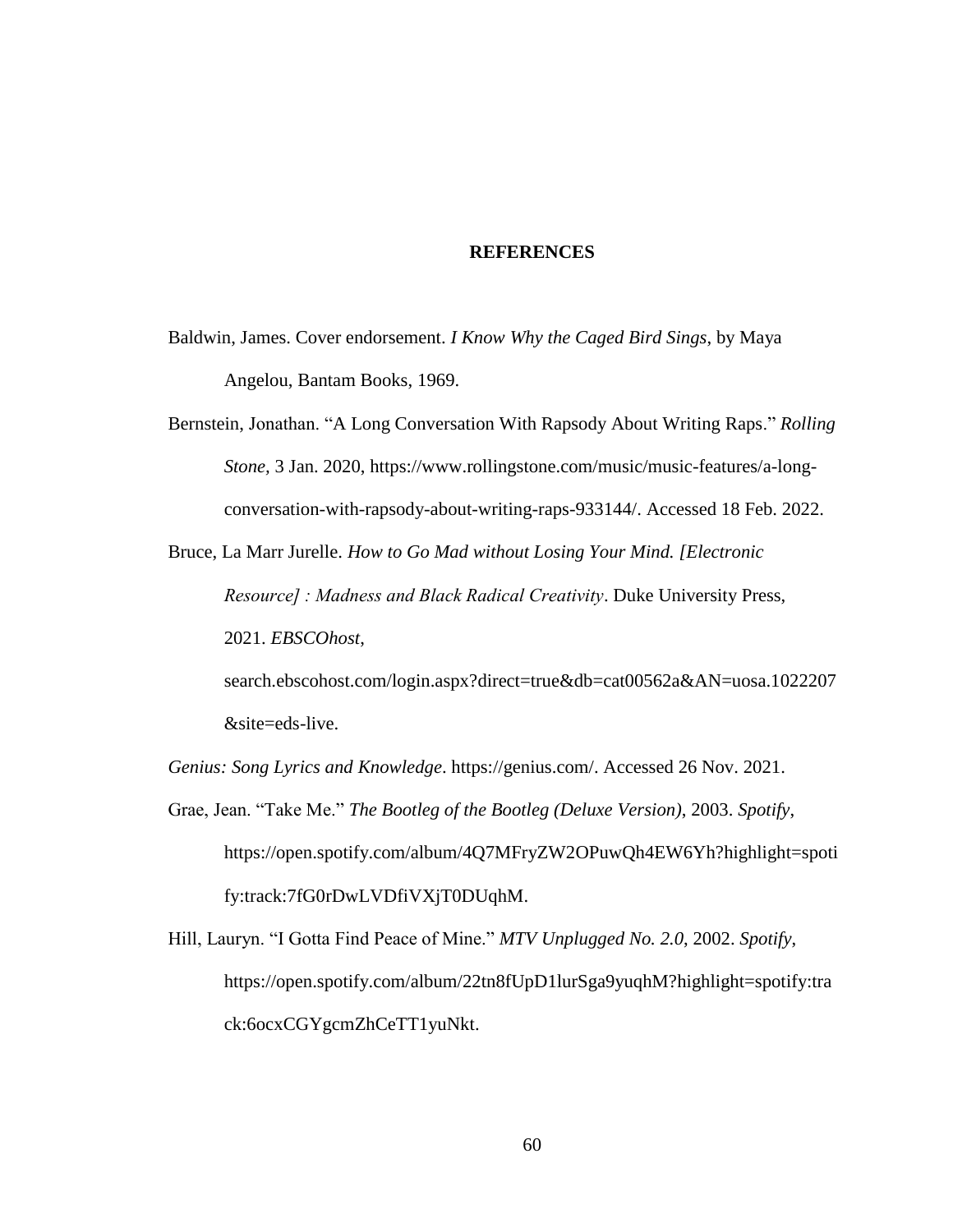- "Hip Hop Lecture Series: Akua Naru and Tricia Rose." *YouTube*, uploaded by Brown University, 26 April 2019, https://www.youtube.com/watch?v=zZrHYVUQcRY.
- "Interview with Sa-Roc." *YouTube*, uploaded by 92 WICB, 24 November 2020, https://www.youtube.com/watch?v=THbhFJ96d-4.
- Jones, Tayari. Cover endorsement. *The Color Purple*, by Alice Walker, Penguin Books, 1982.
- Lorde, Audre. "The Transformation of Silence into Language and Action." *Language Awareness: Readings for College Writers*, edited by Paul Eschholz, Alfred Rosa, and Virginia Clark, Macmillan Learning, 2020, pgs. 146-151.
- Lordi, Emily J. *Black Resonance: Iconic Women Singers and African American Literature*. Rutgers University Press, 2013.

Manora, Yolanda M. "'What You Looking at Me For? I Didn't Come to Stay': Displacement, Disruption, and Black Female Subjectivity in Maya Angelou's I Know Why the Caged Bird Sings." *Women's Studies: An Interdisciplinary Journal*, vol. 34, no. 5, July 2005, pp. 359–375. *EBSCOhost*, doi:10.1080/00497870590964011.

Molesworth, Charles. "'With Your Own Face On': The Origins and Consequences of Confessional Poetry." *Twentieth Century Literature*, vol. 22, no. 2, May 1976, pp. 163–

178. *EBSCOhost*, search.ebscohost.com/login.aspx?direct=true&db=mlf&AN=00 00108184&login.asp&site=ehost-live&scope=site.

Monet, Aja. *My Mother Was a Freedom Fighter*. Haymarket Books, 2017.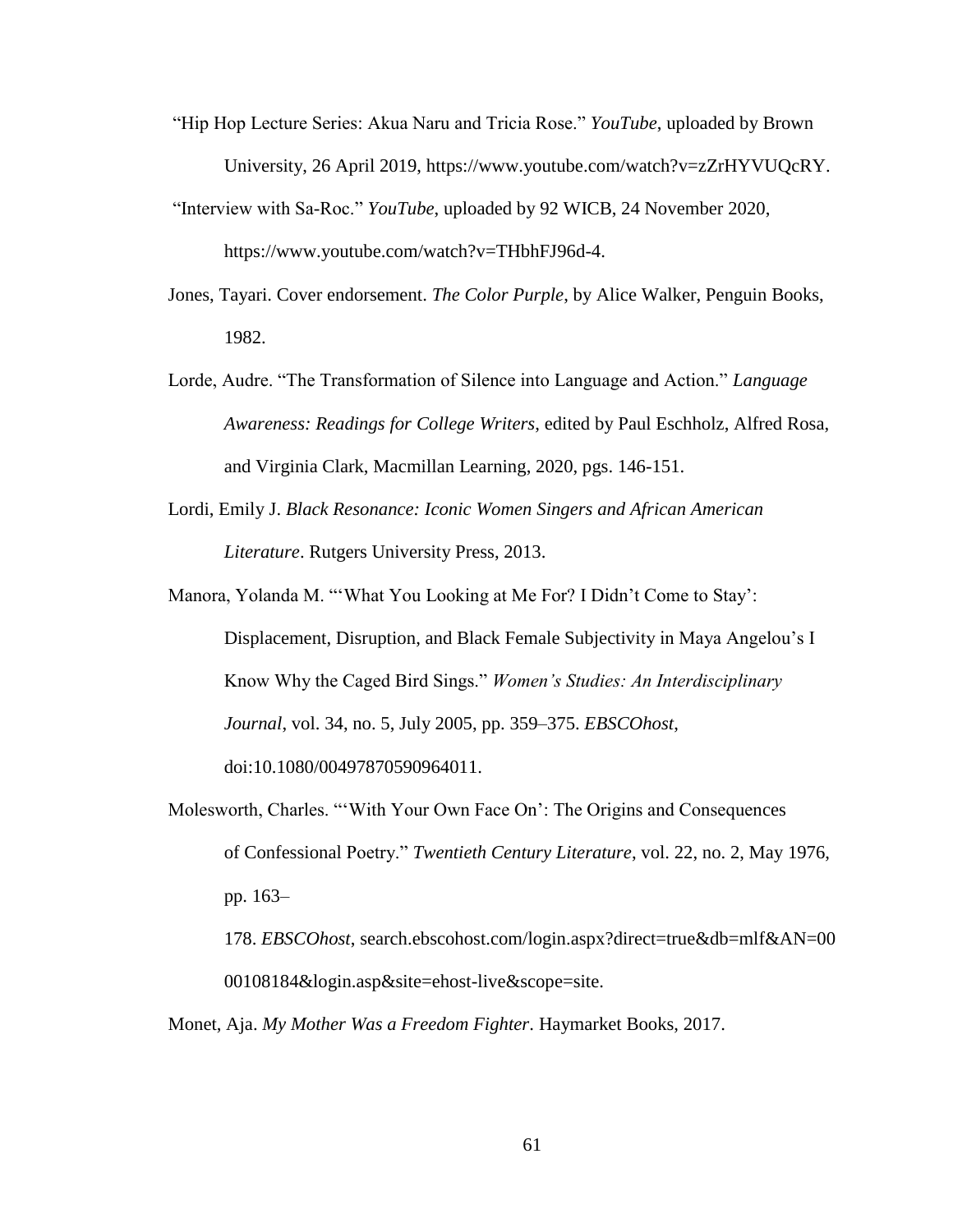- Morrison, Toni. "An Interview with Toni Morrison." *Conversations*, By Chrisitna Davis 1986.
- Morrison, Toni. *Beloved*. Vintage Books, 1987.
- Morrison, Toni. *The Bluest Eye*. Plume, 1970.
- Naru, Akua. "Toni Morrison." *The Miner's Canary*, 2015. *Spotify*, https://open.spotify.com/album/7nAQuQj3f8lvXDtjviD0EJ?highlight=spotify:tra ck:0yMkgbslPPpe499sZNEJp0.
- Pough, Gwendolyn D. *Check It While I Wreck It : Black Womanhood, Hip-Hop Culture, and the Public Sphere*. Northeastern University Press, 2015. EBSCOhost, search.ebscohost.com/login.aspx?direct=true&db=e000xna&AN=1090875&site= eds-live
- Pryse, Marjorie, and Hortense J. Spillers, editors. *Conjuring Women, Fiction, and Literary Tradition*. Indiana University Press, 1985.
- Rapsody. "Nina." *Eve*, Jamla and Roc Nation, 2019. *Spotify,*

https://open.spotify.com/track/7qDYx1hasHgyRMPsezx0dR?si=3JQ6\_mKVQF-PSI8-RlxbNw

Rapsody. "Black Woman." 2021. *Spotify*,

https://open.spotify.com/search/black%20woman%20r.

- Rapsody. "Reyna's Interlude." *Eve*, Jamla and Roc Nation, 2019. *Spotify,* https://open.spotify.com/album/4W5qCJNSN3oNHB986TdO9S?highlight=spotif y:track:2Kegba3QEJc55Jj5VCjABX.
- Rapsody. "Afeni." *Eve*, Jamla and Roc Nation, 2019. *Spotify,*

https://open.spotify.com/album/4W5qCJNSN3oNHB986TdO9S.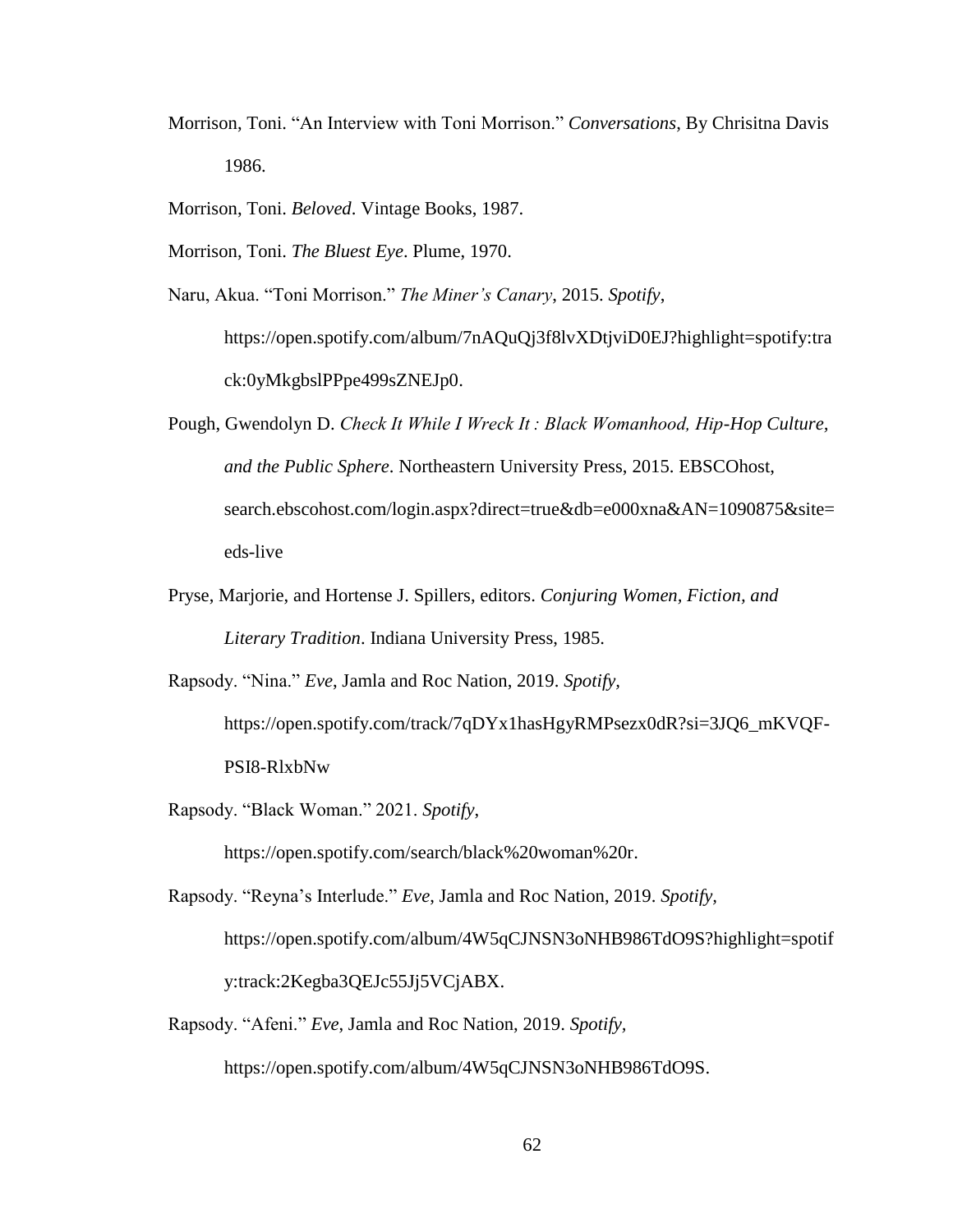- "Rapsody Explains Why She's Not A "Female MC" & Raps A Lauryn Hill Verse | For The Record." *YouTube*, uploaded by Genius, 23 August 2019, https://www.youtube.com/watch?v=fvmXAkOsvdk.
- "Rapsody Embraces Queens On New Album, Talks Queen Latifah, Jay-Z, Mac Miller + More." *YouTube*, uploaded by Breakfast Club Power 105.1 FM., 20 August 2019, https://www.youtube.com/watch?v=W\_x7EfapW0E.
- Reed, Brian M. "Confessional Poetry: Staging the Self." *Modern American Poetry: Points of Access*, vol. 79, January 2013, pp. 99-114.

Renker, Elizabeth, editor. *Poems: A Concise Anthology*. Broadview Press, 2016.

"Rhymesayers Newest Signee: Sa-Roc | DEHH Interview." *YouTube*, uploaded by Dead End Hip Hop, 17 August 2016,

https://www.youtube.com/watch?v=wcJo8lh8EHA.

- "Sa-Roc Forever (Official Video)." *YouTube*, uploaded by Rhymesayers Entertainment, 16 February 2018, https://www.youtube.com/watch?v=NZ8YYjSwrNc.
- Sa-Roc. "Lyrical Manifesto." *Nebuchadnezzar*, Rhymesayers Entertainment, 2014. *Spotify*, https://open.spotify.com/album/6nQw9KhrQZECScQstfr1jJ?highlight=spotify:tra ck:1SzyUc72lhzJs00r8fIdDs.

Sa-Roc. "I Am Her." Rhymesayers Entertainment, 2017. *Spotify*, https://open.spotify.com/album/20jznMJ1BOAs1bRQN5V54O?highlight=spotify :track:2ENDJMUdnBTQNVdsUFRyab.

Sa-Roc. "Forever." *The Sharecropper's Daughter (Extended Edition)*, Rhymesayers Entertainment, 2021. *Spotify,*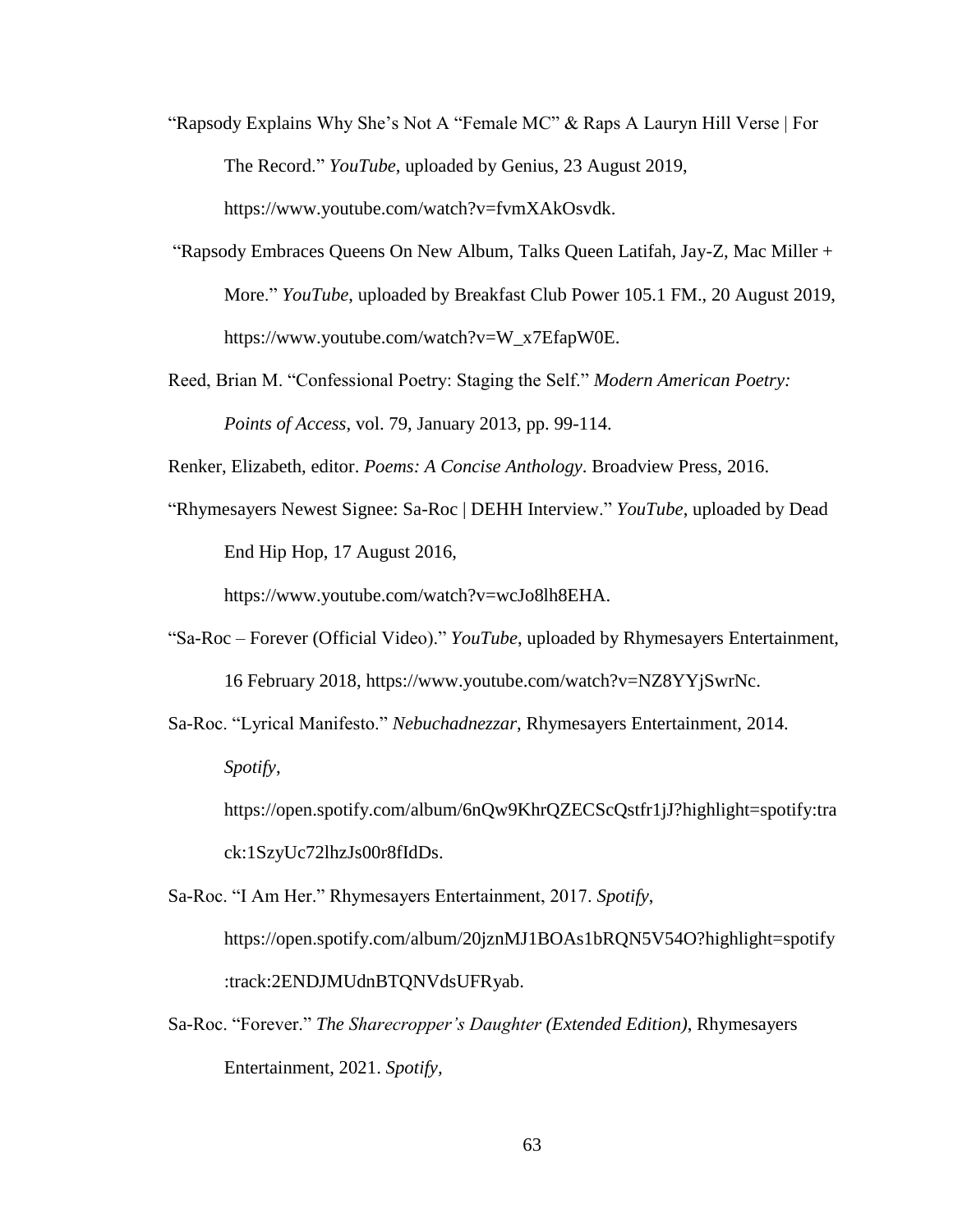https://open.spotify.com/album/4TZu6nNZOkCxXYSotP5DmW?highlight=spotif y:track:3tEErah7iFrtrgMV9ppjlH.

- Sa-Roc. "Options." *The Sharecropper's Daughter (Extended Edition)*, Rhymesayers Entertainment, 2021. *Spotify,* https://open.spotify.com/album/4TZu6nNZOkCxXYSotP5DmW?highlight=spotif y:track:3tEErah7iFrtrgMV9ppjlH.
- Sa-Roc. "Rockwell's America." *The Sharecropper's Daughter (Extended Edition)*, Rhymesayers Entertainment, 2021. *Spotify,* https://open.spotify.com/album/4TZu6nNZOkCxXYSotP5DmW?highlight=spotif y:track:3tEErah7iFrtrgMV9ppjlH.

Sa-Roc. "Wild Seeds." *The Sharecropper's Daughter (Extended Edition)*, Rhymesayers Entertainment, 2021. *Spotify*,

https://open.spotify.com/album/4TZu6nNZOkCxXYSotP5DmW?highlight=spotif y:track:5ngVJLtVegNWgDfKQZyOhc.

- Shockley, Evie. *Renegade Poetics: Black Aesthetics and Formal Innovation in African American Poetry*. University of Iowa Press, 2011.
- "Talib Kweli & Sa-Roc Talk Rhymesayers, Afro-Futurism, HBCUs, Black Thought | People's Party Full." *YouTube*, uploaded by UPROXX Video, 18 January 2021, https://www.youtube.com/watch?v=TLZ2ZqcEf7U.
- Vrana, Laura. "Black (Feminist) Art: Contemporary Black Female Poets Speak Back to Baraka." *Some Other Blues: New Perspectives on Amiri Baraka*, edited by Jean-Philippe Marcoux, The Ohio State University Press Columbus, 2021, pgs. 191- 203.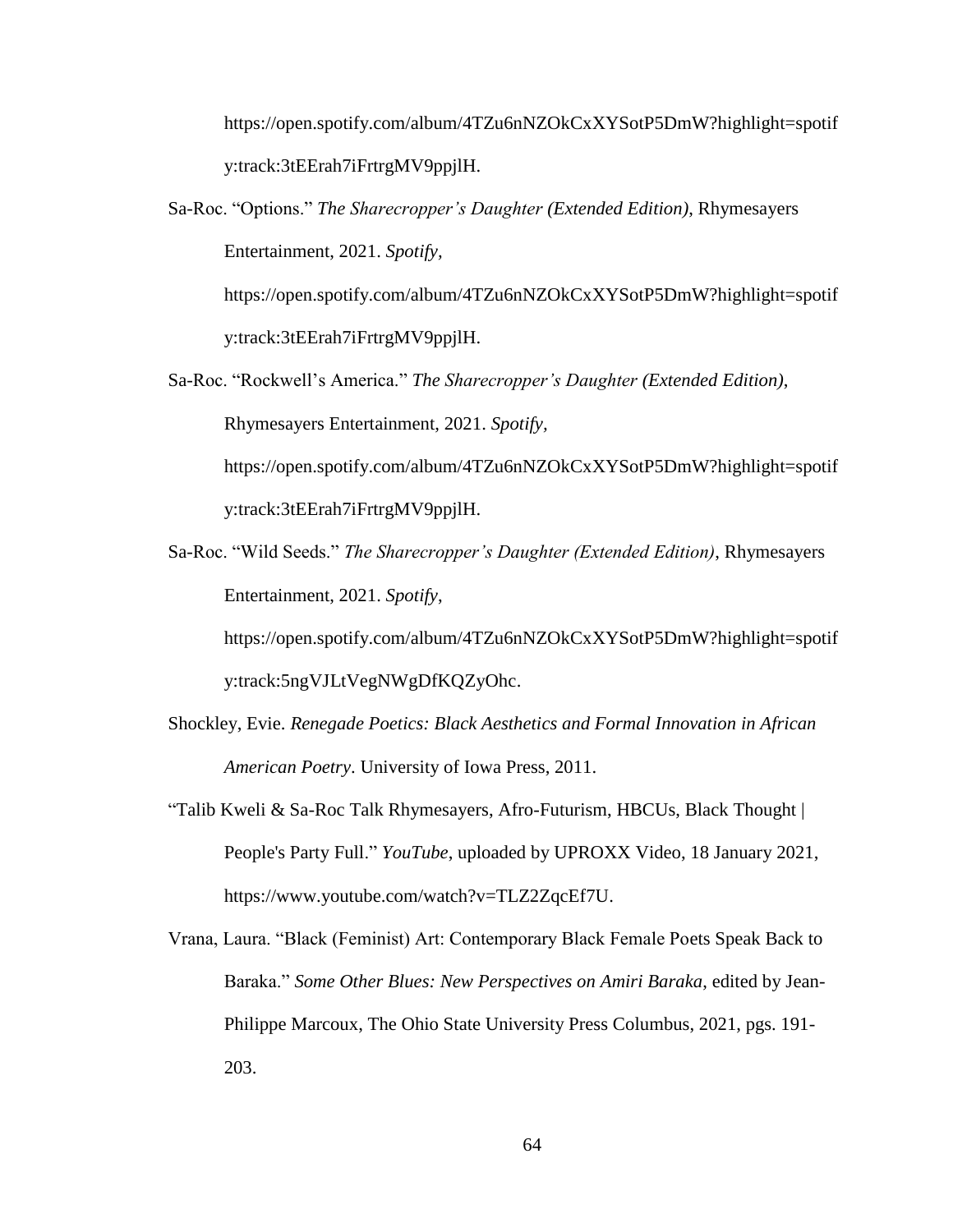- Walker, Alice. *In Search of Our Mothers' Gardens: Womanist Prose*. 1st ed., Harcourt Brace Jovanovich, 1983.
- Wilson, Lamar L. "Queen of Snow Hill." *Oxford American: A Magazine of the South*, 20 Nov. 2018, https://main.oxfordamerican.org/magazine/item/1629-queen-of-snowhill. Accessed 18 Feb. 2022.
- "Will Conscious Hip Hop Ever Become Popular?" *YouTube*, uploaded by Dead End Hip Hop, 1 October 2015, https://www.youtube.com/watch?v=WqhTpOVdjj4.